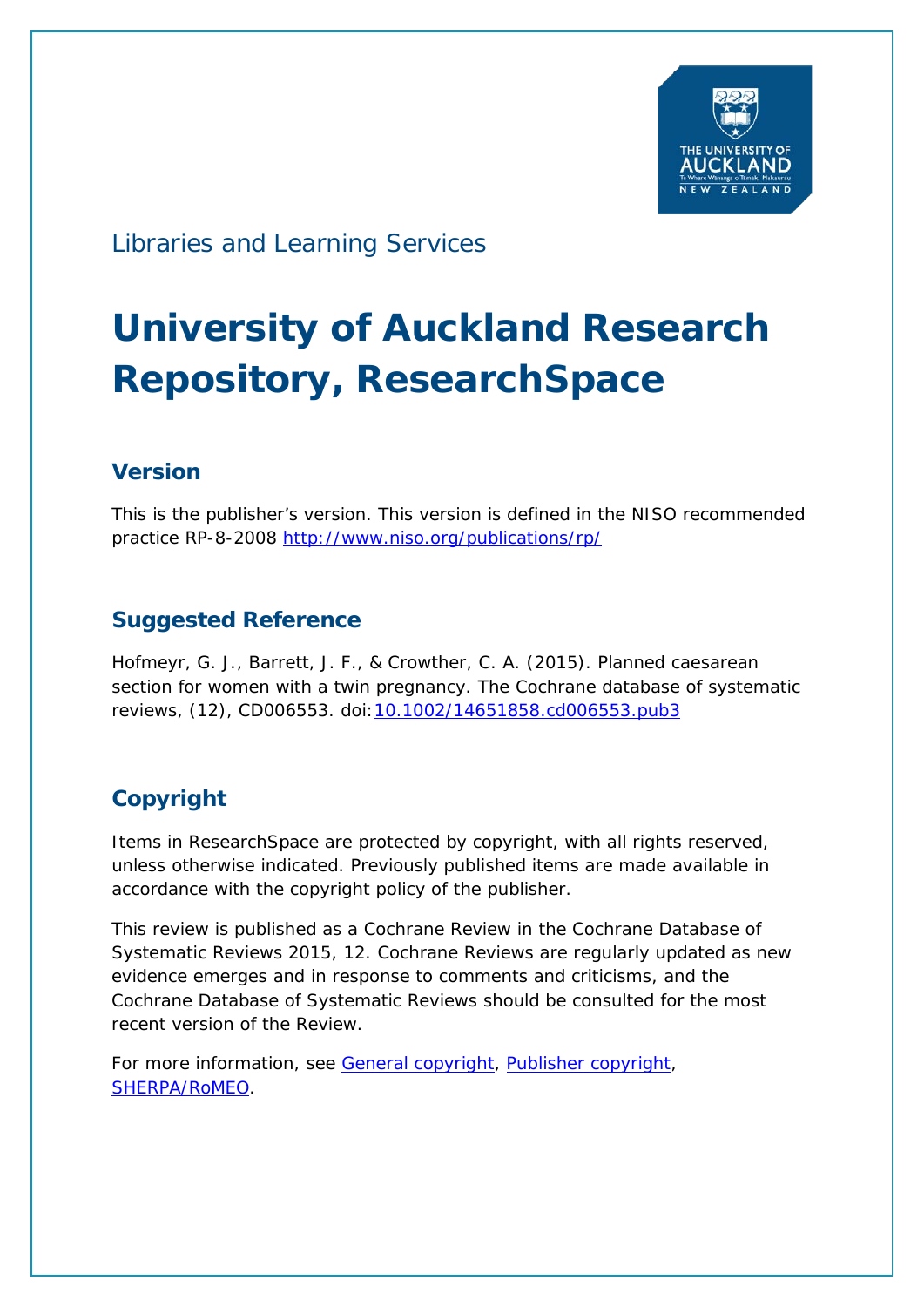

## **Planned caesarean section for women with a twin pregnancy (Review)**

Hofmeyr GJ, Barrett JF, Crowther CA

Hofmeyr GJ, Barrett JF, Crowther CA. Planned caesarean section for women with a twin pregnancy. Cochrane Database of Systematic Reviews 2015, Issue 12. Art. No.: CD006553. DOI: 10.1002/14651858.CD006553.pub3.

**[www.cochranelibrary.com](http://www.cochranelibrary.com)**

**Planned caesarean section for women with a twin pregnancy (Review)** Copyright © 2015 The Cochrane Collaboration. Published by John Wiley & Sons, Ltd.

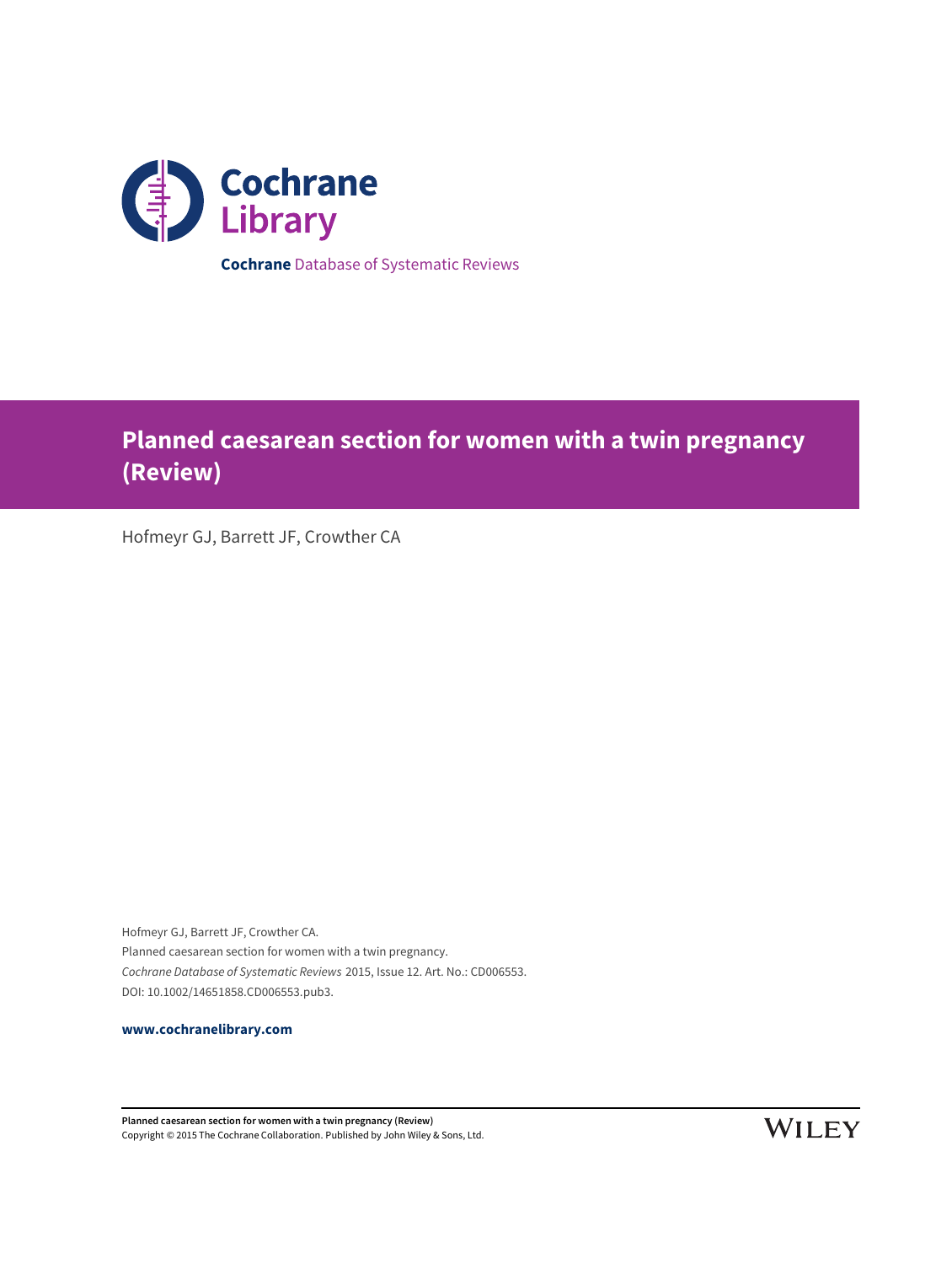## **TABLE OF CONTENTS**

|                                                                                                                          | $\mathbf{1}$   |
|--------------------------------------------------------------------------------------------------------------------------|----------------|
|                                                                                                                          | $\mathbf{1}$   |
|                                                                                                                          | $\overline{2}$ |
|                                                                                                                          | 3              |
|                                                                                                                          | 6              |
|                                                                                                                          | 8              |
|                                                                                                                          | $\overline{Q}$ |
|                                                                                                                          | 13             |
|                                                                                                                          | 14             |
|                                                                                                                          | 15             |
|                                                                                                                          | 17             |
|                                                                                                                          | 18             |
|                                                                                                                          | 18             |
|                                                                                                                          | 18             |
|                                                                                                                          | 22             |
|                                                                                                                          | 27             |
| Analysis 1.1. Comparison 1 Planned caesarean section versus planned vaginal birth, Outcome 1 Maternal death or serious   |                |
|                                                                                                                          | 28             |
| Analysis 1.2. Comparison 1 Planned caesarean section versus planned vaginal birth, Outcome 2 Perinatal or neonatal death |                |
|                                                                                                                          | 29             |
| Analysis 1.4. Comparison 1 Planned caesarean section versus planned vaginal birth, Outcome 4 Perinatal or neonatal       |                |
|                                                                                                                          | 29             |
| Analysis 1.5. Comparison 1 Planned caesarean section versus planned vaginal birth, Outcome 5 Serious neonatal            |                |
|                                                                                                                          | 30             |
| Analysis 1.6. Comparison 1 Planned caesarean section versus planned vaginal birth, Outcome 6 Apgar score less than eight |                |
| Analysis 1.7. Comparison 1 Planned caesarean section versus planned vaginal birth, Outcome 7 Apgar score less than four  | 31             |
|                                                                                                                          | 32             |
| Analysis 1.8. Comparison 1 Planned caesarean section versus planned vaginal birth, Outcome 8 Neonatal encephalopathy,    |                |
|                                                                                                                          | 33             |
| Analysis 1.9. Comparison 1 Planned caesarean section versus planned vaginal birth, Outcome 9 Birth trauma, as defined by |                |
|                                                                                                                          | 33             |
| Analysis 1.10. Comparison 1 Planned caesarean section versus planned vaginal birth, Outcome 10 Nerve palsy (including    |                |
|                                                                                                                          | 34             |
| Analysis 1.11. Comparison 1 Planned caesarean section versus planned vaginal birth, Outcome 11 Subdural or intracerebral |                |
|                                                                                                                          | 35             |
| Analysis 1.12. Comparison 1 Planned caesarean section versus planned vaginal birth, Outcome 12 Intraventricular          |                |
|                                                                                                                          | 35             |
| Analysis 1.13. Comparison 1 Planned caesarean section versus planned vaginal birth, Outcome 13 Cystic periventricular    |                |
|                                                                                                                          | 36             |
| Analysis 1.14. Comparison 1 Planned caesarean section versus planned vaginal birth, Outcome 14 Neonatal sepsis up to 72  |                |
|                                                                                                                          | 37             |
| Analysis 1.15. Comparison 1 Planned caesarean section versus planned vaginal birth, Outcome 15 Necrotising               |                |
|                                                                                                                          | 37             |
| Analysis 1.16. Comparison 1 Planned caesarean section versus planned vaginal birth, Outcome 16 Assisted ventilation for  |                |
|                                                                                                                          | 38             |
| Analysis 1.17. Comparison 1 Planned caesarean section versus planned vaginal birth, Outcome 17 Short-term maternal       |                |
|                                                                                                                          | 39             |
| Analysis 1.18. Comparison 1 Planned caesarean section versus planned vaginal birth, Outcome 18 Short-term maternal       |                |
|                                                                                                                          | 40             |
|                                                                                                                          |                |

**Planned caesarean section for women with a twin pregnancy (Review) i**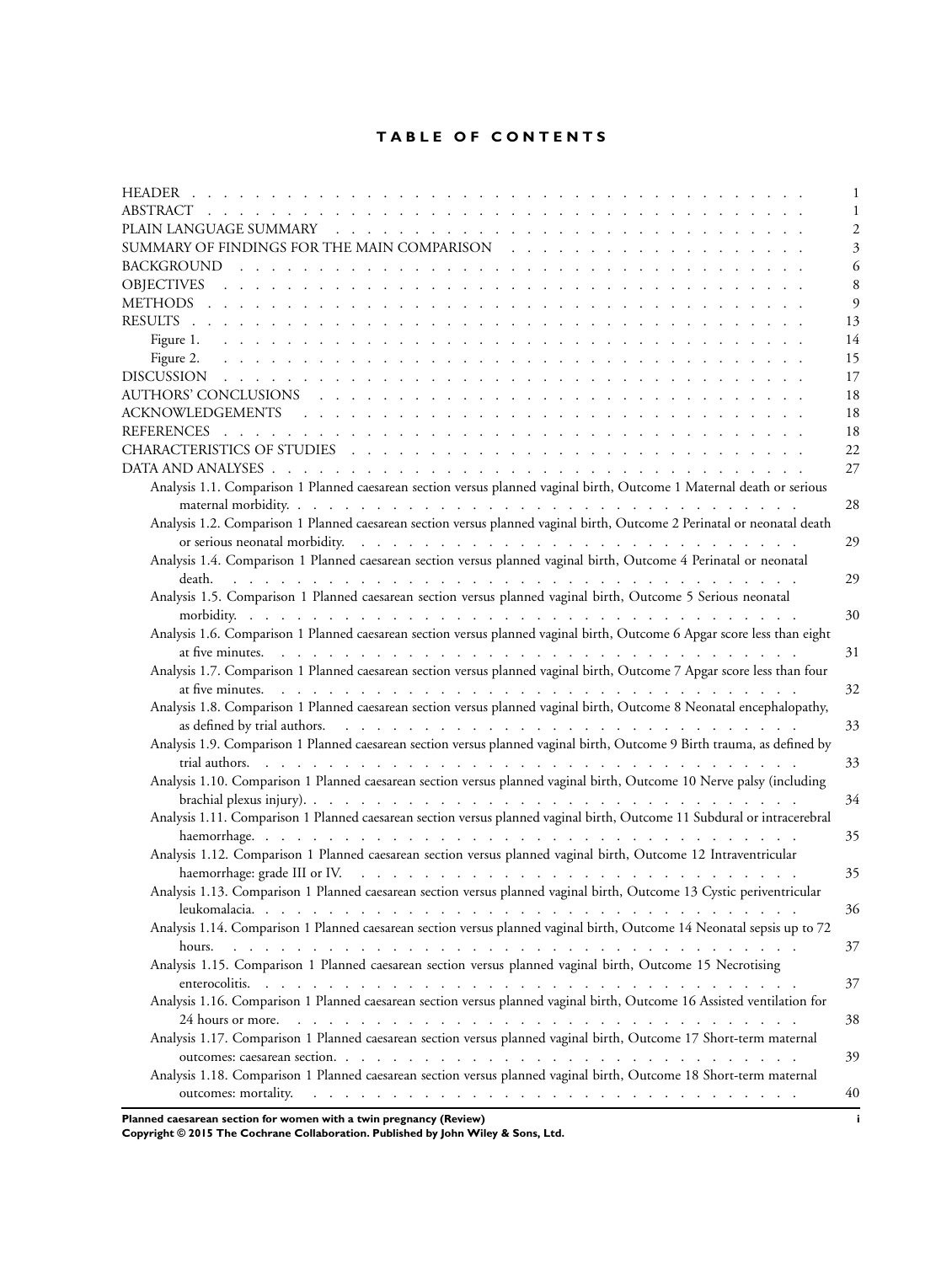| Analysis 1.19. Comparison 1 Planned caesarean section versus planned vaginal birth, Outcome 19 Short-term maternal              |    |
|---------------------------------------------------------------------------------------------------------------------------------|----|
|                                                                                                                                 | 41 |
| Analysis 1.20. Comparison 1 Planned caesarean section versus planned vaginal birth, Outcome 20 Short-term maternal              |    |
|                                                                                                                                 | 41 |
| Analysis 1.21. Comparison 1 Planned caesarean section versus planned vaginal birth, Outcome 21 Short-term maternal              |    |
|                                                                                                                                 | 42 |
| Analysis 1.22. Comparison 1 Planned caesarean section versus planned vaginal birth, Outcome 22 Short-term maternal              |    |
|                                                                                                                                 | 43 |
| Analysis 1.23. Comparison 1 Planned caesarean section versus planned vaginal birth, Outcome 23 Short-term maternal              |    |
|                                                                                                                                 | 43 |
| Analysis 1.24. Comparison 1 Planned caesarean section versus planned vaginal birth, Outcome 24 Short-term maternal              |    |
|                                                                                                                                 | 44 |
| Analysis 1.25. Comparison 1 Planned caesarean section versus planned vaginal birth, Outcome 25 Short-term maternal              |    |
|                                                                                                                                 | 45 |
| Analysis 1.26. Comparison 1 Planned caesarean section versus planned vaginal birth, Outcome 26 Short-term maternal              |    |
|                                                                                                                                 | 45 |
| Analysis 1.27. Comparison 1 Planned caesarean section versus planned vaginal birth, Outcome 27 Longer-term maternal             |    |
|                                                                                                                                 | 46 |
| Analysis 1.28. Comparison 1 Planned caesarean section versus planned vaginal birth, Outcome 28 Longer-term maternal             |    |
|                                                                                                                                 | 47 |
| Analysis 1.29. Comparison 1 Planned caesarean section versus planned vaginal birth, Outcome 29 Longer-term maternal             |    |
|                                                                                                                                 | 47 |
| Analysis 1.30. Comparison 1 Planned caesarean section versus planned vaginal birth, Outcome 30 Longer-term maternal             |    |
|                                                                                                                                 | 48 |
| Analysis 1.31. Comparison 1 Planned caesarean section versus planned vaginal birth, Outcome 31 Longer-term maternal             |    |
| outcomes: postnatal depression, as defined by trial authors (EPDS $> 12$ ).                                                     | 49 |
|                                                                                                                                 | 49 |
|                                                                                                                                 | 49 |
|                                                                                                                                 | 50 |
|                                                                                                                                 | 50 |
|                                                                                                                                 | 50 |
| <b>INDEX TERMS</b><br>والمتعارف والمتعاونة والمتعاونة والمتعارف والمتعارف والمتعاون والمتعاونة والمتعاونة والمتعاونة والمتعاونة | 50 |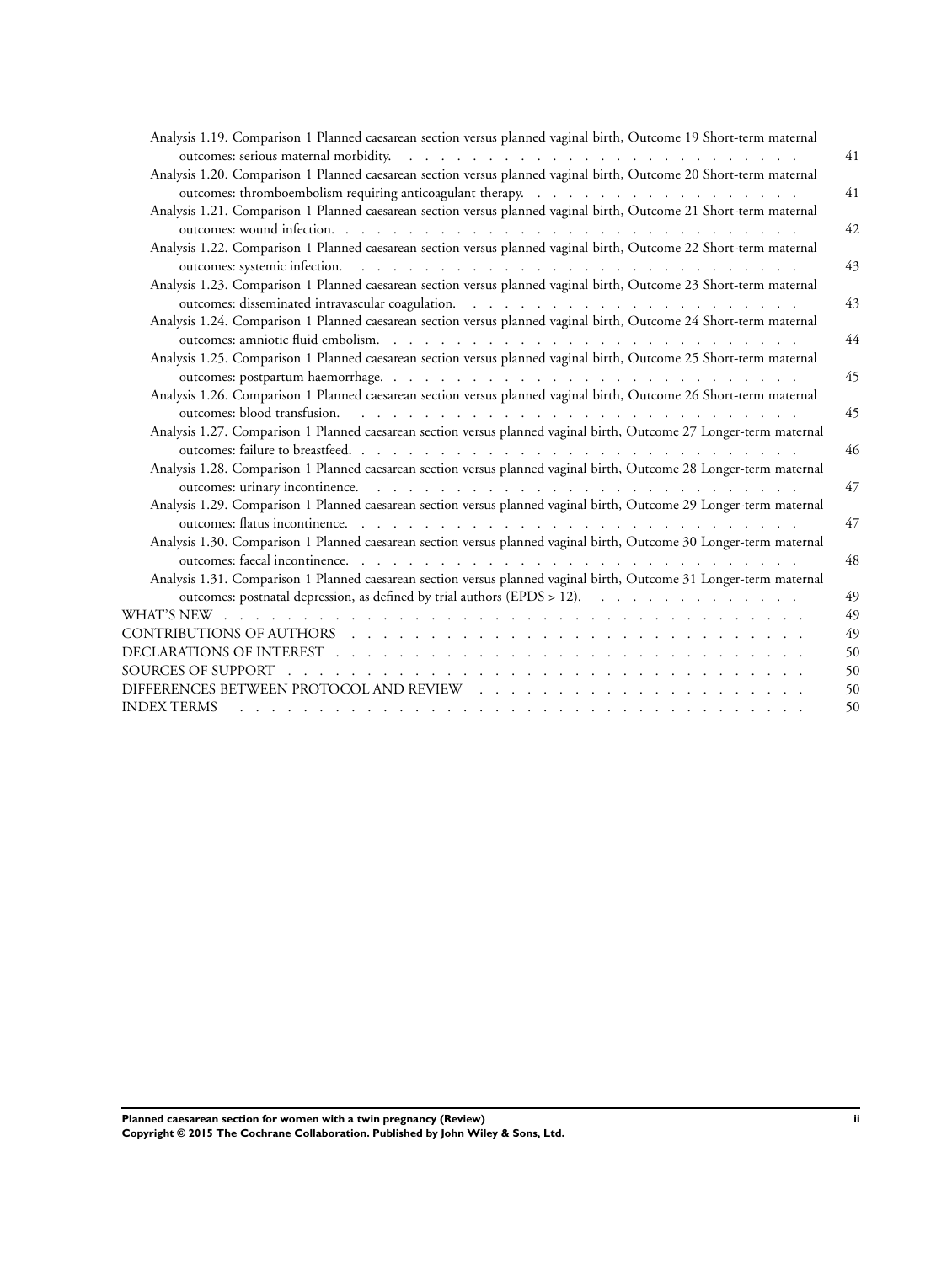**[Intervention Review]**

## **Planned caesarean section for women with a twin pregnancy**

G Justus Hofmeyr<sup>1</sup>, Jon F Barrett<sup>2</sup>, Caroline A Crowther<sup>3</sup>

<sup>1</sup>Walter Sisulu University, University of the Witwatersrand, Eastern Cape Department of Health, East London, South Africa. <sup>2</sup>Sunnybrook Health Sciences Centre, Toronto, Canada. <sup>3</sup>Liggins Institute, The University of Auckland, Auckland, New Zealand

Contact address: G Justus Hofmeyr, Walter Sisulu University, University of the Witwatersrand, Eastern Cape Department of Health, East London, South Africa. [justhof@gmail.com](mailto:justhof@gmail.com).

**Editorial group:** Cochrane Pregnancy and Childbirth Group. **Publication status and date:** New search for studies and content updated (no change to conclusions), published in Issue 12, 2015.

**Citation:** Hofmeyr GJ, Barrett JF, Crowther CA. Planned caesarean section for women with a twin pregnancy. *Cochrane Database of Systematic Reviews* 2015, Issue 12. Art. No.: CD006553. DOI: 10.1002/14651858.CD006553.pub3.

Copyright © 2015 The Cochrane Collaboration. Published by John Wiley & Sons, Ltd.

## **A B S T R A C T**

#### **Background**

Twin pregnancies are associated with increased perinatal mortality, mainly related to prematurity, but complications during birth may contribute to perinatal loss or morbidity. The option of planned caesarean section to avoid such complications must therefore be considered. On the other hand, randomised trials of other clinical interventions in the birth process to avoid problems related to labour and birth (planned caesarean section for breech, and continuous electronic fetal heart rate monitoring), have shown an unexpected discordance between short-term perinatal morbidity and long-term neurological outcome. The risks of caesarean section for the mother in the current and subsequent pregnancies must also be taken into account.

#### **Objectives**

To determine the short- and long-term effects on mothers and their babies, of planned caesarean section for twin pregnancy.

#### **Search methods**

We searched the Cochrane Pregnancy and Childbirth Group's Trials Register (18 November 2015) and reference lists of retrieved studies.

#### **Selection criteria**

Randomised trials comparing a policy of caesarean section with planned vaginal birth for women with twin pregnancy.

#### **Data collection and analysis**

Two review authors independently assessed eligibility, quality and extracted data. Data were checked for accuracy. For important outcomes the quality of the evidence was assessed using the GRADE approach.

#### **Main results**

We included two trials comparing planned caesarean section versus planned vaginal birth for twin pregnancies.

Most of the data included in the review were from a multicentre trial where 2804 women were randomised in 106 centres in 25 countries. All centres had facilities to perform emergency caesarean section and had anaesthetic, obstetrical, and nursing staff available in the hospital at the time of planned vaginal delivery. In the second trial carried out in Israel, 60 women were randomised. We judged the risk of bias to be low for all categories except performance (*high*) and outcome assessment bias (*unclear*).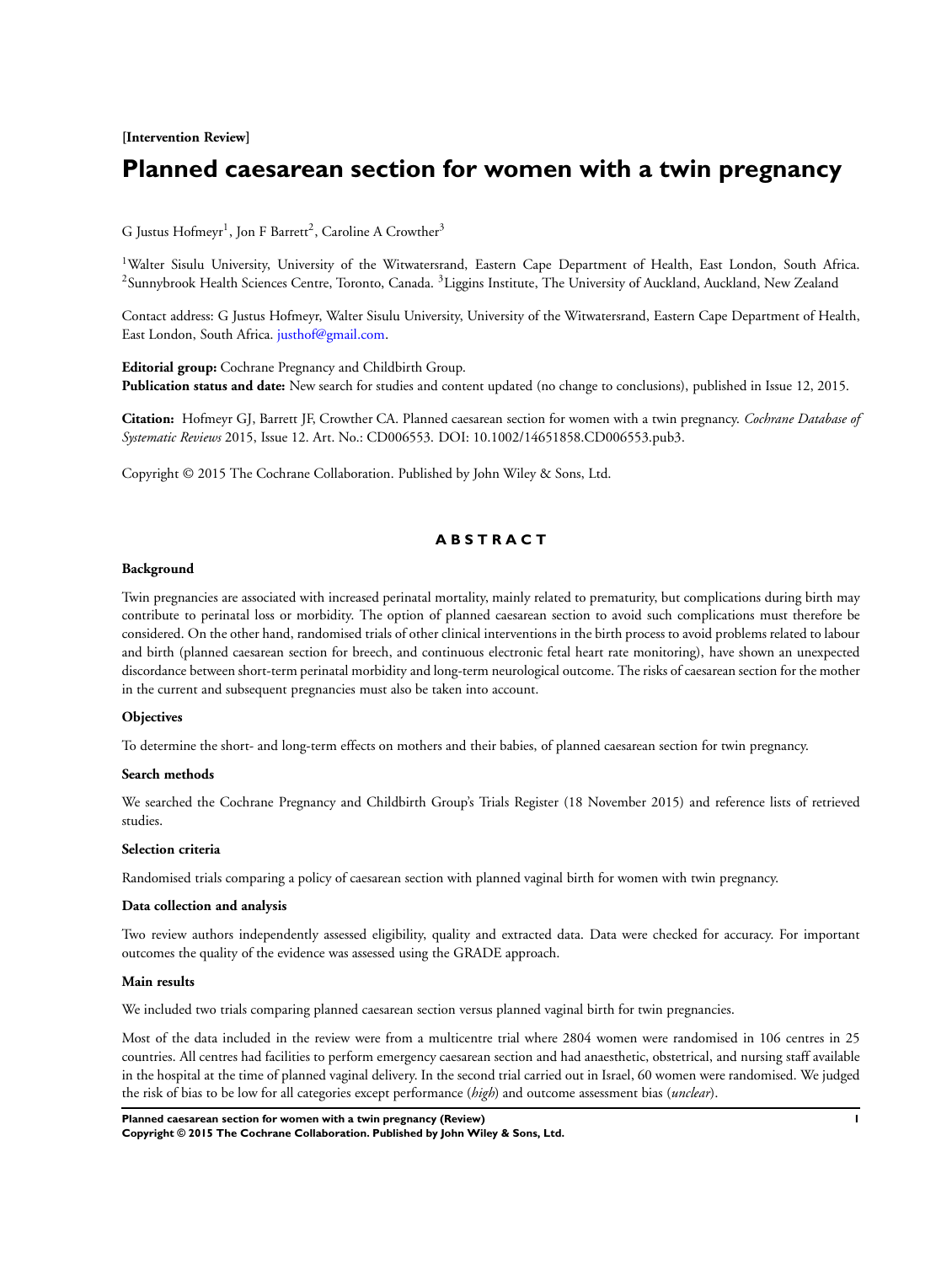There was no clear evidence of differences between women randomised to planned caesarean section or planned vaginal birth for maternal death or serious morbidity (risk ratio (RR) 0.86, 95% confidence interval (CI) 0.67 to 1.11; 2844 women; two studies; *moderate quality evidence*). There was no significant difference between groups for perinatal or neonatal death or serious neonatal morbidity (RR 1.15, 95% CI 0.80 to 1.67; data for 5565 babies, one study, *moderate quality evidence*). No studies reported childhood disability.

For secondary outcomes there was no clear evidence of differences between groups for perinatal or neonatal mortality (RR 1.41, 95% CI 0.76 to 2.62; 5685 babies; two studies, *moderate quality evidence*), serious neonatal morbidity (RR 1.03, 95% CI 0.65 to 1.64; 5644 babies; two studies, *moderate quality evidence*) or any of the other neonatal outcomes reported.

The number of women undergoing caesarean section was reported in both trials. Most women in the planned caesarean group had treatment as planned (90.9% underwent caesarean section), whereas in the planned vaginal birth group 42.9% had caesarean section for at least one twin. For maternal mortality; no events were reported in one trial and two deaths (one in each group) in the other. There were no significant differences between groups for serious maternal morbidity overall (RR 0.86, 95% CI 0.67 to 1.11; 2844 women; two studies) or for different types of short-term morbidity. There were no significant differences between groups for failure to breastfeed (RR 1.14, 95% CI 0.95 to 1.38; 2570 women, one study; *moderate quality evidence*) or the number of women with scores greater than 12 on the Edinbugh postnatal depression scale (RR 0.95, 95% CI 0.78 to 1.14; 2570 women, one study; *moderate quality evidence*).

#### **Authors' conclusions**

Data mainly from one large, multicentre study found no clear evidence of benefit from planned caesarean section for term twin pregnancies with leading cephalic presentation. Data on long-term infant outcomes are awaited. Women should be informed of possible risks and benefits of labour and vaginal birth pertinent to their specific clinical presentation and the current and long-term effects of caesarean section for both mother and babies. There is insufficient evidence to support the routine use of planned caesarean section for term twin pregnancy with leading cephalic presentation, except in the context of further randomised trials.

## **P L A I N L A N G U A G E S U M M A R Y**

#### **Planned caesarean section for a twin pregnancy**

The incidence of twins varies considerably between communities and families and has recently increased because of the number of older mothers and the use of fertility treatments and assisted conception. Infants from a twin pregnancy are at a higher risk of death around the time of birth than are infants from a singleton pregnancy. Some of this is due to a higher risk of preterm birth. The secondborn twin has an increased risk of a poor perinatal outcome compared with the first-born twin.

A policy of planned vaginal birth for women with a twin pregnancy in a hospital setting is associated with a 30% to 40% rate of emergency caesarean section. When the first twin is born vaginally, there is still a risk of emergency section for the birth of the second twin. It is possible that some of the adverse outcomes may be avoided by appropriately timed delivery by caesarean section but the risks of caesarean section for the mother in the current and subsequent pregnancies must be taken into account.

In this review we included two randomised trials comparing planned caesarean versus planned vaginal birth for twin pregnancies which together included 2864 women. For important outcomes the evidence was assessed as being of moderate quality.

For maternal mortality no events were reported in one trial and two deaths (one in each group) in the other. There was no clear evidence of differences between women randomised to planned caesarean or planned vaginal birth for death or serous illness in either the mothers or babies. No studies reported childhood disability.

The number of women undergoing caesarean section was reported in both trials. Most women in the planned caesarean group had treatment as planned (90.9%), whereas in the planned vaginal birth group 42.9% had caesarean section for at least one twin. There were no significant differences between groups for failure to breastfeed or for postnatal depression.

There is very little clear research evidence to provide guidance on the method of birth for twin pregnancies. The benefits and risks should be made available to women, including short-term and long-term consequences for both mother and babies. Future research should aim to provide more clarity on this issue as medical interventions in the birth process should be avoided unless thereis reasonable clinical certainty that they will be of long-term benefit.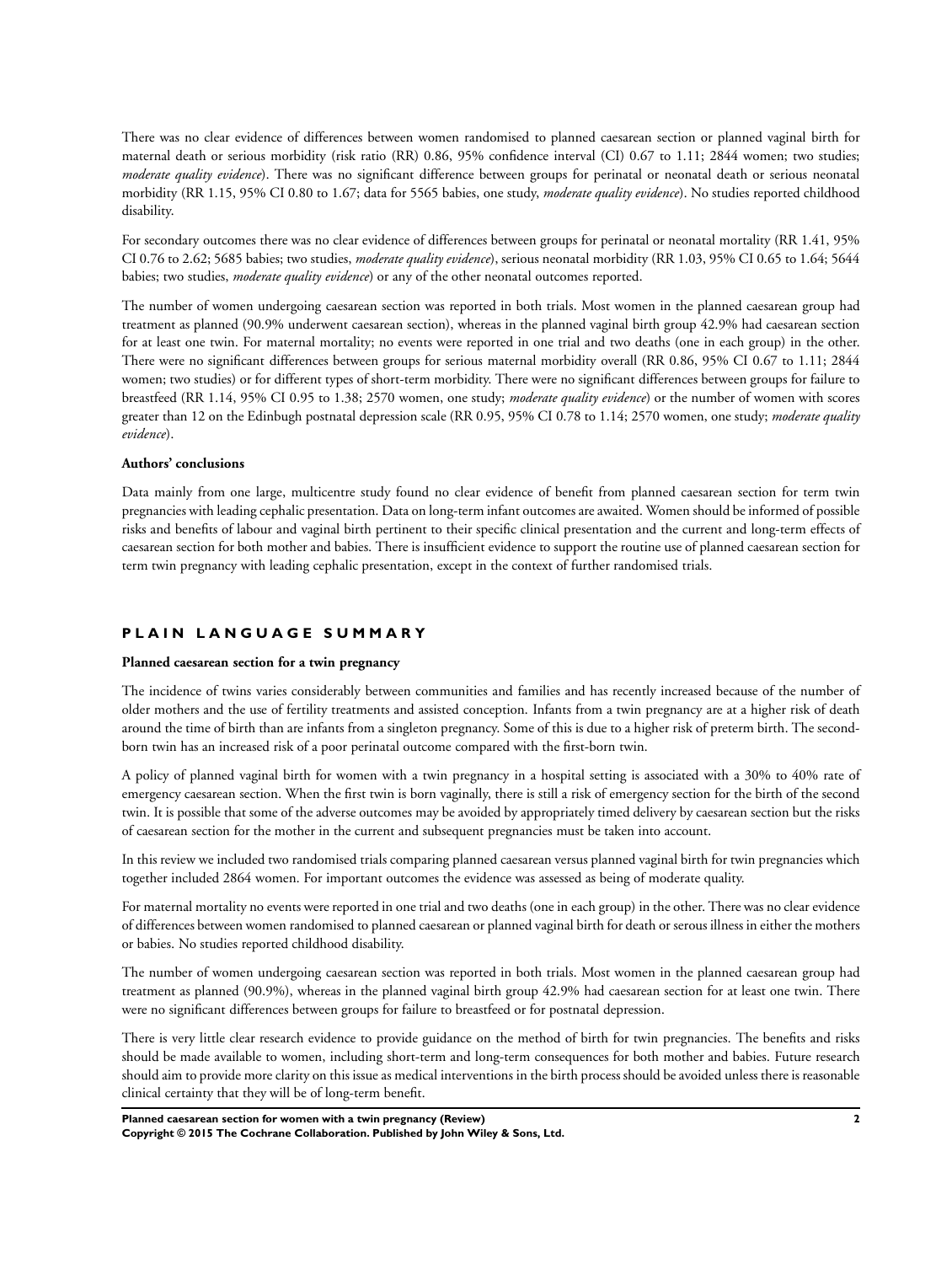## SUMMARY OF FINDINGS FOR THE MAIN COMPARISON *[\[Explanation\]](http://www.thecochranelibrary.com/view/0/SummaryFindings.html)*

Planned caesarean section versus planned vaginal birth for women with <sup>a</sup> twin pregnancy

**Patient or population:** women with <sup>a</sup> twin pregnancy**Setting:** hospital settings

**Intervention:** planned caesarean section

**Comparison:** planned vaginal birth

| <b>Outcomes</b>                                 | Anticipated absolute effects* (95% CI) |                                                 | <b>Relative effect</b><br>(95% CI)   | № of participants<br>(studies) | Quality of the evidence Comments<br>(GRADE)              |                        |
|-------------------------------------------------|----------------------------------------|-------------------------------------------------|--------------------------------------|--------------------------------|----------------------------------------------------------|------------------------|
|                                                 | Risk with planned vagi-<br>nal birth   | <b>Risk with Planned cae-</b><br>sarean section |                                      |                                |                                                          |                        |
| Maternal death or seri- Study population        |                                        |                                                 | RR 0.86                              | 2844                           | $\oplus \oplus \oplus \bigcirc$                          |                        |
| ous maternal morbidity                          | 83 per 1000                            | 71 per 1000<br>(55 to 92)                       | $(0.67 \text{ to } 1.11)$            | $(2$ RCTs)                     | MODERATE <sup>1</sup>                                    |                        |
|                                                 | Moderate                               |                                                 |                                      |                                |                                                          |                        |
|                                                 | 42 per 1000                            | 36 per 1000<br>(28 to 47)                       |                                      |                                |                                                          |                        |
| Perinatal or neonatal Study population          |                                        |                                                 | RR 1.15                              | 5565                           | $\oplus \oplus \oplus \bigcirc$                          |                        |
| death or serious neona-<br>tal morbidity        | 19 per 1000                            | 21 per 1000<br>(15 to 31)                       | $(0.80 \text{ to } 1.67)$            | $(1$ RCT)                      | MODERATE <sup>1</sup>                                    |                        |
| Disability in childhood                         | Study population                       |                                                 | not pooled                           | $\mathbf{0}$                   |                                                          | No data were available |
|                                                 | not pooled                             | not pooled                                      |                                      | $(0$ study)                    |                                                          | for this outcome       |
| Perinatal or neonatal Study population<br>death |                                        |                                                 | RR 1.41<br>$(0.76 \text{ to } 2.62)$ | 5685<br>(2 RCTs)               | $\oplus \oplus \oplus \bigcirc$<br>MODERATE <sup>1</sup> |                        |
|                                                 |                                        |                                                 |                                      |                                |                                                          |                        |

<span id="page-6-0"></span>Planned caesarean section for women with a twin pregnancy (Review)<br>Copyright © 2015 The Cochrane Collaboration. Published by John Wiley & Sons, Ltd. **Copyright © 2015 The Cochrane Collaboration. Published by John Wiley & Sons, Ltd.3 Planned caesarean section for women with a twin pregnancy (Review)**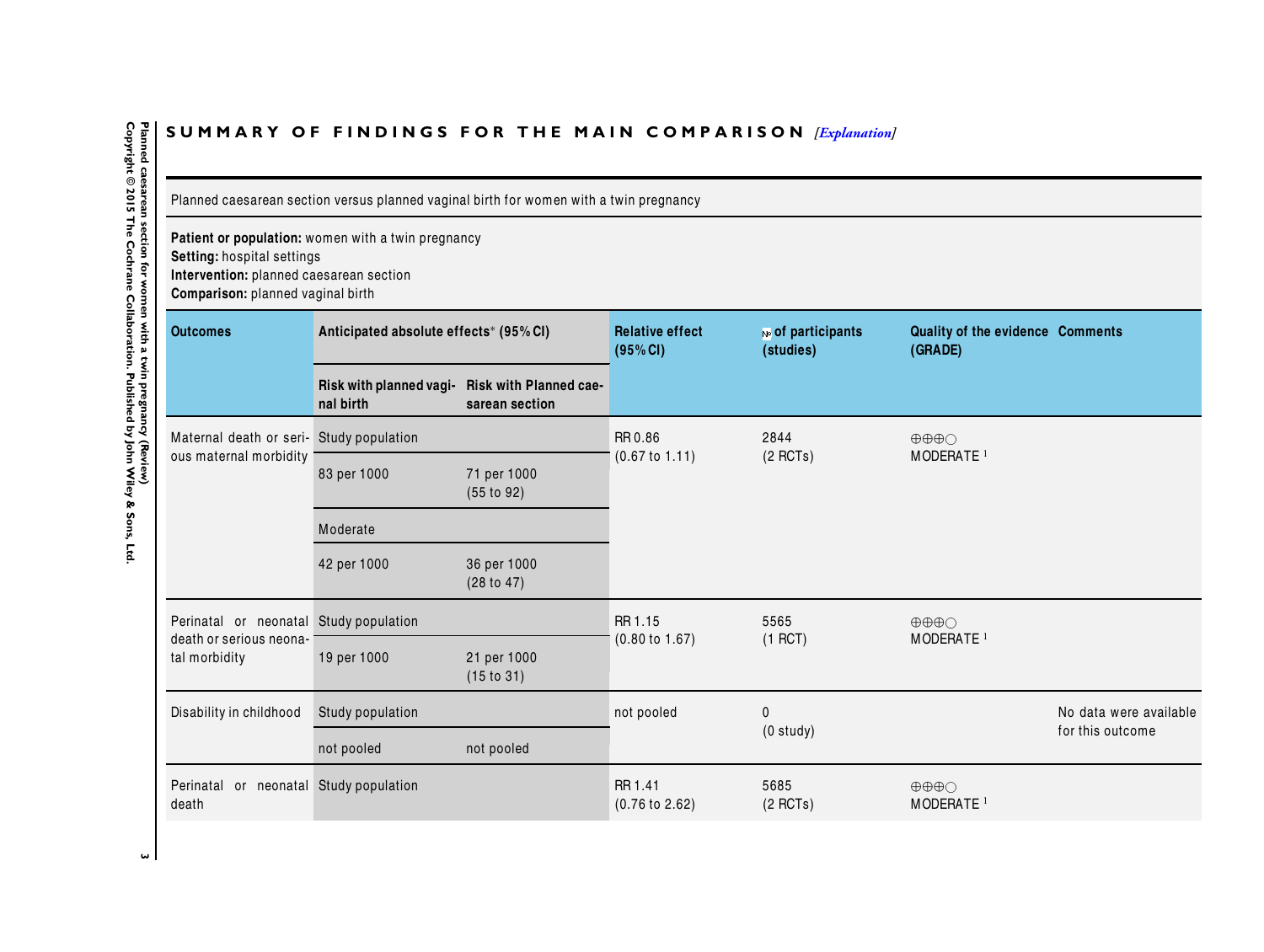|  |                                                                                                                 | 6 per 1000                             | 8 per 1000<br>(5 to 16)      |                                      |                 |                                                          |
|--|-----------------------------------------------------------------------------------------------------------------|----------------------------------------|------------------------------|--------------------------------------|-----------------|----------------------------------------------------------|
|  |                                                                                                                 | Moderate                               |                              |                                      |                 |                                                          |
|  |                                                                                                                 | 3 per 1000                             | 4 per 1000<br>(2 to 8)       |                                      |                 |                                                          |
|  |                                                                                                                 | Serious neonatal mor- Study population |                              | RR 1.03                              | 5644            | $\oplus \oplus \oplus \bigcirc$                          |
|  | bidity                                                                                                          | 12 per 1000                            | 13 per 1000<br>(8 to 20)     | $(0.65 \text{ to } 1.64)$            | (2 RCTs)        | MODERATE <sup>1</sup>                                    |
|  |                                                                                                                 | Moderate                               |                              |                                      |                 |                                                          |
|  |                                                                                                                 | 6 per 1000                             | 6 per 1000<br>(4 to 10)      |                                      |                 |                                                          |
|  | Longer-term                                                                                                     | maternal Study population              |                              | RR 1.14                              | 2570            | $\oplus \oplus \oplus \bigcirc$                          |
|  | outcomes: failure to<br>breastfeed                                                                              | 136 per 1000                           | 155 per 1000<br>(129 to 188) | $(0.95 \text{ to } 1.38)$            | $(1$ RCT)       | MODERATE <sup>1</sup>                                    |
|  | Longer-term<br>outcomes:<br>postnatal<br>depression, as defined<br>by trial authors (EPDS > 148 per 1000<br>12) | maternal Study population              |                              | RR 0.95<br>$(0.78 \text{ to } 1.14)$ | 2570<br>(1 RCT) | $\oplus \oplus \oplus \bigcirc$<br>MODERATE <sup>1</sup> |
|  |                                                                                                                 |                                        | 140 per 1000<br>(115 to 169) |                                      |                 |                                                          |

\***The risk in the intervention group** (and its 95% confidence interval) is based on the assumed risk in the comparison group and the **relative effect** of the intervention (and its 95% CI).

**CI:** Confidence interval; **RR:** Risk ratio

Planned caesarean section for women with a twin pregnancy (Review)<br>Copyright © 2015 The Cochrane Collaboration. Published by John Wiley & Sons, Ltd. **Copyright © 2015 The Cochrane Collaboration. Published by John Wiley & Sons, Ltd.4 Planned caesarean section for women with a twin pregnancy (Review)**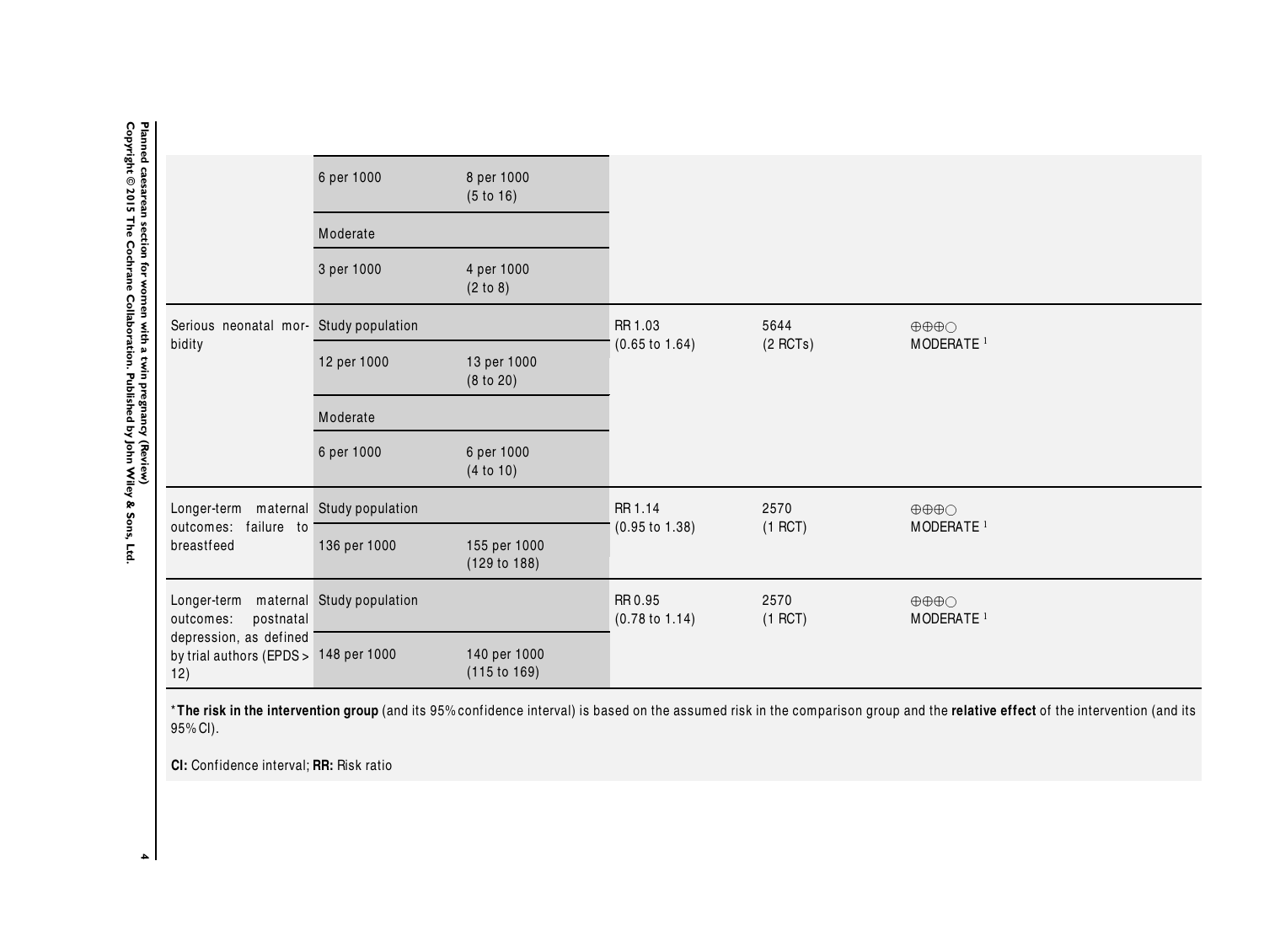## **GRADE Working Group grades of evidence**

**High quality:** We are very confident that the true effect lies close to that of the estimate of the effect

**Moderate quality:** We are moderately confident in the effect estimate: The true effect is likely to be close to the estimate of the effect, but there is a possibility that it is substantially different

**Low quality:** Our confidence in the effect estimate is limited: The true effect may be substantially different from the estimate of the effect

**Very low quality:** We have very little confidence in the effect estimate: The true effect is likely to be substantially different from the estimate of effect

 $1$  Wide 95% CI crossing the line of no effect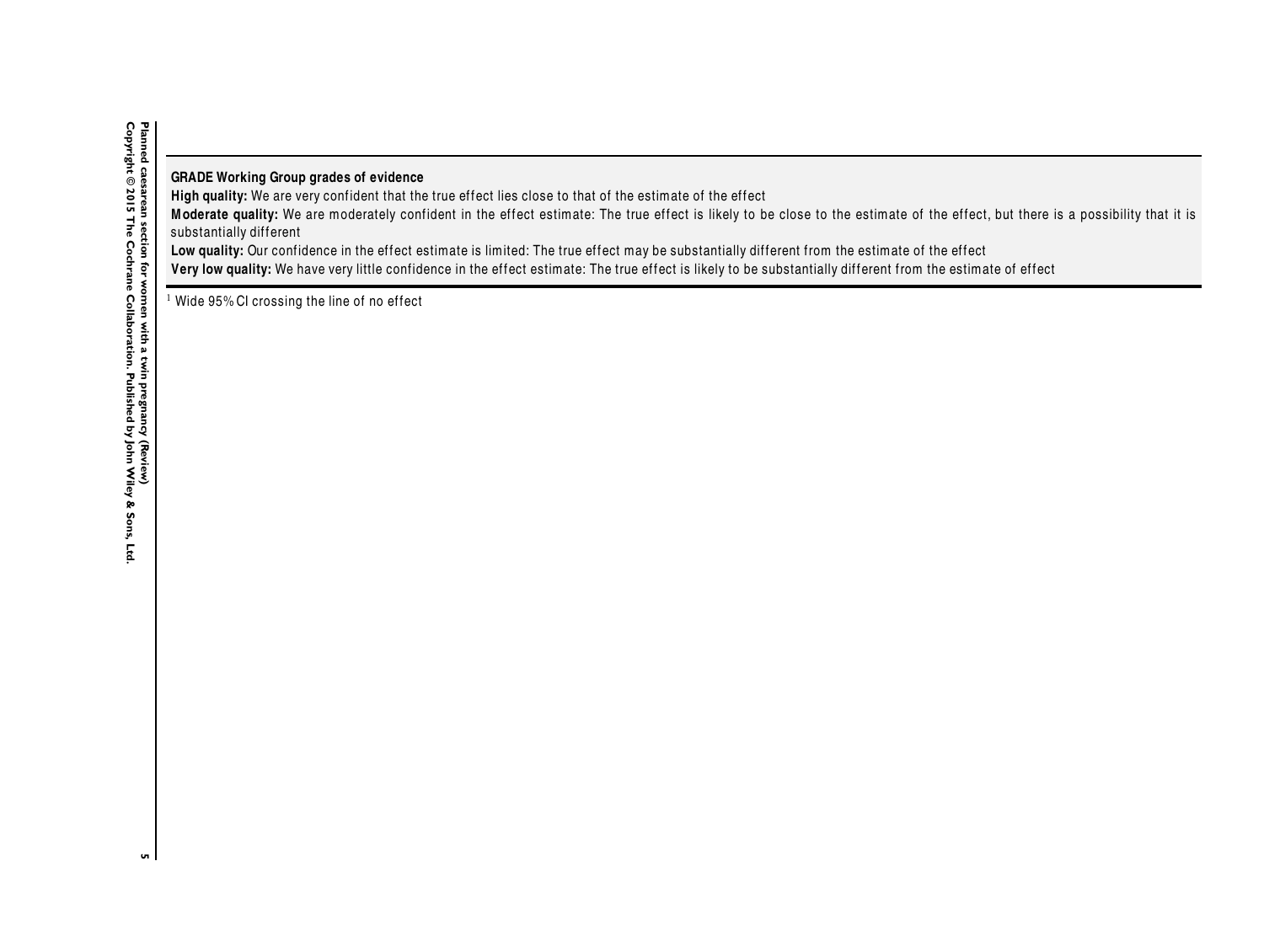## <span id="page-9-0"></span>**B A C K G R O U N D**

#### **Description of the condition**

Twin pregnancy results from one of two distinct biological processes. The more common process is fertilisation of more than one ovum following multiple ovulation. Here the offspring may be of the same gender or not, are genetically no more similar than siblings, and have separate placental circulations and gestational sacs (dizygotic, diamniotic, dichorionic). The less common process is splitting of a single developing embryo. The offspring are of the same gender and genetically identical. The degree of separation depends on the developmental stage at which the separation takes place, and can be anything from separate circulations (monozygotic, dichorionic, diamniotic) to conjoined twins.

The incidence of monozygotic twins is fairly constant, but that of dizygotic twins varies considerably between communities and families, and has recently increased in many well-resourced health services because of the use of fertility treatments and assisted conception and the increase in the number of older-aged mothers [\(Anonymous 2000;](#page-21-0) [Laws 2010;](#page-21-0) [Wilcox 1996\)](#page-21-0). The rate of multiple birth varies from country to country. In Canada, the rate of multiple births increased from 1.9% in 1981 to 2.5% in 1997 [\(Anonymous 2000;](#page-21-0) [Joseph 2001a](#page-21-0)). In Australia, the rate in 2008 was 3.1% of all births ([Laws 2010\)](#page-21-0).

Over 97% of all multiple pregnancies are twin pregnancies [\(Joseph](#page-21-0) [1998](#page-21-0)). Approximately 40% of twins present as vertex/vertex, 35% as vertex/non-vertex and the remaining 25% of twins present with the leading baby in a non-vertex presentation at birth [\(Blickstein](#page-21-0) [1987](#page-21-0); [Grisaru 2000\)](#page-21-0).

## **Mortality and morbidity for twins versus singletons**

Infants from a twin pregnancy are at a higher risk of perinatal/neonatal mortality than infants from a singleton pregnancy [\(Cheung 2000](#page-21-0); [Fabre 1988;](#page-21-0) Ghai 1988; Joseph 2001b; [Kiely 1990;](#page-21-0) [Lie 2000\)](#page-21-0). Some of this is due to a higher risk of preterm birth [\(Joseph 2001b](#page-21-0)). However, even among twin babies that are greater than 2500 g at birth, there is a higher risk of death than among singletons of the same birthweight. Again, the absolute rates of perinatal mortality and morbidity will vary by population. In Australia, the perinatal death rate for twins for 2008 was 6.8 times higher and for higher multiple births 18.1 times higher than for singleton births [\(Laws 2010\)](#page-21-0). [Kiely 1990](#page-21-0) reviewed the data on 16,831 multiple births from the New York City Department of Health's computerised vital records for the period 1978 to 1984. The perinatal mortality rate for twins versus singletons at 2501 to 3000 g was 4.3/1000 versus 3.8/1000 (risk ratio (RR) 1.12) and at 3001 g or more, 7.4/1000 versus 2.2/1000 (RR 3.32), respectively. The intrapartum fetal death rate for twins versus singletons

at 2501 to 3000 g was 1.22/1000 versus 0.34/1000 (RR 3.54, 95% confidence interval (CI) 1.82 to 6.88). Other studies have confirmed this higher risk of fetal and neonatal death in twins versus singletons if the pregnancy is at or near term or above 2500 g in birthweight [\(Cheung 2000;](#page-21-0) [Fabre 1988](#page-21-0); [Ghai 1988](#page-21-0); [Lie 2000](#page-21-0)). Neonatal seizures, respiratory morbidity, and low Apgar scores at one and five minutes have also been shown to be higher for twins versus singleton infants at birthweights greater than 1500 g and greater than 3000 g [\(Ghai 1988\)](#page-21-0).

Some of the higher risk of adverse perinatal outcome in twins compared with singletons may be due to restricted fetal growth which, in turn, may result in a higher risk of adverse events occurring during pregnancy, during labour or during birth. The higher risk may be due to trauma and asphyxia associated with the birth of the second twin. It is possible that some of these adverse outcomes may be avoided by an appropriately timed delivery by caesarean section. The timing of birth for women with a twin pregnancy is the subject of another Cochrane review [\(Dodd 2014](#page-21-0)).

In a multicentre randomised controlled trial comparing planned caesarean section and planned vaginal birth for the singleton breech fetus at term, planned caesarean section reduced the risk of perinatal death or serious neonatal morbidity three-fold (from 5.0% to 1.6%, P less than 0.001) ([Hannah 2000\)](#page-21-0). Although some of the deaths in the planned vaginal birth group in this study were due to difficulties associated with the actual birth, some were associated with problems that occurred during labour. Thus, a policy of planned caesarean section may be beneficial for women with a pregnancy at risk of complications during labour because it reduces the exposure of the pregnancy to labour.

#### **How the intervention might work**

## **Evidence of benefits and risks related to planned caesarean section for twins**

#### **Outcome for second twin compared with first twin**

In a study of 1305 twin pairs at 1500 g or more birthweight delivered between 1988 and 1999 in Nova Scotia, the risk of adverse perinatal outcome (intrapartum fetal death, neonatal death, moderate-severe respiratory distress syndrome (RDS), asphyxia, trauma and complications of prematurity) was significantly increased for second-born compared with first-born twins (RR 2.1, 95% CI 1.4 to 3.1) ([Persad 2001b\)](#page-21-0). However, it should be noted that in the Term Breech Trial, short-term neonatal morbidity was not associated with any long-term impairment [\(Whyte 2004](#page-21-0)). There is also evidence that the second twin is at greater risk of adverse perinatal outcome, compared to the first twin if delivery is vaginal but the same has not been shown if delivery is by caesarean

**Planned caesarean section for women with a twin pregnancy (Review) 6 Copyright © 2015 The Cochrane Collaboration. Published by John Wiley & Sons, Ltd.**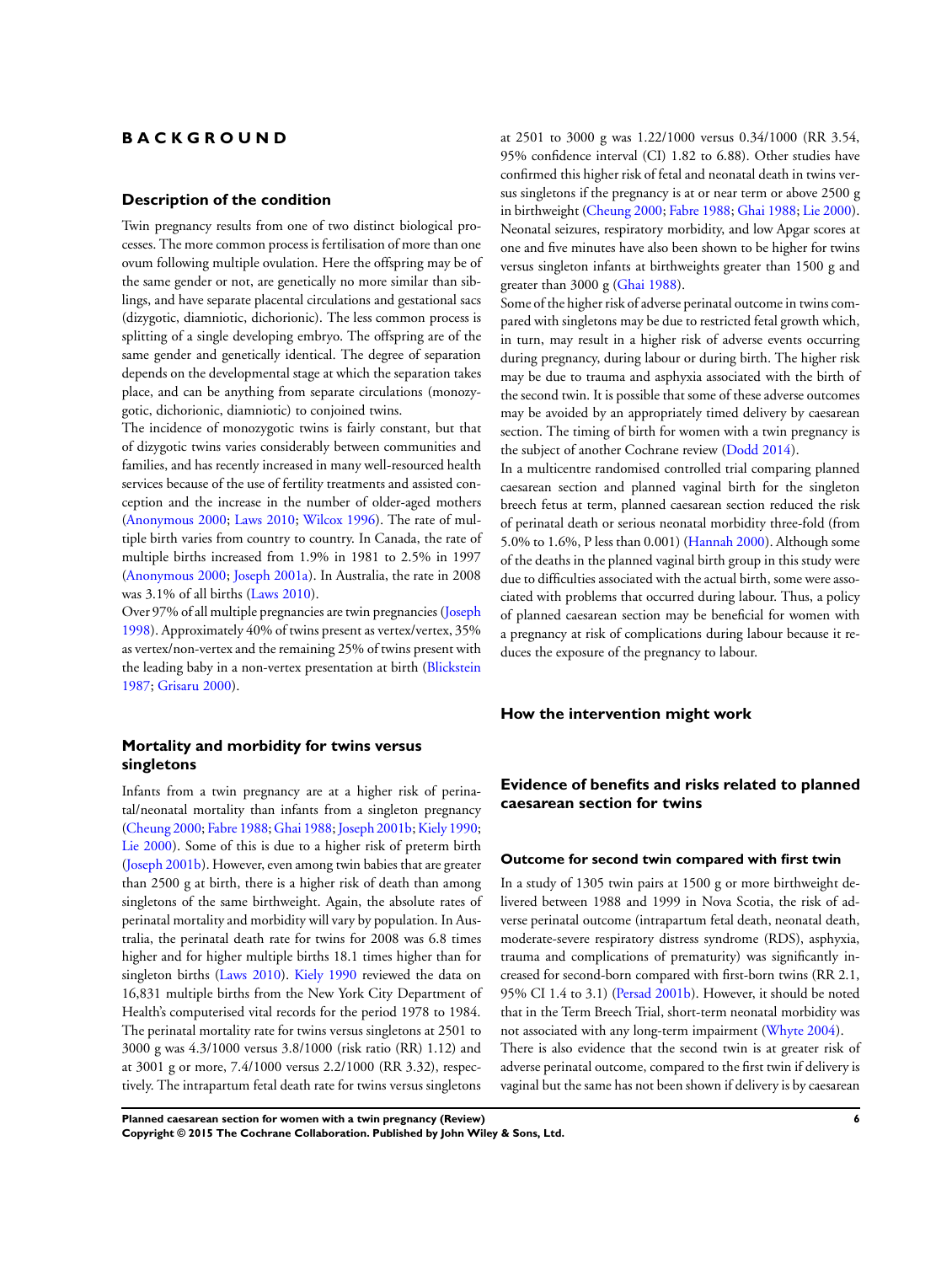section. Arnold and colleagues undertook a matched case-control study of preterm twin pairs [\(Arnold 1987](#page-21-0)). The risk of RDS was increased for the second twin compared to the first if delivery was vaginal (odds ratio (OR) 14.2, 95% CI 2.5 to 81.1), but not if delivery was by caesarean section (OR 0.90, 95% CI 0 to 17.8). This could be due to a greater protective effect of vaginal birth for the leading twin.

### **Outcomes for twins born vaginally versus by caesarean section**

Higher rates of adverse perinatal outcome have been reported for the twin pregnancy at or near term if birth is vaginal versus by caesarean section [\(Barrett 2004](#page-21-0)). In the [Kiely 1990](#page-21-0) review, for twins in vertex presentation weighing more than 3000 g at birth, the perinatal mortality rate was 12.3/1000 versus 2.9/1000 (RR 4.22) if birth was vaginal versus caesarean. However, comparisons of actual as opposed to planned method of delivery are subject to considerable bias. In a retrospective study of women with previous caesarean section and a current twin pregnancy, perinatal mortality was more common following trial of labour than repeat caesarean section, but there was no difference in outcome after adjusting for confounding variables ([Aaronson 2010](#page-21-0)).

There is increasing evidence for perinatal benefits related to vaginal birth. In a cross-sectional study of 6929 inborn infants without congenital anomalies, with gestational ages from 37 to 41 (6/ 7) weeks with vertex presentation, non-urgent caesarean delivery under regional anaesthesia compared to vaginal birth under local or no anaesthesia increased the risk of bag and mask ventilation (OR 1.42, 95% CI 1.07 to 1.89) when adjusted for number of gestations, maternal hypertension and birthweight ([De Almeida](#page-21-0) [2010](#page-21-0)). However, another retrospective study found no significant increase in transient tachypnoea of the newborn associated with increasing rates of elective caesarean section for twin pregnancies over time ([Suzuki 2010\)](#page-21-0).

In a retrospective study of twin births at 37 or more weeks' gestation, elective but not emergency caesarean section was associated with an increased risk of transfusion in the neonate ([Suzuki 2008](#page-21-0)).

## **Outcomes for twins delivered by planned vaginal birth (actual vaginal birth plus emergency caesarean section) versus planned caesarean section**

A systematic review of non-randomised studies that compared the policies of planned vaginal birth and planned caesarean section for the delivery of twins weighing at least 1500 g or reaching at least 32 weeks' gestation ([Hogle 2002\)](#page-21-0) found four small studies that were eligible for inclusion in the review [\(Blickstein 2000;](#page-21-0) [Grisaru 2000;](#page-21-0) [Rabinovici 1987](#page-21-0); [Wells 1991\)](#page-21-0). A meta-analysis of the data from the four studies did not find significant differences between the two approaches to delivery in terms of mortality or neonatal morbidity, although low Apgar score at five minutes was

reduced with a policy of caesarean section. This finding, however, was confined to twins in which the first twin presented as a breech. A subsequent retrospective comparison of planned vaginal birth versus planned caesarean section for twin pregnancies with a leading breech found no significant differences in perinatal or maternal morbidity, other than an increase in thromboembolic disease in the planned caesarean section group [\(Sentilhes 2007](#page-21-0)). Two large retrospective studies of women with previous caesarean section and a current twin pregnancy comparing planned vaginal birth with elective caesarean section [\(Ford 2006](#page-21-0); [Varner 2005](#page-21-0)), found no difference in maternal or perinatal outcome, other than an incidence of uterine rupture of 0.9% in the planned vaginal birth group in one study ([Ford 2006](#page-21-0)).

A comparison of outcomes in two Danish counties with high (57%) and low (28%) caesarean rates for twin pregnancy found no difference in perinatal outcomes [\(Henriksen 1994\)](#page-21-0).

The previously published versions of this review ([Crowther 1996;](#page-21-0) [Hofmeyr 2011](#page-21-0)) found only one randomised controlled trial of planned caesarean section versus planned vaginal birth for twins, in which 60 pairs of twins were enrolled ([Rabinovici 1987\)](#page-21-0). There were no perinatal deaths or cases of serious neonatal morbidity in either group. The sample size was too small to provide evidence of the better approach to delivery.

In low-resourced settings with limited facilities and personnel, high post-caesarean section complication rates and uncertain access for the mother to caesarean section facilities in future pregnancies, the benefit to the mother of avoiding caesarean section is greater than in well-resourced settings.

## **Outcomes for second twin born by caesarean section following vaginal birth of twin one, compared with caesarean section for both twins**

A prospective multicentre cohort study compared the outcome for second twins born by caesarean section following vaginal birth of twin one, compared with caesarean section for both twins. There was no difference in low Apgar scores, low cord blood pH, or neonatal encephalopathy. Neonatal infection was increased in the group with caesarean section following vaginal birth of twin one, but this difference was not statistically significant after logistic regression analysis ([Alexander 2008](#page-21-0)). In a large retrospective study of planned vaginal birth for twin pregnancies, caesarean section for the second twin occurred in 9% of cases and was more common when the presentation of the second twin was non-vertex, and in pregnancies with other complications, and less common when the vaginal birth of the first twin was operative ([Wen 2004a](#page-21-0)).

#### **Importance of fetal presentation**

If the first twin presents as breech, the current trend in well-resourced health systems, as for singleton breech presentation, is to recommend caesarean section as being safer for the babies. This approach may be influenced by extrapolation of evidence from

**Planned caesarean section for women with a twin pregnancy (Review) 7 Copyright © 2015 The Cochrane Collaboration. Published by John Wiley & Sons, Ltd.**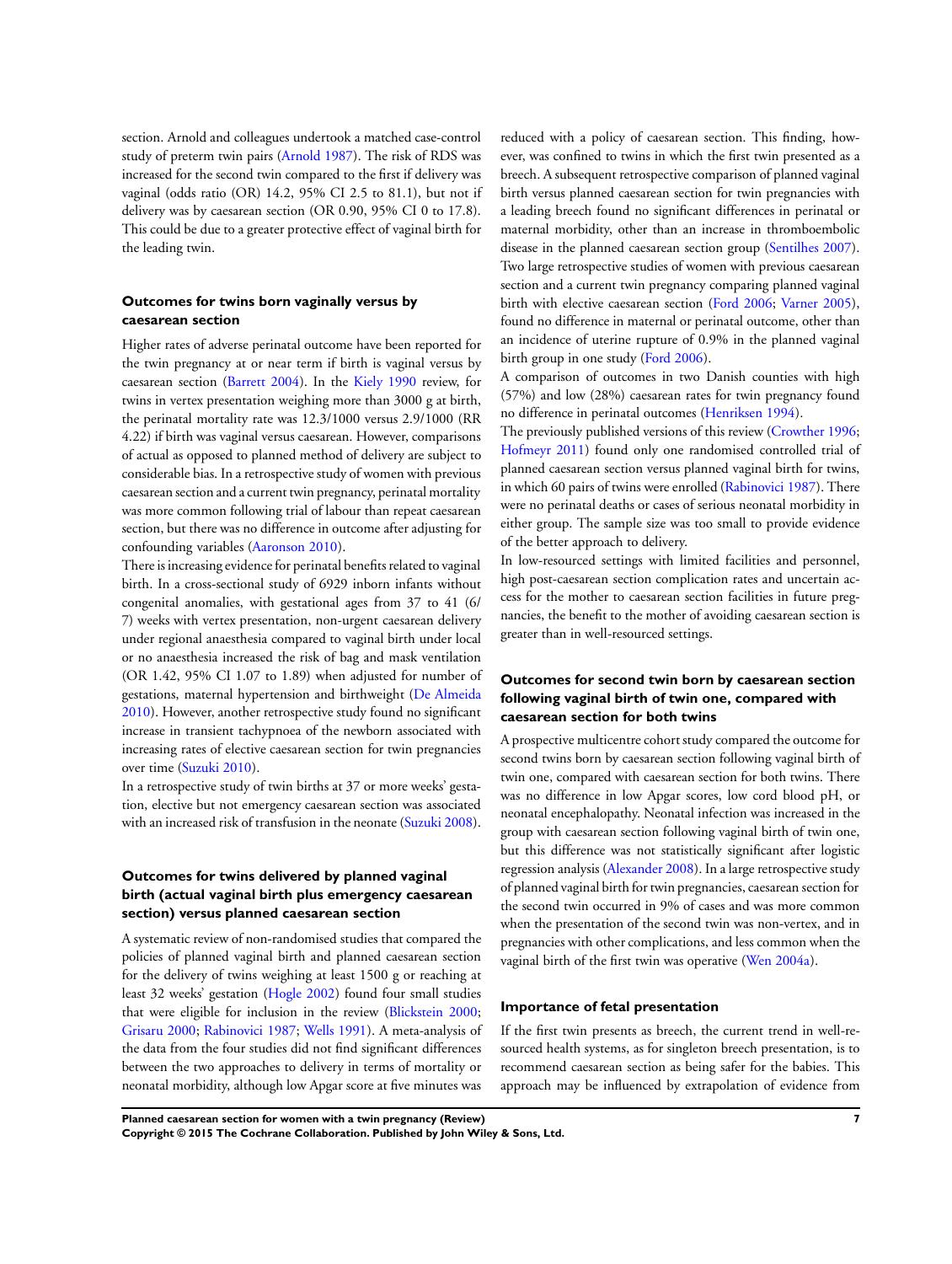randomised trials of planned caesarean section for singleton breech presentation ([Hofmeyr 2015](#page-21-0)), though the interpretation of this evidence is the subject of considerable debate. The approach to the delivery of vertex/non-vertex twins is controversial [\(ACOG 2002;](#page-21-0) [Barrett 2000](#page-21-0); [Crowther 1996\)](#page-21-0). For twins presenting vertex/vertex, most clinicians recommend a planned vaginal birth ([ACOG](#page-21-0) [2002](#page-21-0); [Crowther 1996](#page-21-0)). However, planned caesarean section may benefit twins in which the first twin is presenting vertex for a number of reasons. As many as 20% of vertex presenting second twins will change presentation spontaneously after the first twin is born [\(Houlihan 1996](#page-21-0)). A substantial number of those presenting vertex/vertex will present with serious acute intrapartum problems following the birth of the first twin (for example, conversion to transverse lie, cord prolapse, prolonged interval to delivery of the second twin), which may lead to emergency caesarean section, perinatal death, and neonatal morbidity. Lastly, if there are benefits to avoiding labour, both twins regardless of presentation should benefit.

#### **Maternal outcomes**

A policy of planned vaginal birth for women with a twin pregnancy in a hospital setting is associated with a 30% to 40% rate of emergency caesarean section. Among those twins in which the first twin is born vaginally, there is still a risk of emergency caesarean section for the birth of the second twin, ranging from 4% ([Suzuki](#page-21-0) [2009](#page-21-0)) to 7% ([Persad 2001a](#page-21-0)). In a retrospective case-control study, the risk of caesarean section for the second twin after vaginal birth of the first was increased in association with a history of infertility therapy, gestational age equal to or greater than 39 weeks, nonvertex presentation, operative delivery of the first twin and intertwin delivery time interval greater than 30 minutes ([Suzuki 2009](#page-21-0)). As the risk of maternal death is highest if delivery is by emergency caesarean section, lowest following a vaginal birth, and intermediate following an elective caesarean section [\(Hall 1999](#page-21-0)), increasing numbers of emergency caesarean section may reduce the mortality benefits of planned vaginal births.

A relatively small case-control study found no increased maternal morbidity for caesarean section for twins compared with singleton pregnancy [\(Simoes 2007](#page-21-0)). However, in a large population-based, matched case-control study using the United Kingdom Obstetric Surveillance System, the risk of peripartum hysterectomy was increased for women with twin pregnancy (OR 6.30, 95% CI 1.73 to 23.0) [\(Knight 2008](#page-21-0)), while another study found twin pregnancy to be a risk factor for post caesarean section wound sepsis [\(Schneid-Kofman 2005](#page-21-0)).

There is growing evidence of an association between vaginal birth and urinary incontinence, particularly if the vaginal birth requires forceps or vacuum extraction [\(Farrell 2001;](#page-21-0) [Meyer 1998;](#page-21-0) [Wilson](#page-21-0) [1996](#page-21-0)). Urinary incontinence identified in the postpartum period has been shown to have long-lasting effects, with a high risk of urinary incontinence five years later [\(Viktrup 2001\)](#page-21-0). Use of the supine position for birth has been cited as a possible contributor

to incontinence following vaginal birth. Faecal incontinence and incontinence of flatus have been reported to be associated with vaginal birth, particularly if forceps are used, and if there are lacerations involving the anal sphincter [\(Eason 2002](#page-21-0); [Zetterström](#page-21-0) [1999](#page-21-0)).

In the Term Breech Trial, there was no significant difference in maternal mortality or immediate serious maternal morbidity between planned caesarean section and planned vaginal birth for singleton breech presentation at term  $(3.9\%$  versus  $3.2\%$ ,  $P = 0.35$ ) [\(Hannah 2002\)](#page-21-0). At three months postpartum, the women in the planned caesarean group reported a lower incidence of urinary incontinence  $(4.5\%$  versus 7.3%,  $P = 0.02$ ). Although the incidence of incontinence of flatus was not different between groups, if incontinence of flatus was reported, it was significantly less of a problem in the planned caesarean section group ( $P = 0.006$ ). At two years, the only significant difference found was less constipation in the planned vaginal birth group ([Hofmeyr 2015](#page-21-0)). However, long-term risks of caesarean section, particularly risks in subsequent pregnancies such as placenta praevia, placenta accreta, repeat caesarean section and uterine rupture, as well as reduced fertility, have not been evaluated in randomised trials. Thus from a maternal perspective, the relative benefits and risks of planned caesarean section versus planned vaginal birth are not clear-cut. Any evaluation of risks versus benefits must take into account the likelihood of serious long-term adverse effects of caesarean section. Data from a large Canadian cohort indicated that even in women with previous caesarean section, maternal mortality was significantly higher with caesarean section than with vaginal birth [\(Wen 2004b](#page-21-0)).

Given that in well-resourced environments, suicide is becoming an important contributor to maternal mortality, emotional consequences of birth such as depression need to be given importance when weighing up benefits and harms of different approaches to care. Even when emergency caesarean section is performed, some women may gain self-esteem from having at least attempted to achieve vaginal birth. The sense of control from participation in the decision-making process may also promote self-esteem.

#### **Why it is important to do this review**

A more detailed account of evidence related to the benefits and risks of caesarean section is given in [Lavender 2012.](#page-21-0)

Given the evidence described above, a systematic review of the information from randomised trials is required to determine the relative benefits and risks of planned caesarean section for twin pregnancy, for the infants and the mother.

## **O B J E C T I V E S**

**Planned caesarean section for women with a twin pregnancy (Review) 8**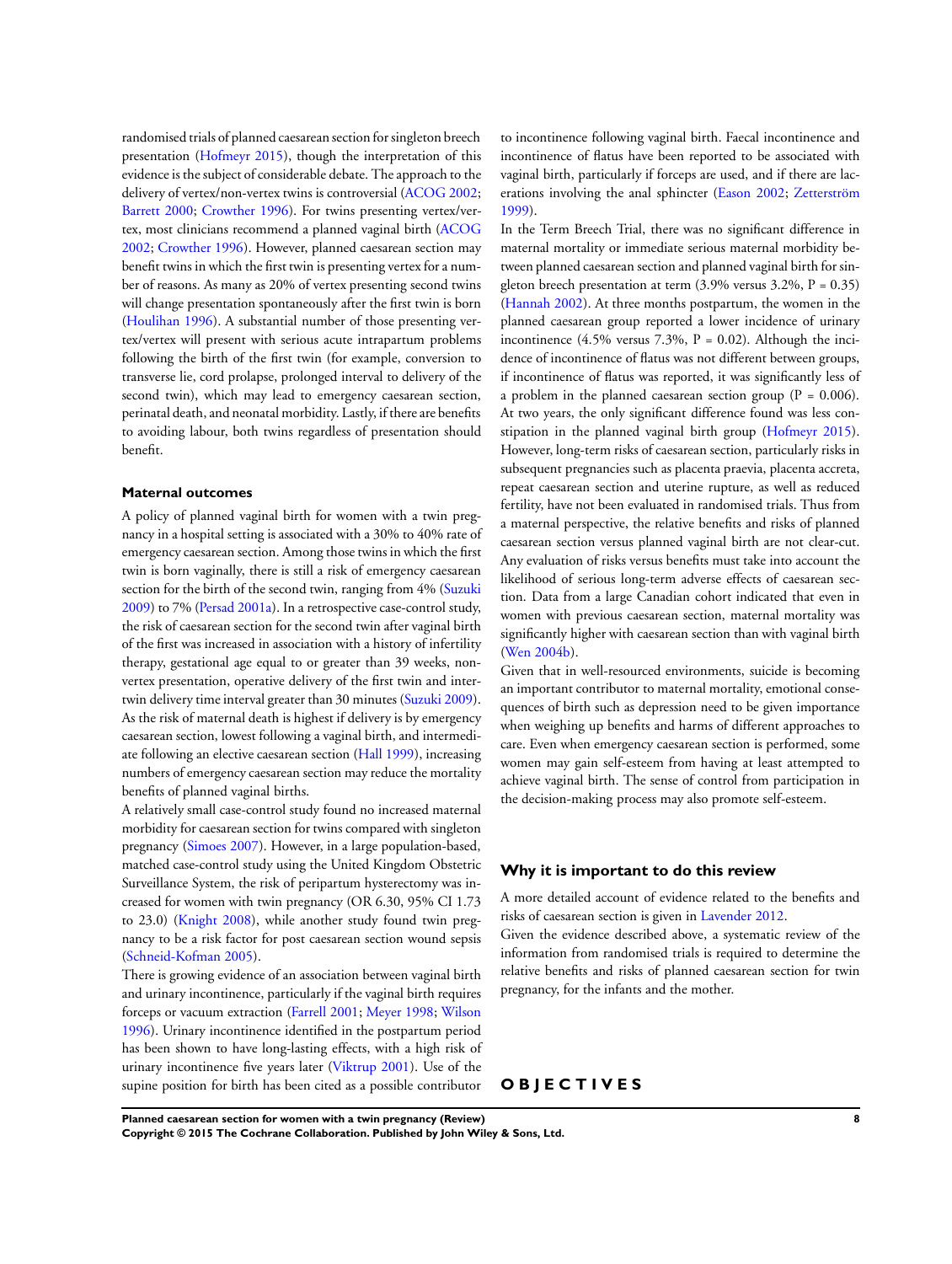To assess, from the best available evidence, the effects on mortality and morbidity for mother and babies, of a policy of planned caesarean section versus planned vaginal birth for twin pregnancy.

## **M E T H O D S**

#### **Criteria for considering studies for this review**

#### **Types of studies**

All comparisons of intention to perform caesarean section and intention to birth vaginally, subject to a management protocol, for women with a twin pregnancy at, or before term. Randomised controlled trials, quasi-randomised trials and cluster-randomised trials were eligible for inclusion. Cross-over trials were not eligible for inclusion.

We planned to include studies reported in abstracts provided methods were described in sufficient detail to assess risk of bias.

## **Types of participants**

Women with viable twin pregnancy considered suitable for vaginal birth, excluding women with known serious fetal anomaly.

#### **Types of interventions**

Planned caesarean section compared with planned vaginal birth subject to the requirements of a management protocol.

#### **Types of outcome measures**

#### **Primary outcomes**

1. Perinatal or neonatal death (excluding fatal anomalies) or serious neonatal morbidity (e.g. severe birth asphyxia, seizures, neonatal encephalopathy, serious birth trauma, severe respiratory distress syndrome (RDS), prolonged neonatal intensive care unit admission; or as defined by trial authors).

2. Perinatal or infant death (excluding fatal anomalies) or disability in childhood.

3. Maternal death or serious maternal morbidity (e.g. admission to intensive care unit, septicaemia, organ failure, uterine rupture, hysterectomy, major surgical complication, lifethreatening event, long-term disability, or as defined by trial authors).

#### **Secondary outcomes**

#### **Short-term perinatal/neonatal morbidity**

- 1. Perinatal/neonatal death (excluding fatal anomalies)
- 2. Serious neonatal morbidity (e.g. seizures, birth asphyxia as defined by trial authors, neonatal encephalopathy, birth trauma)
	- 3. Apgar score less than seven at five minutes
	- 4. Apgar score less than four at five minutes
	- 5. Low cord blood pH as defined by trial authors
	- 6. High cord blood base deficit as defined by trial authors
	- 7. Neonatal intensive care unit admission
	- 8. Neonatal encephalopathy, as defined by trial authors
- 9. Birth trauma, as defined by trial authors
- 10. Nerve palsy (including brachial plexus injury)
- 11. Subdural or intracerebral haemorrhage
- 12. Intraventricular haemorrhage: grade III or IV
- 13. Cystic periventricular leukomalacia
- 14. Septicaemia
- 15. Meningitis
- 16. Necrotising enterocolitis
- 17. Chronic lung disease
- 18. Assisted ventilation 24 hours or more

#### **Long-term infant outcomes**

- 1. Death (excluding fatal anomalies)
- 2. Disability in childhood, as defined by trial authors
- 3. Medical problems

#### **Short-term maternal outcomes**

- 1. Caesarean section
- 2. Regional analgesia
- 3. General anaesthesia
- 4. Instrumental vaginal delivery
- 5. Death

6. Serious maternal morbidity (e.g. intensive care unit admission, septicaemia, organ failure; or as defined by trial authors)

- 7. Intraoperative organ damage
- 8. Deep vein thrombosis
- 9. Pulmonary embolism
- 10. Wound sepsis
- 11. Systemic infection
- 12. Disseminated intravascular coagulation
- 13. Amniotic fluid embolism
- 14. Postpartum haemorrhage, as defined by the trial authors
- 15. Postpartum anaemia, as defined by trial authors
- 16. Blood transfusion
- 17. Uterine rupture
- 18. Repeat surgery
- 19. Hysterectomy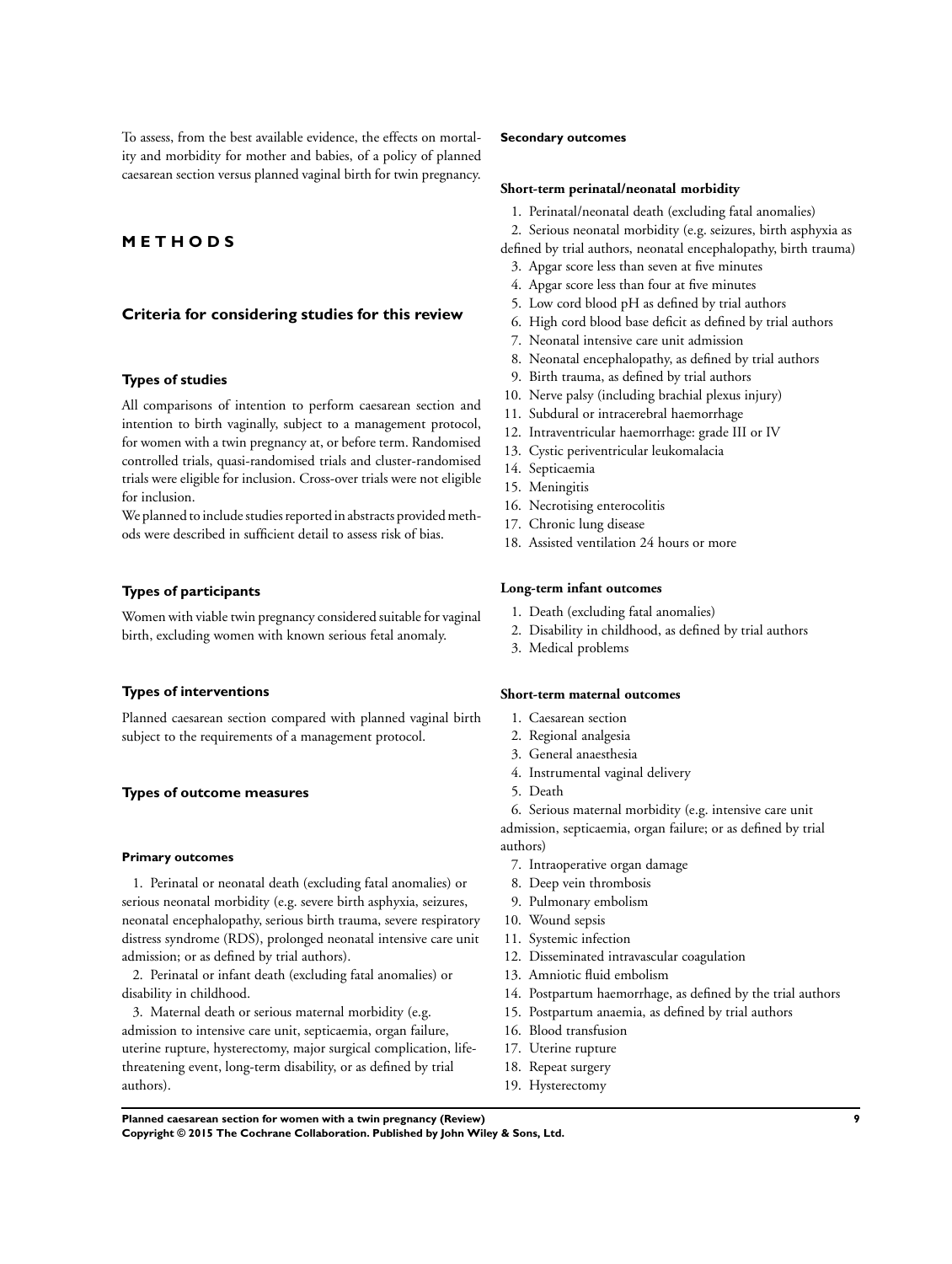- 20. Wound infection
- 21. Prolonged hospital stay
- 22. Woman not satisfied with care

#### **Longer-term maternal outcomes (at one to six months)**

- 1. Breastfeeding failure, as defined by trial authors
- 2. Perineal pain
- 3. Abdominal pain
- 4. Backache or back pain
- 5. Any pain
- 6. Dyspareunia, as defined by trial authors
- 7. Uterovaginal prolapse
- 8. Urinary incontinence
- 9. Flatus incontinence
- 10. Faecal incontinence
- 11. Postnatal depression, as defined by trial authors
- 12. Postnatal self-esteem, as defined by trial authors
- 13. Postnatal anxiety, as defined by trial authors
- 14. Relationship with baby, as defined by trial authors
- 15. Relationship with partner, as defined by trial authors
- 16. Quality of life

#### **Long-term maternal outcomes (at more than one year)**

- 1. Breastfeeding failure, as defined by trial authors
- 2. Pperineal pain
- 3. Abdominal pain
- 4. Backache or back pain
- 5. Any pain
- 6. Dyspareunia, as defined by trial authors
- 7. Uterovaginal prolapse
- 8. Urinary incontinence
- 9. Flatus incontinence
- 10. Faecal incontinence
- 11. Infertility
- 12. Subsequent pregnancy
- 13. Miscarriage or termination of a subsequent pregnancy
- 14. Caesarean section in a subsequent pregnancy
- 15. Uterine rupture in a subsequent pregnancy
- 16. Dysmenorrhoea
- 17. Menorrhagia
- 18. Postnatal depression, as defined by trial authors
- 19. Postnatal self-esteem, as defined by trial authors
- 20. Postnatal anxiety, as defined by trial authors
- 21. Quality of life
- 22. Relationship with child, as defined by trial authors
- 23. Relationship with partner, as defined by trial authors

## **Health services**

- 1. Caregiver not satisfied
- 2. Cost

We have included outcomes if clinically meaningful; reasonable measures taken to minimise observer bias; missing data insufficient to materially influence conclusions; data available for analysis according to original allocation, irrespective of protocol violations; data available in a format suitable for analysis.

We have reported only outcomes with data available in the analysis tables.

## **Search methods for identification of studies**

The following methods section of this review is based on a standard template used by the Cochrane Pregnancy and Childbirth Group.

### **Electronic searches**

We searched the Cochrane Pregnancy and Childbirth Group's Trials Register by contacting the Trials Search Co-ordinator (18 November 2015).

For full search methods used to populate the Cochrane Pregnancy and Childbirth Group's Trials Register including the detailed search strategies for CENTRAL, MEDLINE, Embase and CINAHL; the list of handsearched journals and conference proceedings, and the list of journals reviewed via the current awareness service, please follow this link to the editorial information about the [Cochrane Pregnancy and Childbirth Group](http://www.mrw.interscience.wiley.com/cochrane/clabout/articles/PREG/frame.html) in *The Cochrane Library* and select the '*Specialized Register* ' section from the options on the left side of the screen.

Briefly, the Cochrane Pregnancy and Childbirth Group's Trials Register is maintained by the Trials Search Co-ordinator and contains trials identified from:

1. monthly searches of the Cochrane Central Register of Controlled Trials (CENTRAL);

- 2. weekly searches of MEDLINE (Ovid);
- 3. weekly searches of Embase (Ovid);
- 4. monthly searches of CINAHL (EBSCO);

5. handsearches of 30 journals and the proceedings of major conferences;

6. weekly current awareness alerts for a further 44 journals plus monthly BioMed Central email alerts.

Search results are screened by two people and the full text of all relevant trial reports identified through the searching activities described above is reviewed. Based on the intervention described, each trial report is assigned a number that corresponds to a specific Pregnancy and Childbirth Group review topic (or topics), and is then added to the Register. The Trials Search Co-ordinator searches the Register for each review using this topic number rather than keywords. This results in a more specific search set which has been fully accounted for in the relevant review sections (Included, Excluded, Awaiting Classification or Ongoing).

**Planned caesarean section for women with a twin pregnancy (Review) 10**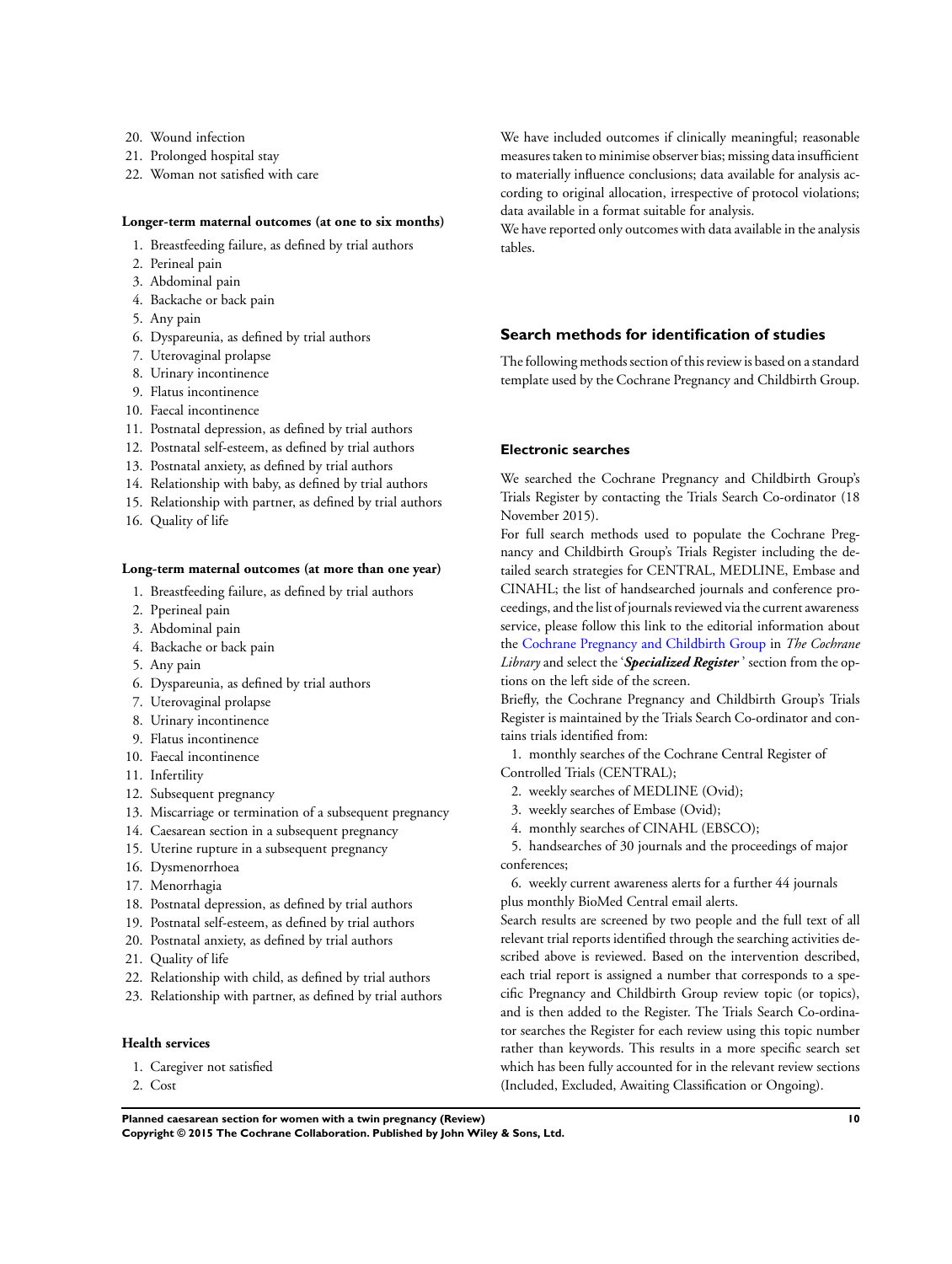#### **Searching other resources**

We searched the reference lists of retrieved studies. We did not apply any language or date restrictions.

#### **Data collection and analysis**

For methods used in the previous version of this review, *see* [Hofmeyr 2011](#page-21-0).

For this update, the following methods were used for assessing the five reports that were identified as a result of the updated search. The following methods section of this review is based on a standard template used by the Cochrane Pregnancy and Childbirth Group.

#### **Selection of studies**

Two review authors independently assessed for inclusion all the potential studies identified as a result of the search strategy. We resolved any disagreement through discussion or, if required, we consulted the third review author.

#### **Data extraction and management**

We designed a form to extract data. For eligible studies, two review authors extracted the data using the agreed form. We resolved discrepancies through discussion or, if required, we consulted the third review author. Data were entered into Review Manager software [\(RevMan 2014](#page-21-0)) and checked for accuracy.

When information regarding any of the above was unclear, we planned to contact authors of the original reports to provide further details.

(One of the included studies was carried out by a member of the review team (JB); this author was not involved in data extraction or assessment of risk of bias for this trial.)

#### **Assessment of risk of bias in included studies**

Two review authors independently assessed risk of bias for each study using the criteria outlined in the *Cochrane Handbook for Systematic Reviews of Interventions* ([Higgins 2011\)](#page-21-0). Any disagreement was resolved by discussion or by involving a third assessor.

## **(1) Random sequence generation (checking for possible selection bias)**

We described for each included study the method used to generate the allocation sequence in sufficient detail to allow an assessment of whether it should produce comparable groups.

We assessed the method as:

- low risk of bias (any truly random process, e.g. random number table; computer random number generator);
- high risk of bias (any non-random process, e.g. odd or even date of birth; hospital or clinic record number);
	- unclear risk of bias.

## **(2) Allocation concealment (checking for possible selection bias)**

We described for each included study the method used to conceal allocation to interventions prior to assignment and assessed whether intervention allocation could have been foreseen in advance of, or during recruitment, or changed after assignment. We assessed the methods as:

• low risk of bias (e.g. telephone or central randomisation; consecutively numbered sealed opaque envelopes);

• high risk of bias (open random allocation; unsealed or nonopaque envelopes, alternation; date of birth);

• unclear risk of bias.

#### **(3.1) Blinding of participants and personnel (checking for possible performance bias)**

Blinding participants or staff is not feasible for this type of intervention. We considered that studies were at low risk of bias if we judged that the lack of blinding unlikely to affect results. We assessed blinding separately for different outcomes or classes of outcomes.

We assessed the methods as:

• low, high or unclear risk of bias.

#### **(3.2) Blinding of outcome assessment (checking for possible detection bias)**

We described for each included study the methods used, if any, to blind outcome assessors from knowledge of which intervention a participant received. We assessed blinding separately for different outcomes or classes of outcomes.

We assessed methods used to blind outcome assessment as:

• low, high or unclear risk of bias.

## **(4) Incomplete outcome data (checking for possible attrition bias due to the amount, nature and handling of incomplete outcome data)**

We described for each included study, and for each outcome or class of outcomes, the completeness of data including attrition and exclusions from the analysis. We stated whether attrition and exclusions were reported and the numbers included in the analysis at each stage (compared with the total randomised participants), reasons for attrition or exclusion where reported, and whether missing data were balanced across groups or were related to outcomes. Where sufficient information was reported, or could be supplied by the trial authors, we planned to re-include missing data in the analyses which we undertook.

We assessed methods as:

- low risk of bias (e.g. no missing outcome data; missing outcome data balanced across groups);
- high risk of bias (e.g. numbers or reasons for missing data imbalanced across groups; 'as treated' analysis done with

**Planned caesarean section for women with a twin pregnancy (Review) 11 Copyright © 2015 The Cochrane Collaboration. Published by John Wiley & Sons, Ltd.**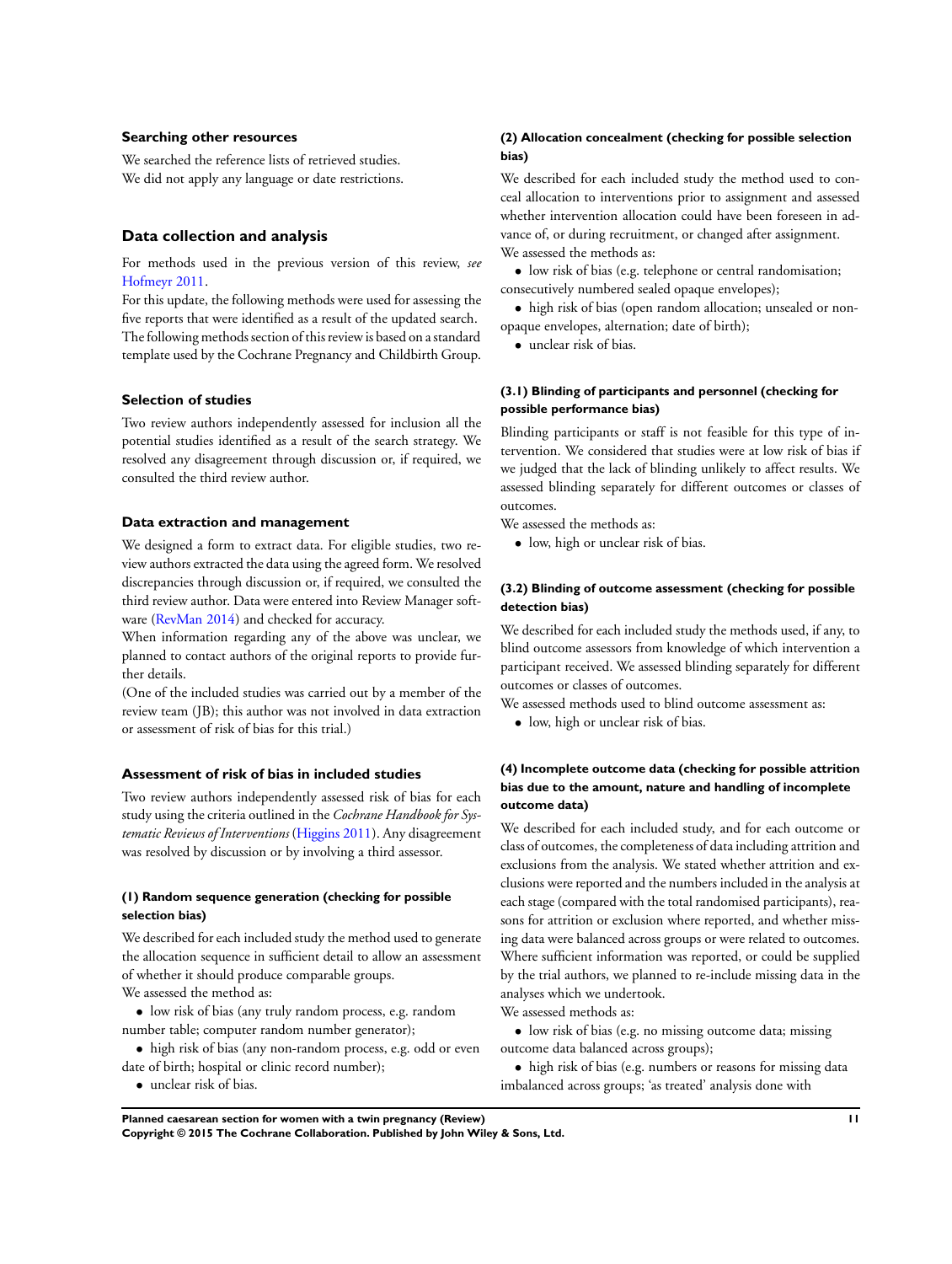substantial departure of intervention received from that assigned at randomisation);

• unclear risk of bias.

#### **(5) Selective reporting (checking for reporting bias)**

We described for each included study how we investigated the possibility of selective outcome reporting bias and what we found. We assessed the methods as:

• low risk of bias (where it is clear that all of the study's prespecified outcomes and all expected outcomes of interest to the review have been reported);

• high risk of bias (where not all the study's pre-specified outcomes have been reported; one or more reported primary outcomes were not pre-specified; outcomes of interest are reported incompletely and so cannot be used; study fails to include results of a key outcome that would have been expected to have been reported);

• unclear risk of bias.

## **(6) Other bias (checking for bias due to problems not covered by (1) to (5) above)**

We described for each included study any important concerns we had about other possible sources of bias.

#### **(7) Overall risk of bias**

We made explicit judgements about whether studies were at high risk of bias, according to the criteria given in the *Handbook* ( [Higgins 2011\)](#page-21-0). With reference to (1) to (6) above, we planned to assess the likely magnitude and direction of the bias and whether we considered it is likely to impact on the findings. In future updates, if more studies are included, we will explore the impact of the level of bias through undertaking [Sensitivity analysis](#page-9-0).

## **Assessment of the quality of the evidence using the GRADE approach**

For this update the quality of the evidence was assessed using the GRADE approach as outlined in the [GRADE Handbook](http://gdt.guidelinedevelopment.org/centralchar "A8penalty z@ prod/char "A8penalty z@ design/client/handbook/handbook.html) in order to assess the quality of the body of evidence relating to the following outcomes.

1. Perinatal or neonatal death (excluding fatal anomalies) or serious neonatal morbidity (e.g. severe birth asphyxia, seizures, neonatal encephalopathy, serious birth trauma, severe RDS, prolonged neonatal intensive care unit admission; or as defined by trial authors).

2. Perinatal or infant death (excluding fatal anomalies).

3. Maternal death or serious maternal morbidity (e.g. admission to intensive care unit, septicaemia, organ failure, uterine rupture, hysterectomy, major surgical complication, lifethreatening event, long-term disability, or as defined by trial authors).

- 4. Serious neonatal morbidity.
- 5. Disability in childhood, as defined by trial authors.
- 6. Breastfeeding failure, as defined by trial authors.
- 7. Postnatal depression, as defined by trial authors.

We graded evidence for our main comparison: planned caesarean section versus planned vaginal birth.

We used the [GRADEpro](http://www.gradepro.org/) Guideline Development Tool to import data from Review Manager 5.3 ([RevMan 2014\)](#page-21-0) in order to create a 'Summary of findings' table. A summary of the intervention effect and a measure of quality for each of the above outcomes was produced using the GRADE approach. The GRADE approach uses five considerations (study limitations, consistency of effect, imprecision, indirectness and publication bias) to assess the quality of the body of evidence for each outcome. The evidence can be downgraded from 'high quality' by one level for serious (or by two levels for very serious) limitations, depending on assessments for risk of bias, indirectness of evidence, serious inconsistency, imprecision of effect estimates or potential publication bias.

## **Measures of treatment effect**

#### **Dichotomous data**

For dichotomous data, we presented results as summary risk ratio with 95% confidence intervals.

#### **Continuous data**

We planned to use the mean difference if outcomes were measured in the same way between trials or the standardised mean difference to combine trials that measured the same outcome, but used different methods.

#### **Unit of analysis issues**

#### **Cluster-randomised trials**

We plan to include cluster-randomised trials in the analyses along with individually-randomised trials if such trials are identified in future updates. We will adjust their sample sizes using the methods described in the *Handbook* using an estimate of the intracluster correlation co-efficient (ICC) derived from the trial (if possible), from a similar trial or from a study of a similar population. If we use ICCs from other sources, we will report this and conduct sensitivity analyses to investigate the effect of variation in the ICC. If we identify both cluster-randomised trials and individually-randomised trials, we plan to synthesise the relevant information. We will consider it reasonable to combine the results from both if there is little heterogeneity between the study designs and the interaction between the effect of intervention and the choice of randomisation unit is considered to be unlikely.

**Planned caesarean section for women with a twin pregnancy (Review) 12 Copyright © 2015 The Cochrane Collaboration. Published by John Wiley & Sons, Ltd.**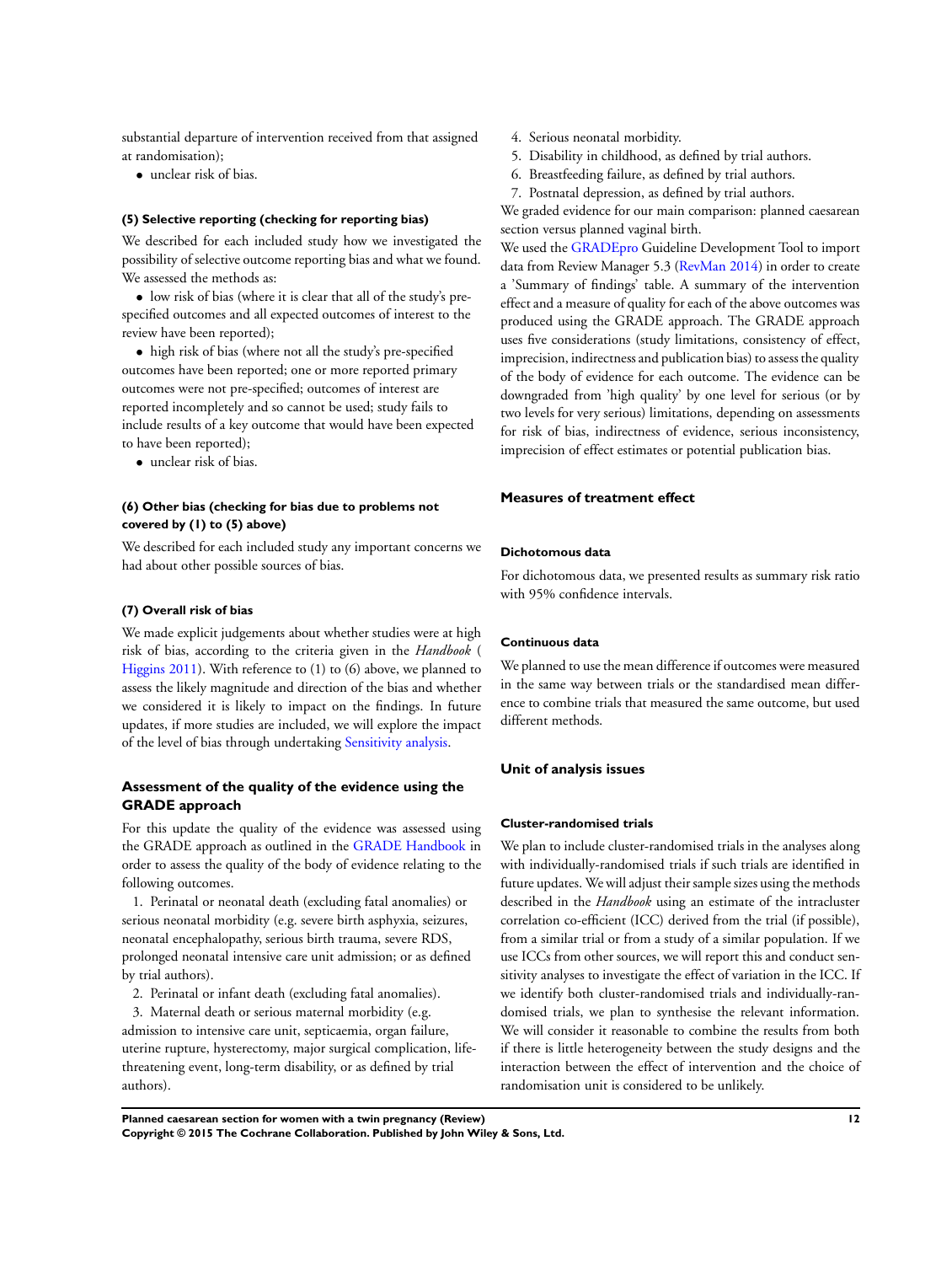We will also acknowledge heterogeneity in the randomisation unit and perform a sensitivity analysis to investigate the effects of the randomisation unit.

#### **Cross-over trials**

Cross-over trials are not applicable for this review.

#### **Other unit of analysis issues**

For maternal outcomes, we used the number of mothers as the denominator. For neonatal outcomes, we used the number of babies as the denominator. If we include cluster-randomised trials in future updates and information on ICC is available, we will use cluster-trial methods, with each woman regarded as a randomised cluster. In the absence of information on ICC, we will analyse the results of babies as if individually-randomised, conceding that the width of the confidence interval might be underestimated.

#### **Dealing with missing data**

For included studies, we noted levels of attrition. In future updates, if more eligible studies are included, the impact of including studies with high levels of missing data in the overall assessment of treatment effect will be explored by using sensitivity analysis. For all outcomes, analyses were carried out, as far as possible, on an intention-to-treat basis i.e. we attempted to include all participants randomised to each group in the analyses. The denominator for each outcome in each trial was the number randomised minus any participants whose outcomes were known to be missing.

#### **Assessment of heterogeneity**

We assessed statistical heterogeneity in each meta-analysis using the Tau², I² and Chi² statistics. We regarded heterogeneity as substantial if an I² was greater than 30% and either the Tau² was greater than zero, or there was a low P value (less than 0.10) in the Chi² test for heterogeneity. Had we identified substantial heterogeneity (above 30%), we planned to explore it by pre-specified subgroup analysis.

#### **Assessment of reporting biases**

In future updates, if there are 10 or more studies in the metaanalysis, we will investigate reporting biases (such as publication bias) using funnel plots. We will assess funnel plot asymmetry visually. If asymmetry is suggested by a visual assessment, we will perform exploratory analyses to investigate it.

#### **Data synthesis**

We carried out statistical analysis using the Review Manager software ([RevMan 2014](#page-21-0)). We used fixed-effect meta-analysis for combining data where it was reasonable to assume that studies were estimating the same underlying treatment effect: i.e. where trials were examining the same intervention, and the trials' populations and methods were judged sufficiently similar.

If there was clinical heterogeneity sufficient to expect that the underlying treatment effects differed between trials, or if substantial statistical heterogeneity was detected, we used random-effects meta-analysis to produce an overall summary, if an average treatment effect across trials was considered clinically meaningful. The random-effects summary was treated as the average range of possible treatment effects and we planned to discuss the clinical implications of treatment effects differing between trials. If the average treatment effect was not clinically meaningful, we did not combine trials. Where we used random-effects analyses, the results were presented as the average treatment effect with 95% confidence intervals, and the estimates of Tau² and I².

#### **Subgroup analysis and investigation of heterogeneity**

If we had identified substantial heterogeneity, we planned to investigate it using subgroup analyses and sensitivity analyses. We would have considered whether an overall summary was meaningful, and if it was, used random-effects analysis to produce it. We planned to carry out the following subgroup analyses.

1. Settings with high (more than 20 per 1000) versus low (less than 20 per 1000) perinatal mortality versus perinatal mortality mixed or unknown.

2. Leading twin cephalic versus non-cephalic versus mixed presentation or unknown.

3. Leading twin cephalic and second twin cephalic versus noncephalic versus mixed presentation or unknown.

4. Gestational age term versus preterm versus mixed or unknown gestational age.

We planned to use all outcomes in subgroup analysis. We planned to assess subgroup differences by interaction tests available within RevMan [\(RevMan 2014](#page-21-0)). In future updates, if enough trials are included to make subgroup analysis possible, we will report the results of subgroup analyses quoting the Chi<sup>2</sup> statistic and P value, and the interaction test I² value.

#### **Sensitivity analysis**

We planned to carry out sensitivity analyses to explore the effect of trial quality assessed by concealment of allocation, high attrition rates, or both, with poor quality studies being excluded from the analyses in order to assess whether this makes any difference to the overall result. In this version of the review data from only two trials were included and we did not carry out this additional analysis. In future updates we will carry out sensitivity analysis if sufficient data become available.

## **R E S U L T S**

**Planned caesarean section for women with a twin pregnancy (Review) 13**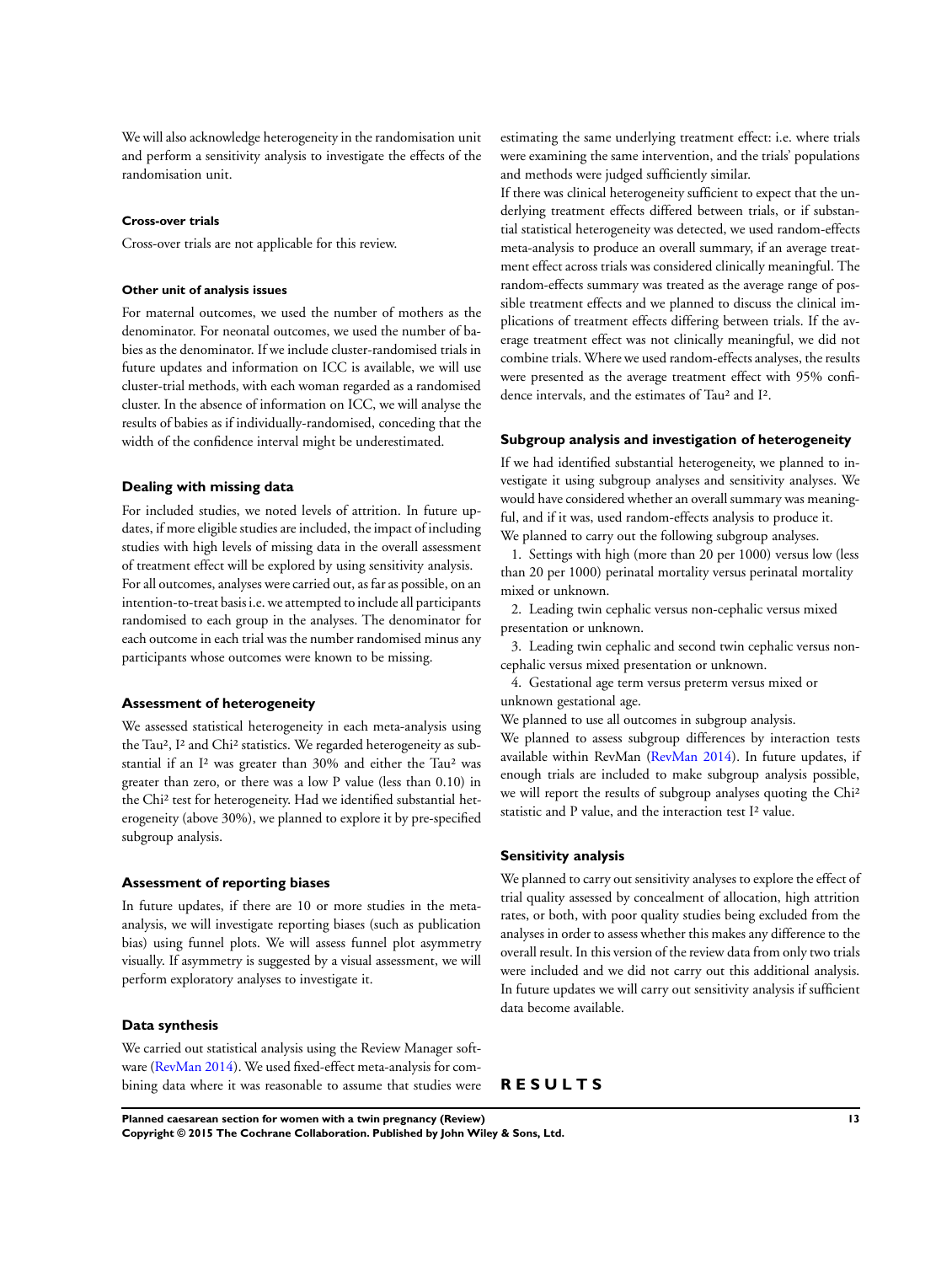## **Description of studies**

## **Results of the search**

The search retrieved 13 reports. We included two trials (11 reports), excluded one trial and one report is awaiting classification. See [Characteristics of included studies,](#page-26-0) [Characteristics of excluded](#page-28-0) [studies,](#page-28-0) and [Characteristics of studies awaiting classification](#page-29-0).

## **Included studies**

We included two trials comparing planned caesarean versus planned vaginal birth for twin pregnancies.

The earlier trial ([Rabinovici 1987](#page-21-0)), involved 60 women with cephalic/non-cephalic twin pregnancies in labour at 35 or more weeks' gestation who were allocated to vaginal delivery (33) or caesarean section (27). The trial was conducted in Israel.

In the vaginal birth group, two women were delivered by caesarean section, and in four the second twin changed to cephalic presentation. These six women were excluded from the published data analysis. We have included the categorical neonatal outcomes in this review to conform to an intention-to-treat analysis. We were not able to include the continuous neonatal variables, and the maternal outcomes for the six excluded women were not reported, so we have not included these outcomes in this review. The reported maternal febrile morbidity (excluding the six women) was increased in the caesarean section group (11/27 versus 3/27).

Most of the data included in the review are from a more recent multicentre trial ([Barrett 2013](#page-21-0)), where 2804 women were randomised in 106 centres in 25 countries. All centres had facilities to perform emergency caesarean section and had anaesthetic, obstetrical, and nursing staff available in the hospital at the time of

planned vaginal delivery. Women with a twin pregnancy between 32 weeks' and 38 weeks six days gestation were recruited to the trial. Inclusion criteria included that the first twin was cephalic, both twins alive and with weight estimated between 1500 g and 4000 g.

In the intervention group, women were randomised to planned lower segment caesarean delivery. If the first twin was delivered vaginally then caesarean section was attempted with the second twin if this was feasible. In the comparison group women were randomised to planned vaginal delivery with induction of labour between 37 weeks five days and 38 weeks six days and women were attended by clinical staff experienced in managing vaginal delivery of twins. The primary outcomes in this study were fetal or neonatal mortality or serious neonatal morbidity and maternal death or serious maternal morbidity before 28 days postpartum. Secondary outcomes included infant or child death or poor neurodevelopmental outcome up to two years, maternal satisfaction with mode of delivery, breastfeeding, quality of life, fatigue or depression.

#### **Excluded studies**

We excluded one study reported in a brief abstract ([Juan 2014](#page-21-0)). The study report contained insufficient information to allow assessment of risk of bias and results were not reported. We will reconsider the eligibility of this study if further reports become available.

#### **Risk of bias in included studies**

See Figure 1 and [Figure 2](#page-18-0) for a summary of 'Risk of bias' assessments.

## **Figure 1. 'Risk of bias' graph: review authors' judgements about each risk of bias item presented as percentages across all included studies.**



**Planned caesarean section for women with a twin pregnancy (Review) 14**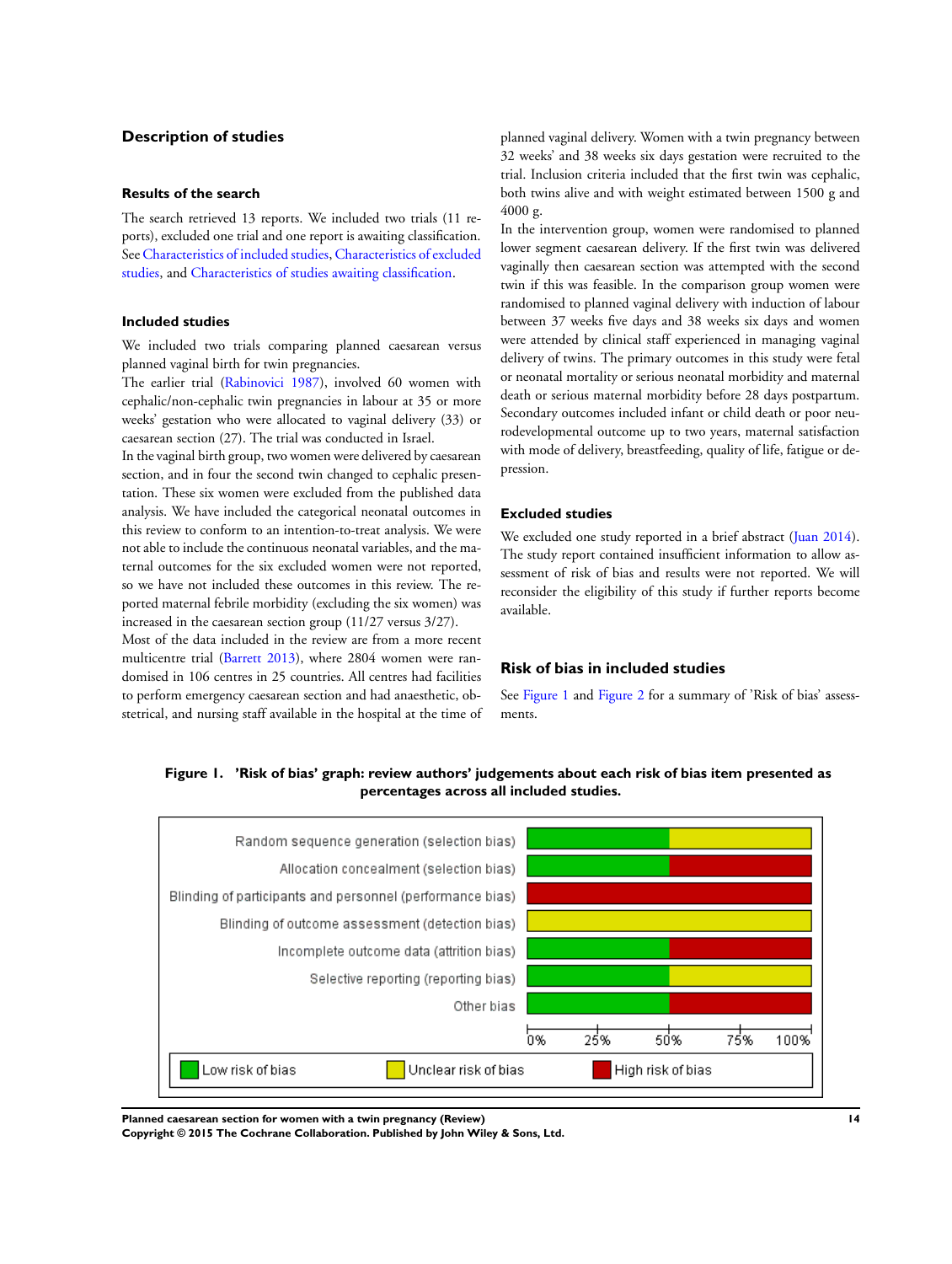## Blinding of participants and personnel (performance bias) Blinding of outcome assessment (detection bias) Random sequence generation (selection bias) Incomplete outcome data (attrition bias) Allocation concealment (selection bias) Selective reporting (reporting bias) Other bias Barrett 2013 ? ٠ ÷ ÷ ÷ ٠ Rabinovici 1987 ? ? ?

## <span id="page-18-0"></span>**Figure 2. 'Risk of bias' summary: review authors' judgements about each risk of bias item for each included study.**

#### **Allocation**

In the [Rabinovici 1987](#page-21-0) trial, the allocation procedure was described as being changed randomly by a non-involved person without prior notice on a time basis. A 20% difference in group sizes was not accounted for (27 versus 33). The possibility of inadequate allocation concealment is therefore high.

In the [Barrett 2013](#page-21-0) trial, randomisation was by computer with stratification for parity and gestational age using random block sizes. Randomisation was carried out centrally and so allocation

**Planned caesarean section for women with a twin pregnancy (Review) 15 Copyright © 2015 The Cochrane Collaboration. Published by John Wiley & Sons, Ltd.**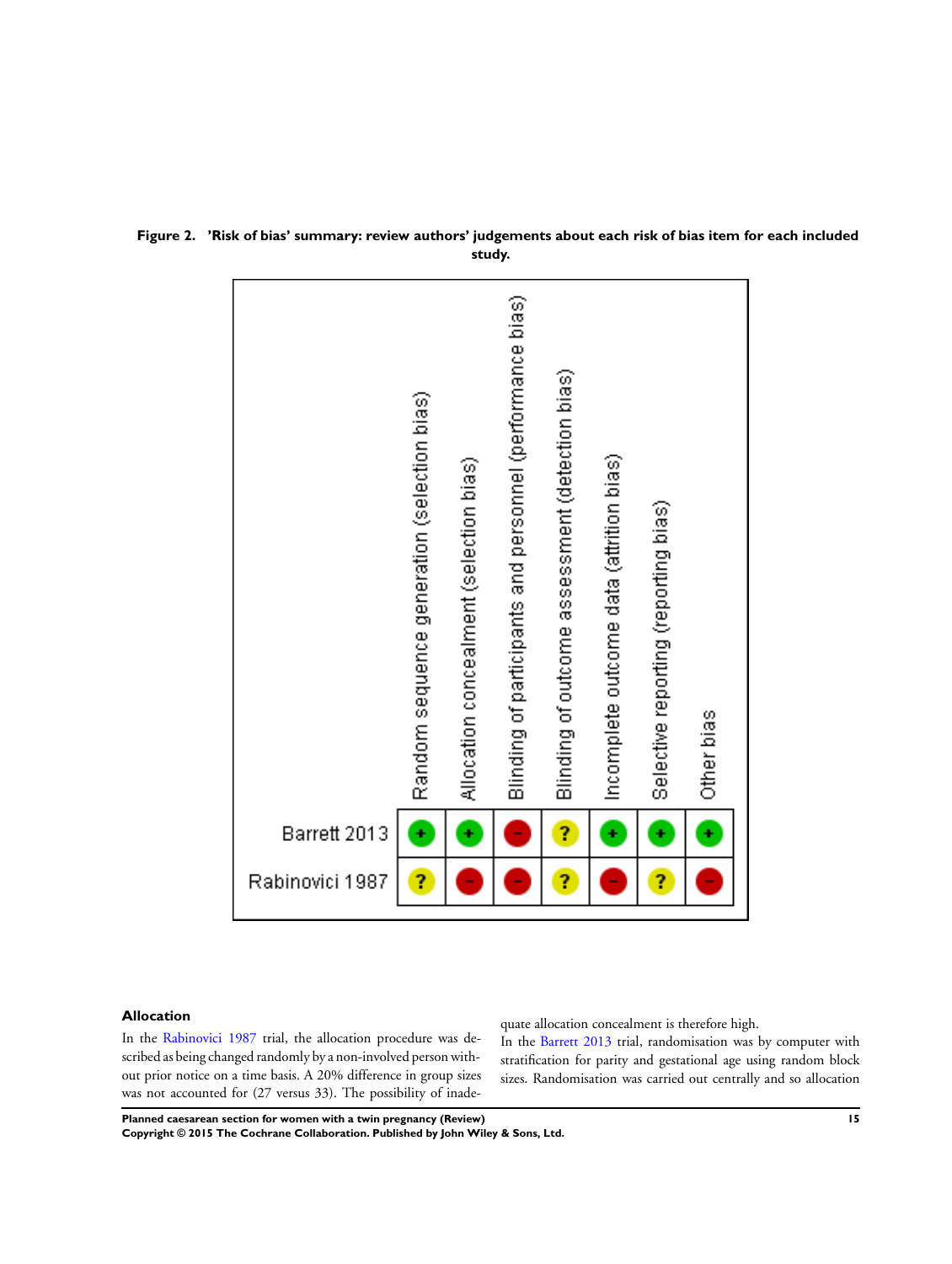concealment was assessed as being at low risk of bias.

#### **Blinding**

Blinding was not feasible in either trial and therefore both trials were assessed as being at high risk of performance bias. There was no mention about whether neonatal assessments were blinded in the [Rabinovici 1987](#page-21-0) study, while in the [Barrett 2013](#page-21-0) trial there was an attempt to blind assessors for the primary outcomes.

#### **Incomplete outcome data**

The [Rabinovici 1987](#page-21-0) trial was assessed as 'high risk' for attrition bias. Six women allocated to planned vaginal birth were excluded from primary analysis for delivery (this was not in accordance with the protocol) (two caesarean section and four vertex vaginal births). Analysis was not conducted on an intention-to-treat basis. However, for the categorical neonatal data we were able to include results of the six women in this review. For these neonatal outcomes attrition bias was assessed as being low.

In the [Barrett 2013](#page-21-0) study there was very little loss to follow-up for short-term outcomes and loss was balanced across groups; this trial was assessed as low risk of bias for this domain.

#### **Selective reporting**

No pre-published protocol was available to check predefined outcome reporting for the [Rabinovici 1987](#page-21-0) study. A protocol was available for the [Barrett 2013](#page-21-0) trial and all outcomes appeared to be reported.

### **Other potential sources of bias**

We assessed [Rabinovici 1987](#page-21-0) as being at 'high risk' for other bias because of a baseline imbalance: caesarean section n = 27 versus vaginal n = 33. In the published report of the [Barrett 2013](#page-21-0) trial there was no evidence of baseline imbalance and the non-independence of outcomes for twins was taken into account in the trial analysis, though not in this review [pending ICC data].

#### **Effects of interventions**

See: **[Summary of findings for the main comparison](#page-6-0)** [Planned](#page-6-0) [caesarean section versus planned vaginal birth for women with](#page-6-0) [a](#page-6-0) [twin pregnancy](#page-6-0)

**Comparison 1: Planned caesarean section versus planned vaginal birth (two studies, 2864 women randomised)**

**Primary outcomes**

*Maternal death or serious maternal morbidity:* this outcome was reported by both included trials, but in the [Rabinovici 1987](#page-21-0) trial there were no events, so all estimable data were from the [Barrett](#page-21-0) [2013](#page-21-0) trial. There was no clear evidence of differences between women randomised to planned caesarean or planned vaginal birth for maternal death or serous morbidity (risk ratio (RR) 0.86, 95% confidence interval (CI) 0.67 to 1.11; 2844 women;  $I^2 = 0\%$ , *moderate quality evidence*) [\(Analysis 1.1](#page-31-0)).

*Perinatal or neonatal death or serious neonatal morbidity*: there was no significant difference between groups for this outcome reported in the [Barrett 2013](#page-21-0) trial (RR 1.15, 95% CI 0.80 to 1.67; data for 5565 babies, *moderate quality evidence*) ([Analysis 1.2](#page-31-0)).

Perinatal or infant death or childhood disability was not reported. We hope to include data on this outcome in updates if infants from the [Barrett 2013](#page-21-0) trial are followed up during childhood.

#### **Secondary outcomes**

#### **Short-term Infant outcomes**

There was no clear evidence of differences between groups for perinatal or neonatal mortality (RR 1.41, 95% CI 0.76 to 2.62; 5685 babies; two studies, *moderate quality evidence*) ([Analysis 1.4](#page-32-0)) or serious neonatal morbidity (RR 1.03, 95% CI 0.65 to 1.64; 5644 babies; two studies, *moderate quality evidence*) ([Analysis 1.5](#page-33-0)). There were few babies with low Apgar scores at one and five minutes and no significant difference between groups (RR 1.22, 95% CI 0.18 to 8.39; 120 babies; one study, and RR 0.29, 95% CI 0.06 to 1.38; 5644 babies; two studies, respectively) ([Analysis 1.6;](#page-34-0) [Analysis 1.7\)](#page-35-0).

There was no clear evidence that outcomes differed for women randomised to planned caesarean versus vaginal birth for serious neonatal morbidity including neonatal encephalopathy (reported in the [Rabinovici 1987](#page-21-0) trial; no events); birth trauma (RR 0.57, 95% CI 0.17 to 1.95; 5644 babies; two studies) [Analysis 1.9;](#page-36-0) nerve palsy (reported in the [Rabinovici 1987](#page-21-0) trial; no events) [Analysis 1.10](#page-37-0); subdural or intracerebral haemorrhage (RR 3.01, 95% CI 0.31 to 28.89; 5644 babies; two studies) [Analysis 1.11;](#page-38-0) intraventricular haemorrhage grades III or IV (no events) [Analysis](#page-38-0) [1.12;](#page-38-0) cystic periventricular leukomalacia (RR 5.01, 95% CI 0.24 to 104.33; 5524 babies; one study) [Analysis 1.13;](#page-39-0) neonatal sepsis up to 72 hours (RR 0.50, 95% CI 0.05 to 5.52; 5524 babies; one study) [Analysis 1.14,](#page-40-0) or necrotising enterocolitis (RR 0.33, 95% CI 0.03 to 3.21; 5524 babies; one study) [Analysis 1.15.](#page-40-0) Event rates for all of these outcomes were low.

The number of babies requiring assisted ventilation for 24 hours or more was reported in the [Barrett 2013](#page-21-0) trial and there was no strong evidence of any difference between groups (RR 1.59, 95% CI 0.87 to 2.91; 5524 babies), [Analysis 1.16.](#page-41-0)

**Planned caesarean section for women with a twin pregnancy (Review) 16**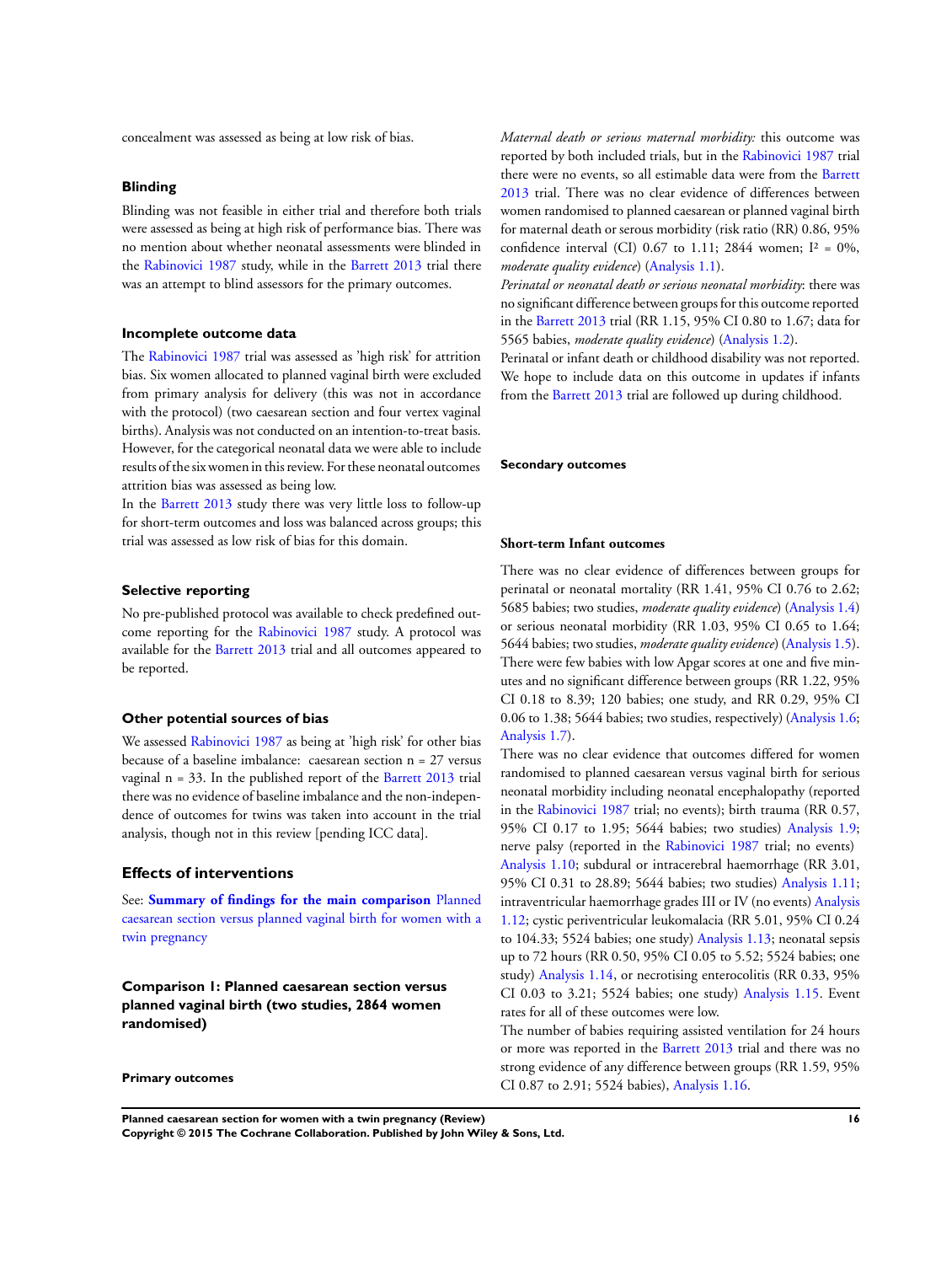#### **Short-term maternal outcomes**

The number of women undergoing caesarean section was reported in both trials. Most women in the planned caesarean group had treatment as planned (90.9% underwent caesarean section), whereas in the planned vaginal birth group, 42.9% had caesarean section for at least one twin ([Analysis 1.17\)](#page-42-0).

Both trials reported maternal mortality; no events were reported in the [Rabinovici 1987](#page-21-0) study and two deaths (one in each group) in the [Barrett 2013](#page-21-0) trial. There were no significant differences between groups for serious maternal morbidity overall (RR 0.86, 95% CI 0.67 to 1.11; 2844 women; two studies) [Analysis 1.1,](#page-31-0) or for different types of short-term morbidity including thromboembolism requiring anticoagulant therapy (RR 2.50, 95% CI 0.49 to 12.86; 2782 women; one study) [Analysis 1.20](#page-44-0); wound infection (RR 1.50, 95% CI 0.83 to 2.71; 2782 women; one study) [Analysis 1.21](#page-45-0); other infection (RR 1.39, 95% CI 0.76 to 2.53; 2782 women; one study) [Analysis 1.22;](#page-46-0) disseminated intravascular coagulation (RR 5.00, 95% CI 0.24 to 104.05; 2782 women; one study) [Analysis 1.23;](#page-46-0) amniotic fluid embolism (RR 3.00, 95% CI 0.12 to 73.58; 2782 women; one study) [Analysis 1.24](#page-47-0); postpartum haemorrhage (RR 0.78, 95% CI 0.59 to 1.02; 2782 women; one study) [Analysis 1.25,](#page-48-0) or need for a blood transfusion (RR 0.88, 95% CI 0.64 to 1.21; 2782 women; one study) [Analysis 1.26.](#page-48-0)

#### **Longer-term maternal outcomes**

Women in the [Barrett 2013](#page-21-0) study were followed up in the postpartum period.

Similar numbers of women in the two groups experienced urinary (RR 0.87, 95% CI 0.64 to 1.18), flatus (RR 0.92, 95% CI 0.77 to 1.09) or faecal incontinence (RR 1.02, 95% CI 0.69 to 1.51), (2570 women, one study, [Analysis 1.28](#page-50-0); [Analysis 1.29;](#page-50-0) [Analysis](#page-51-0) [1.30\)](#page-51-0).

There were no significant differences between groups for failure to breastfeed (RR 1.14, 95% CI 0.95 to 1.38, *moderate quality evidence*) [Analysis 1.27](#page-49-0), or the number of women with scores greater than 12 on the Edinbugh postnatal depression scale (RR 0.95, 95% CI 0.78 to 1.14, *moderate quality evidence*) [Analysis 1.31,](#page-52-0) (2570 women, one study).

## **D I S C U S S I O N**

#### **Summary of main results**

There were no differences in perinatal or maternal outcomes between the groups for any of the primary or secondary outcomes reported.

## **Overall completeness and applicability of evidence**

The potential effects of the choice of planned mode of delivery in specific clinical circumstances are complex, and extend beyond the easily measurable clinical outcomes, to less obvious consequences such as emotional effects on the mother, her sense of self-esteem and her relationship with her child or children. Previous large randomised trials of interventions associated with more medical intervention in the birth process, which have included long-term follow-up of the children, have shown unexpected discordance between short-term perinatal morbidity and long-term neurodevelopmental outcomes. Two examples are planned caesarean section for term breech presentation, and continuous electronic fetal monitoring and scalp blood sampling during labour.

In the Term Breech Trial, in countries with low perinatal mortality rates, there were three perinatal deaths and 26 babies with severe perinatal morbidity of 511 in the planned vaginal birth group, compared with no deaths and severe perinatal morbidity in two of 514 babies following planned caesarean section ([Hannah 2000](#page-21-0)). One would have expected less neurodevelopmental delay at two years in the planned caesarean section group, but the trend (though not statistically significant) was in the opposite direction: 12/457 compared with 7/463 in the planned vaginal birth group ([Whyte](#page-21-0) [2004](#page-21-0)).

In the Dublin trial of continuous cardiotocography during labour, neonatal seizures occurred in 12 of 6530 babies following continuous electronic monitoring during labour, and 27 of 6554 following intermittent auscultation ([Macdonald 1985\)](#page-21-0). There were 14 perinatal deaths in each group. Despite there being far fewer cases of neonatal seizures in the continuous electronic monitoring group, the rate of subsequent cerebral palsy was similar between groups: 12/6527 versus 10/6552 respectively ([Grant 1989](#page-21-0)). Similar comparisons in the Seattle trial of continuous electronic monitoring and scalp blood sampling for preterm labour were: seizures 7/122 versus 7/124 [\(Luthy 1987](#page-21-0)); cerebral palsy 16/82 versus 7/ 91, respectively ([Shy 1990\)](#page-21-0).

Because of this consistent trend to more long-term neurological sequale following medical interventions during childbirth than would be expected on the basis of the short-term perinatal outcomes, clinical decisions must be based on long-term rather than short-term outcomes. As more data relevant to this review become available, it is important that the implications of short-term perinatal morbidity be interpreted with caution, and the results of long-term follow-up be awaited.

As the study of [Barrett 2013](#page-21-0) was a multicentre trial with a wide geographic distribution, the results should be applicable to a variety of clinical settings. However, caution should be exercised in applying the evidence to settings without ready access to caesarean section, or where there may not be access in subsequent pregnancies.

**Planned caesarean section for women with a twin pregnancy (Review) 17 Copyright © 2015 The Cochrane Collaboration. Published by John Wiley & Sons, Ltd.**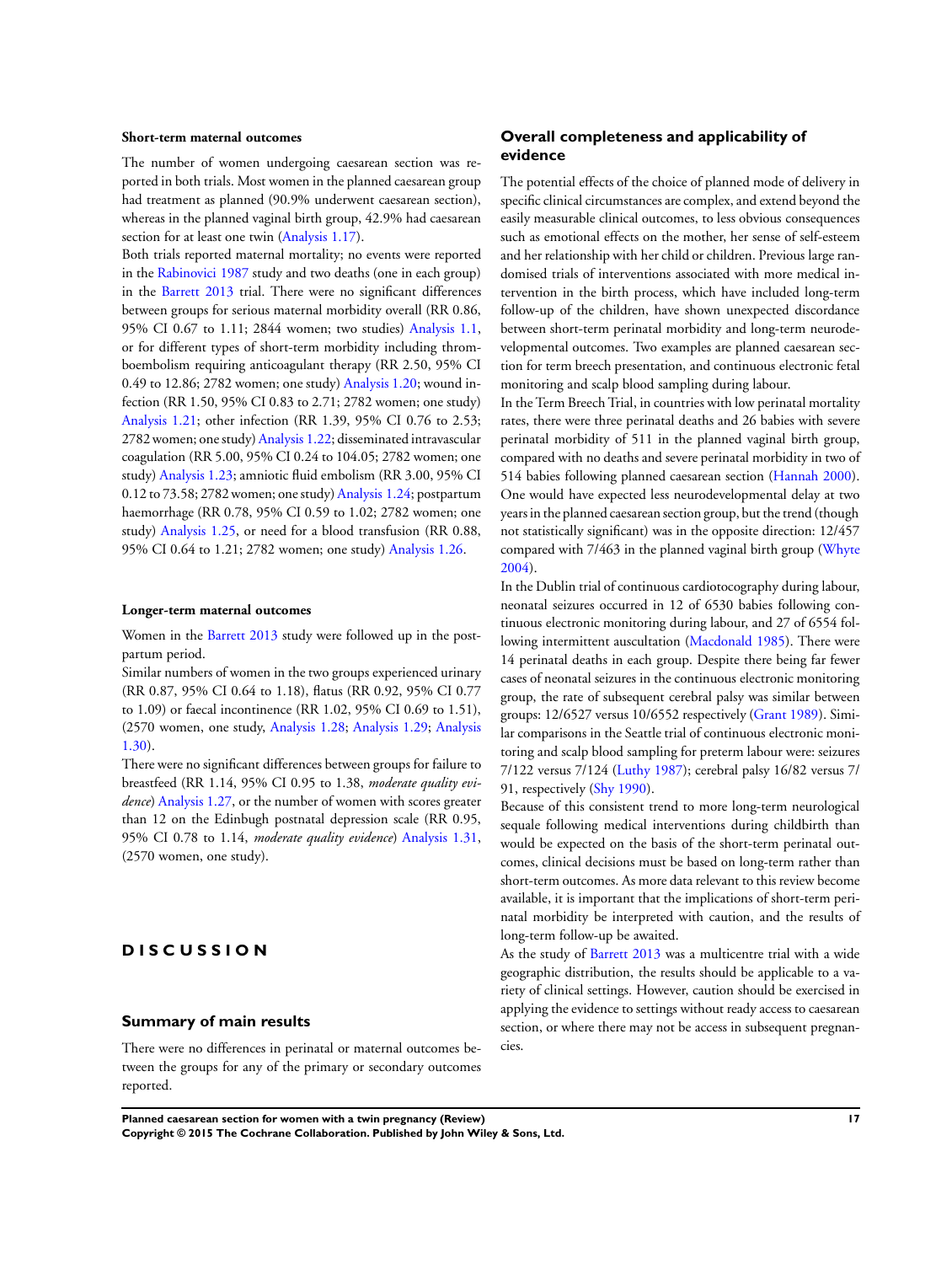#### <span id="page-21-0"></span>**Quality of the evidence**

As 98% to 100% of the data for most outcomes are from one study, the risk of bias for the review approximates that of Barrett 2013. We judged the risk of bias to be low for all categories except performance (high) and outcome assessment bias (unclear). For outcomes included in the 'Summary of findings' table, we

graded the quality of the evidence. For all outcomes where data were available, the evidence was assessed as being of moderate quality, the reason for downgrading was the imprecision of effect estimates.

#### **Potential biases in the review process**

One review author (JB) who was lead investigator for Barrett 2013 did not participate in decisions regarding that study.

## **Agreements and disagreements with other studies or reviews**

The findings of this review are consistent with those of previous non-randomised studies and reviews which found little evidence of differences between caesarean section and vaginal birth for twin pregnancy (Ford 2006; Henriksen 1994; Hogle 2002, Sentilhes 2007; Varner 2005).

## **A U T H O R S ' C O N C L U S I O N S**

### **Implications for practice**

Data mainly from one large, multicentre study found no clear evidence of benefit from planned caesarean section for term twin pregnancies with leading cephalic presentation. Data on long-term infant outcomes are awaited. Women should be informed of possible risks during labour and vaginal birth pertinent to their specific clinical presentation, as well as the beneficial perinatal effects

of labour and vaginal birth, and the current and long-term effects of caesarean section for both mother and babies. Medical interventions in the birth process such as caesarean section should be avoided unless there is reasonable clinical certainty that they will be of long-term benefit. There is insufficient evidence to support the routine use of planned caesarean section for term twin pregnancy with leading cephalic presentation, except in the context of further randomised trials.

#### **Implications for research**

Data on long-term infant outcomes from Barrett 2013 are awaited. In view of the wide confidence intervals for several key outcomes, further randomised trials would be justified. Trials are also needed to assess the usefulness of planned caesarean section for preterm twin pregnancy.

## **A C K N O W L E D G E M E N T S**

For this update, Therese Dowswell (TD) (Cochrane Pregnancy and Childbirth Group) provided assistance in data extraction and entry and in grading the evidence for the 'Summary of findings' table. TD is supported by the NIHR Cochrane Programme Grant Project: 13/89/05 - Pregnancy and childbirth systematic reviews to support clinical guidelines.

This project was supported by the National Institute for Health Research, via Cochrane Infrastructure and Cochrane programme Grant funding to Cochrane Pregnancy and Childbirth. The views and opinions expressed therein are those of the authors and do not necessarily reflect those of the Systematic Reviews Programme, NIHR, NHS or the Department of Health.

Stephen Milan for assistance with data extraction and compiling a previous version of the review; Sonja Henderson and the Cochrane Pregnancy and Childbirth Group team for administrative support.

#### **R E F E R E N C E S**

#### **References to studies included in this review**

#### **Barrett 2013** *{published data only}*

Barrett J. Evidence based intra-partum management of twin pregnancy. *BJOG: an international journal of obstetrics and gynaecology* 2008;**115**(s1):19. Barrett J, Aztalos E, Willan A, Joseph K, Armson BA,

Hutton E, et al. The Twin Birth Study: a multicenter RCT of planned cesarean section (CS) and planned vaginal birth (VB) for twin pregnancies 320 to 386/7 weeks. *American*

*Journal of Obstetrics and Gynecology* 2013;**208**(1 Suppl): S4–5.

Barrett J, Hutton E, Twin birth study group. Twin birth study (TBS). Perinatal Society of Australia and New Zealand 7th Annual Congress; 2003 March 9-12; Tasmania, Australia. 2003:P162.

<sup>∗</sup> Barrett JF, Hannah ME, Hutton EK, Willan AR, Allen AC, Armson BA, et al. A randomized trial of planned cesarean or vaginal delivery for twin pregnancy. *New England Journal of Medicine* 2013;**369**(14):1295–305. Hutton E, Barrett J. The twin birth study: a randomised

#### **Planned caesarean section for women with a twin pregnancy (Review) 18 Copyright © 2015 The Cochrane Collaboration. Published by John Wiley & Sons, Ltd.**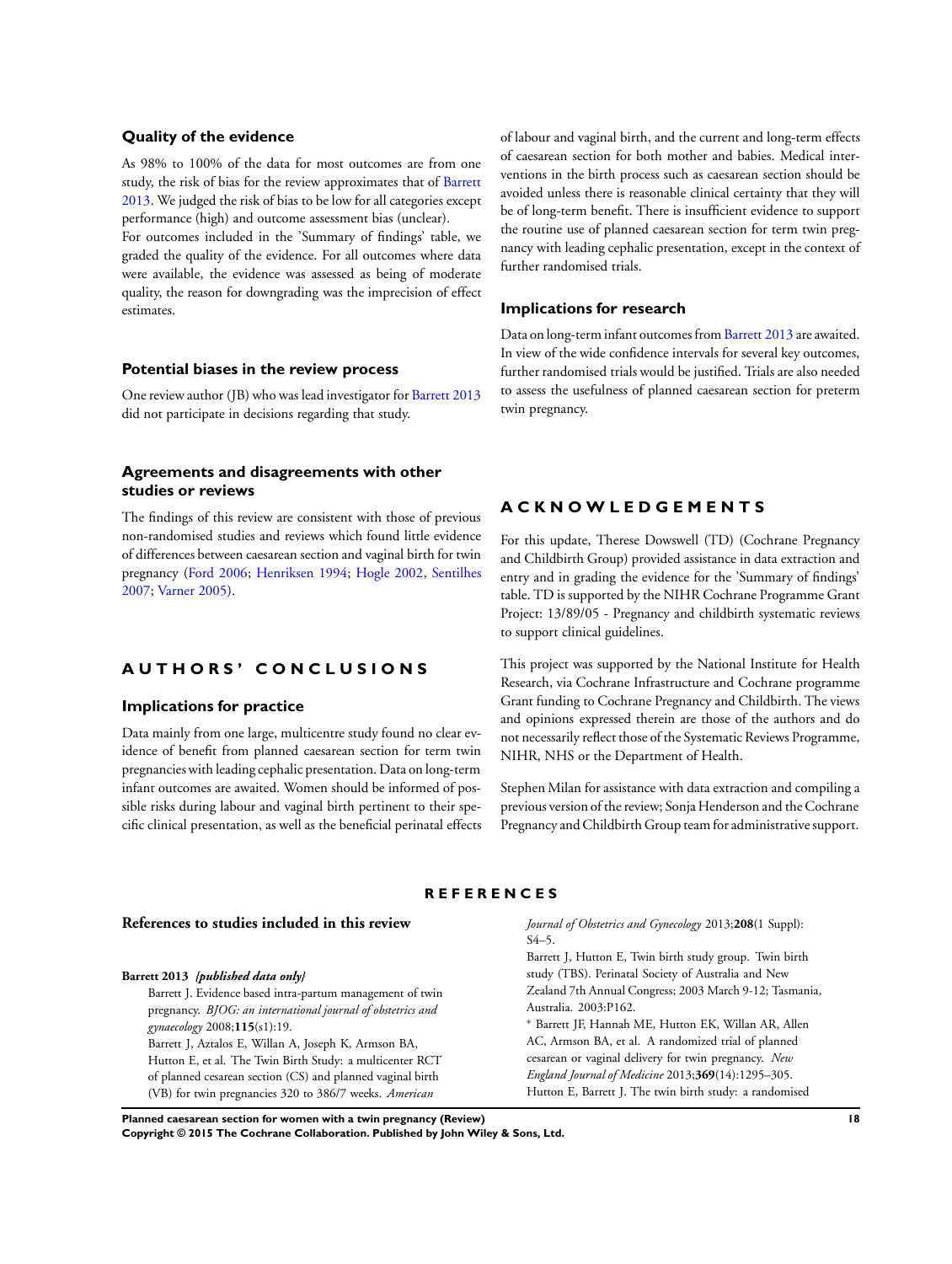controlled trial of planned vaginal or planned caesarean birth for twin pregnancies. International Confederation of Midwives 30th Triennial Congress. Midwives: Improving Women's Health; 2014 June 1-4; Prague, Czech Republic. 2014:C158.

Hutton EK, Hannah ME, Ross S, Asztalos EV, Willan AR, Allen AC, et al. Maternal 3 month outcomes after planned cesarean (CS) vs planned vaginal birth (VB) for twin pregnancies: The Twin Birth Study (TBS). *Reproductive Sciences (Thousand Oaks, Calif.)* 2014;**21**(3 Suppl 1):284A. Hutton EK, Hannah ME, Ross S, Joseph KS, Ohlsson A, Asztalos EV, et al. Maternal outcomes at 3 months after planned caesarean section versus planned vaginal birth for twin pregnancies in the Twin Birth Study: a randomised controlled trial. *BJOG: an International Journal of Obstetrics and Gynaecology* 2015;**122**(12):1653–62.

Mangoff K, Mason D, Mergler S, Sanchez J, Barrett JFR, Asztalos E. Processes implemented to ensure successful follow-up during ongoing recruitment. *Clinical Trials (London, England)* 2011;**8**(4):503.

McLeod L, Barrett J, Hewson S, Hannah ME. Women's views regarding participation in a proposed randomized controlled trial of twin delivery. *JOGC: Journal of Obstetrics and Gynaecology Canada* 2004;**26**(6):575–9.

#### **Rabinovici 1987** *{published data only}*

<sup>∗</sup> Rabinovici J, Barkai G, Reichman B, Serr DM, Mashiach S. Randomized management of the second non-vertex twin: vaginal delivery or cesarean section. *American Journal of Obstetrics and Gynecology* 1987;**156**:52–6.

Rabinovici J, Barkai G, Reichman B, Serr DM, Mashiach S. The randomized management of the second non-vertex twin: vaginal delivery or cesarean section?. Proceedings of 11th European Congress of Perinatal Medicine; 1988 April 10-13; Rome, Italy. 1988.

## **References to studies excluded from this review**

#### **Juan 2014** *{published data only}*

Juan DH, Min C. Study on the route of delivery and pregnancy outcome in twin pregnancy. *Journal of Maternal-Fetal & Neonatal Medicine* 2014;**27**(Suppl 1):435.

#### **References to studies awaiting assessment**

#### **Dera 2009** *{published data only}*

Dera A, Breborowicz GH, Szczapa-Krenz H. Natural delivery is safe: outcome differences by mode of delivery by time. *Journal of Maternal-Fetal & Neonatal Medicine* 2009; **22**(Suppl 1):43–4.

#### **Additional references**

#### **Aaronson 2010**

Aaronson D, Harlev A, Sheiner E, Levy A. Trial of labor after cesarean section in twin pregnancies: maternal and neonatal safety. *Journal of Maternal-Fetal & Neonatal Medicine* 2010;**23**(6):550–4.

#### **ACOG 2002**

ACOG. Educational bulletin. Special problems of multiple gestation. 1998 No. 253. *Compendium of Selected Publications*. American College of Obstetricians and Gynecologists, 2002:222–32.

#### **Alexander 2008**

Alexander JM, Leveno KJ, Rouse D, Landon MB, Gilbert SA, Spong CY, et al. Cesarean delivery for the second twin. *Obstetrics & Gynecology* 2008;**112**(4):748–52.

#### **Anonymous 2000**

Anonymous. Health Canada. *Canadian Perinatal Health Report*. Ottawa: Minister of Public Health Works and Government Services Canada, 2000.

#### **Arnold 1987**

Arnold C, McLean F, Kramer M, Usher R. Respiratory distress syndrome in second-born versus first-born twins: a matched case-control analysis. *New England Journal of Medicine* 1987;**317**:1121–5.

#### **Barrett 2000**

Barrett J, Bocking A. The SOGC consensus statement on management of twin pregnancies (part I). *Journal of Obstetrics and Gynaecology Canada: JOGC* 2000;**7**:519–29.

#### **Barrett 2004**

Barrett JF. Delivery of the term twin. *Best Practice & Research. Clinical Obstetrics & Gynaecology* 2004;**18**(4): 625–30.

#### **Blickstein 1987**

Blickstein I, Schwartz-Shoham, Lancet M, Borenstein R. Vaginal delivery of the second twin in breech presentation. *Obstetrics & Gynecology* 1987;**69**:774–6.

#### **Blickstein 2000**

Blickstein I, Goldman RD, Kupferminc M. Delivery of breech first twins: a multicenter retrospective study. *Obstetrics & Gynecology* 2000;**95**:37–42.

#### **Cheung 2000**

Cheung YB, Yip P, Karlberg J. Mortality of twins and singletons by gestational age: a varying-coefficient approach. *American Journal of Epidemiology* 2000;**152**:1107–16.

#### **De Almeida 2010**

De Almeida MF, Guinsburg R, Da Costa JO, Anchieta LM, Freire LM, Campos D Jr. Non-urgent caesarean delivery increases the need for ventilation at birth in term newborn infants. *Archives of Disease in Childhood Fetal & Neonatal Edition* 2010;**95**(5):F326–F330.

#### **Dodd 2014**

Dodd JM, Deussen AR, Grivell RM, Crowther CA. Elective birth at 37 weeks' gestation for women with an uncomplicated twin pregnancy. *Cochrane Database of Systematic Reviews* 2014, Issue 2. [DOI: 10.1002/ 14651858.CD003582.pub2]

#### **Eason 2002**

Eason E, Labrecque M, Marcoux S, Mondor M. Anal incontinence after childbirth. *Canadian Medical Association Journal* 2002;**166**:326–30.

**Planned caesarean section for women with a twin pregnancy (Review) 19 Copyright © 2015 The Cochrane Collaboration. Published by John Wiley & Sons, Ltd.**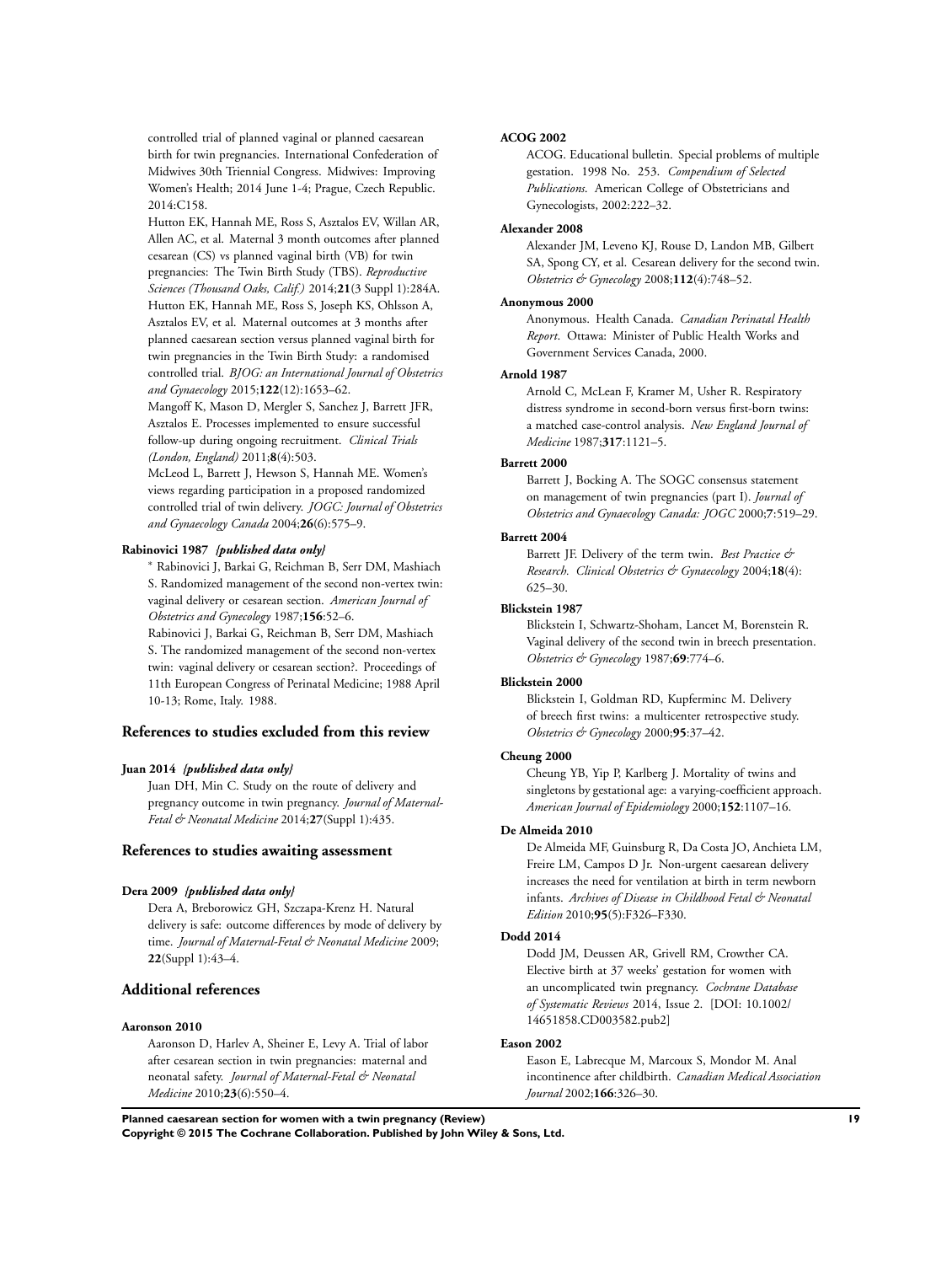#### **Fabre 1988**

Fabre E, De Agüero R, de Augustin JL, Pérez-Hiraldo MP, Bescos JL. Perinatal mortality in twin pregnancy: an analysis of birth weight-specific mortality rates and adjusted mortality rates for birth weight distributions. *Journal of Perinatal Medicine* 1988;**16**:85–91.

#### **Farrell 2001**

Farrell SA, Allen VM, Baskett TF. Parturition and urinary incontinence in primiparas. *Obstetrics & Gynecology* 2001; **97**:350–6.

#### **Ford 2006**

Ford AA, Bateman BT, Simpson LL. Vaginal birth after cesarean delivery in twin gestations: a large, nationwide sample of deliveries. *American Journal of Obstetrics & Gynecology* 2006;**195**(4):1138–42.

#### **Ghai 1988**

Ghai V, Vidyasagar D. Morbidity and mortality factors in twins, an epidemiologic approach. *Clinics in Perinatology* 1988;**15**:123–40.

#### **Grant 1989**

Grant A, O'Brien N, Joy MT, Hennessy E, MacDonald D. Cerebral palsy among children born during the Dublin randomised trial of intrapartum monitoring. *Lancet* 1989; **8674**:1233–6.

#### **Grisaru 2000**

Grisaru D, Fuchs S, Kupferminc MJ, Har-Toov J, Niv J, Lessing JB. Outcome of 306 twin deliveries according to first twin presentation and method of delivery. *American Journal of Perinatology* 2000;**17**:303–7.

## **Hall 1999**

Hall MH, Bewley S. Maternal mortality and mode of delivery. *Lancet* 1999;**354**:776.

#### **Hannah 2000**

Hannah ME, Hannah WJ, Hewson S, Hodnett E, Saigal S, Willan A, et al. Planned caesarean section versus planned vaginal birth for breech presentation at term: a randomised multicentre trial. *Lancet* 2000;**356**:1375–83.

#### **Hannah 2002**

Hannah ME, Hannah WJ, Hodnett E, Chalmers B, Kung R, Willan A, et al. Outcomes at 3 months postpartum for women enrolled in the multicenter international randomized Term Breech Trial of planned cesarean section and planned vaginal birth for breech presentation at term. *JAMA* 2002;**287**:1822–31.

#### **Henriksen 1994**

Henriksen TB, Sperling L, Hedegaard M, Ulrichsen H, Ovlisen B, Secher NJ. Cesarean section in twin pregnancies in two Danish counties with different cesarean section rates. *Acta Obstetricia et Gynecologica Scandinavica* 1994;**73**(2): 123–8.

#### **Higgins 2011**

Higgins JPT, Green S, editors. Cochrane Handbook for Systematic Reviews of Interventions Version 5.1.0 [updated March 2011]. The Cochrane Collaboration, 2011. Available from www.cochrane-handbook.org.

#### **Hofmeyr 2015**

Hofmeyr GJ, Hannah M, Lawrie TA. Planned caesarean section for term breech delivery. *Cochrane Database of Systematic Reviews* 2015, Issue 7. [DOI: 10.1002/ 14651858.CD000166.pub2]

#### **Hogle 2002**

Hogle K, Hutton E, McBrien KA, Barrett J, Hannah ME. Cesarean delivery for twins: a systematic review and metaanalysis. *American Journal of Obstetrics and Gynecology* 2002;**188**:220–7.

#### **Houlihan 1996**

Houlihan C, Knuppel RA. Intrapartum management of multiple gestations. Complicated labor and delivery II. *Clinics in Perinatology* 1996;**23**:91–116.

#### **Joseph 1998**

Joseph KS, Kramer MS, Marcoux S, Ohlsson A, Wen SW, Allen A, et al. Determinants of preterm birth rates in Canada from 1981 through 1983 and from 1992 through 1994. *New England Journal of Medicine* 1998;**339**:1434–9.

#### **Joseph 2001a**

Joseph KS, Marcoux S, Ohlsson A, Liu S, Allen AC, Kramer MS, et al. Changes in stillbirth and infant mortality associated with increases in preterm birth among twins. *Pediatrics* 2001;**108**:1055–61.

#### **Joseph 2001b**

Joseph KS, Allen AC, Dodds L, Vincer MJ, Armson BA. Causes and consequences of recent increases in preterm birth among twins. *Obstetrics & Gynecology* 2001;**98**:57–64.

#### **Kiely 1990**

Kiely JL. The epidemiology of perinatal mortality in multiple births. *Bulletin of the New York Academy of Medicine* 1990;**66**:618–37.

#### **Knight 2008**

Knight M, Kurinczuk JJ, Spark P, Brocklehurst P. Cesarean delivery and peripartum hysterectomy. *Obstetrics & Gynecology* 2008;**111**(1):97–105.

#### **Lavender 2012**

Lavender T, Hofmeyr GJ, Neilson JP, Kingdon C, Gyte GML. Caesarean section for non-medical reasons at term. *Cochrane Database of Systematic Reviews* 2012, Issue 3. [DOI: 10.1002/14651858.CD004660.pub3]

#### **Laws 2010**

Laws PJ, Li Z, Sullivan EA. Australia's mothers and babies 2008. AIHW Perinatal Statistic Unit. Canberra, 2010: Perinatal Statistic Series no. 24. Cat. no PER 50.

#### **Lie 2000**

Lie RT. Invited commentary: intersecting perinatal mortality curves by gestational age - are appearances deceiving?. *American Journal of Epidemiology* 2000;**152**: 1117–9.

## **Luthy 1987**

Luthy DA, Shy KK, Van Belle G, Larson EB, Hughes JP, Benedetti TJ, et al. A randomized trial of electronic fetal monitoring in preterm labor. *Obstetrics & Gynecology* 1987; **69**:687–95.

**Planned caesarean section for women with a twin pregnancy (Review) 20**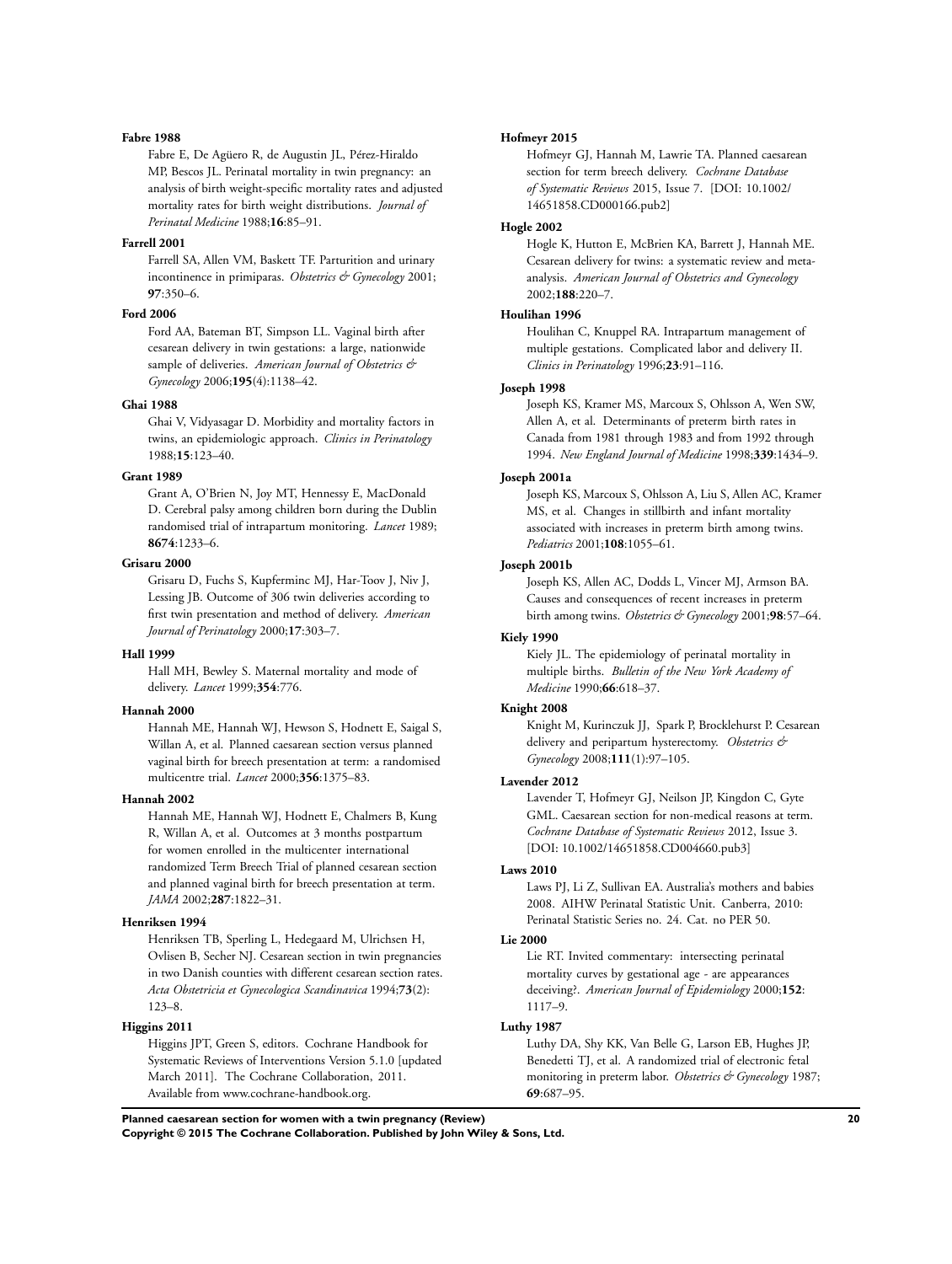#### **Macdonald 1985**

Macdonald D, Grant A, Sheridan-Pereira M, Boylan P, Chalmers I. The Dublin randomized controlled trial of intrapartum fetal heart rate monitoring. *American Journal of Obstetrics and Gynecology* 1985;**152**:524–39.

#### **Meyer 1998**

Meyer S, Schreyer A, De Grandi P, Hohlfeld P. The effects of birth on urinary continence mechanisms and other pelvic-floor characteristics. *Obstetrics & Gynecology* 1998; **92**:613–8.

#### **Persad 2001a**

Persad V, Baskett T, O'Connell CM, Scott HM. Combined vaginal-cesarean delivery of twin pregnancies. *Obstetrics & Gynecology* 2001;**98**:1032–7.

#### **Persad 2001b**

Persad V, Young D, Armson A, Joseph KS, Baskett T. Determinants of perinatal morbidity and death among the second of twins. *American Journal of Obstetrics and Gynecology* 2001;**184**:S188.

#### **RevMan 2014 [Computer program]**

The Nordic Cochrane Centre, The Cochrane Collaboration. Review Manager (RevMan). Version 5.3. Copenhagen: The Nordic Cochrane Centre, The Cochrane Collaboration, 2014.

#### **Schneid-Kofman 2005**

Schneid-Kofman N, Sheiner E, Levy A, Holcberg G. Risk factors for wound infection following cesarean deliveries. *International Journal of Gynecology & Obstetrics* 2005;**90**(1):  $10-5.$ 

#### **Sentilhes 2007**

Sentilhes L, Goffinet F, Talbot A, Diguet A, Verspyck E, Cabrol D, et al. Attempted vaginal versus planned cesarean delivery in 195 breech first twin pregnancies. *Acta Obstetricia et Gynecologica Scandinavica* 2007;**86**(1):55–60.

#### **Shy 1990**

Shy KK, Luthy DA, Bennett FC, Whitfield M, Larson EB, Van Belle G, et al. Effects of electronic fetal heart rate monitoring, as compared with periodic auscultation, on the neurologic development of premature infants. *New England Journal of Medicine* 1990;**322**(9):588–93.

#### **Simoes 2007**

Simoes T, Aboim L, Costa A, Ambrosio A, Alves S, Blickstein I. Puerperal complications following elective Cesarean sections for twin pregnancies. *Journal of Perinatal Medicine* 2007;**35**(2):104–7.

#### **Suzuki 2008**

Suzuki S, Inde Y, Igarashi M, Miyake H. Elective cesarean as a risk factor for transfusion after delivery of twins. *Journal of Nippon Medical School: Nihon Ika Daigahu Zasshi* 2008; **75**(4):247–9.

### **Suzuki 2009**

Suzuki S. Risk factors for emergency cesarean delivery of the second twin after vaginal delivery of the first twin. *Journal of Obstetrics & Gynaecology Research* 2009;**35**(3):467–71.

#### **Suzuki 2010**

Suzuki S, Yamashita E, Inde Y, Hiraizumi Y, Satomi M. Increased rate of elective cesarean delivery and neonatal respiratory disorders in twin pregnancies. *Journal of Nippon Medical School: Nihon Ika Daigahu Zasshi* 2010;**77**(2):93–6.

#### **Varner 2005**

Varner MW, Leindecker S, Spong CY, Moawad AH, Hauth JC, Landon MB, et al. The Maternal-Fetal Medicine Unit cesarean registry: trial of labor with a twin gestation. *American Journal of Obstetrics and Gynecology* 2005;**193**(1): 135–40.

#### **Viktrup 2001**

Viktrup L, Lose G. The risk of stress incontinence 5 years after first delivery. *American Journal of Obstetrics and Gynecology* 2001;**185**:82–7.

#### **Wells 1991**

Wells SR, Thorp JM, Bowes WA. Management of the nonvertex second twin. *Surgery, Gynecology and Obstetrics* 1991;**172**:383–5.

#### **Wen 2004a**

Wen SW, Fung KF, Oppenheimer L, Demissie K, Yang Q, Walker M. Occurrence and predictors of cesarean delivery for the second twin after vaginal delivery of the first twin. *Obstetrics & Gynecology* 2004;**103**(3):413–9.

#### **Wen 2004b**

Wen SW, Rusen ID, Walker M, Listen R, Kramer MS, Baskett T, et al. Comparison of maternal mortality and morbidity between trial of labour and elective cesarean section among women with previous caesarean delivery. *American Journal of Obstetrics and Gynecology* 2004;**191**: 1263–9.

#### **Whyte 2004**

Whyte H, Hannah ME, Saigal S, Hannah WJ, Hewson S, Amankwah K, et al. Outcomes of children at 2 years after planned cesarean birth versus planned vaginal birth for breech presentation at term: the International Randomized Term Breech Trial. *American Journal of Obstetrics and Gynecology* 2004;**191**:864–71.

#### **Wilcox 1996**

Wilcox LS, Kiely JL, Melvin CL, Martin MC. Assisted reproductive technologies: estimates of their contribution to multiple births and newborn hospital days in the United States. *Fertility and Sterility* 1996;**65**:361–6.

#### **Wilson 1996**

Wilson PD, Herbison RM, Herbison GP. Obstetric practice and the prevalence of urinary incontinence three months after delivery. *British Journal of Obstetrics and Gynaecology* 1996;**103**:154–61.

#### **Zetterström 1999**

Zetterström JP, López A, Anzén B, Dolk A, Norman M, Mellgren A. Anal incontinence after vaginal delivery: a prospective study in primiparous women. *British Journal of Obstetrics and Gynaecology* 1999;**106**:324–30.

#### **References to other published versions of this review**

**Planned caesarean section for women with a twin pregnancy (Review) 21 Copyright © 2015 The Cochrane Collaboration. Published by John Wiley & Sons, Ltd.**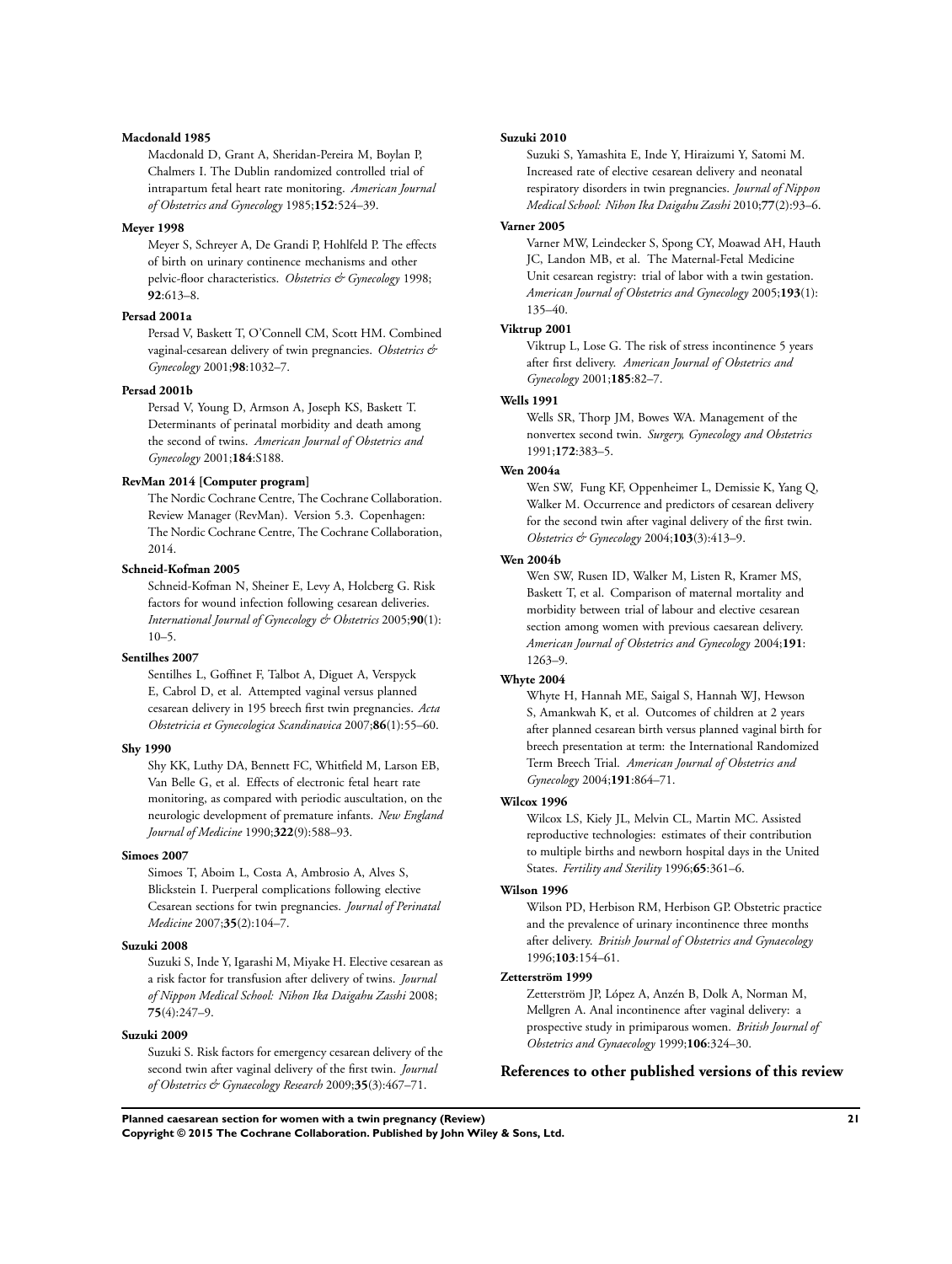#### **Crowther 1996**

Crowther CA. Caesarean delivery for the second twin. *Cochrane Database of Systematic Reviews* 1996, Issue 1. [DOI: 10.1002/14651858.CD000047]

## **Hofmeyr 2011**

Hofmeyr GJ, Barrett JF, Crowther CA. Planned caesarean section for women with a twin pregnancy. *Cochrane Database of Systematic Reviews* 2011, Issue 12. [DOI: 10.1002/14651858.CD006553.pub2]

∗ *Indicates the major publication for the study*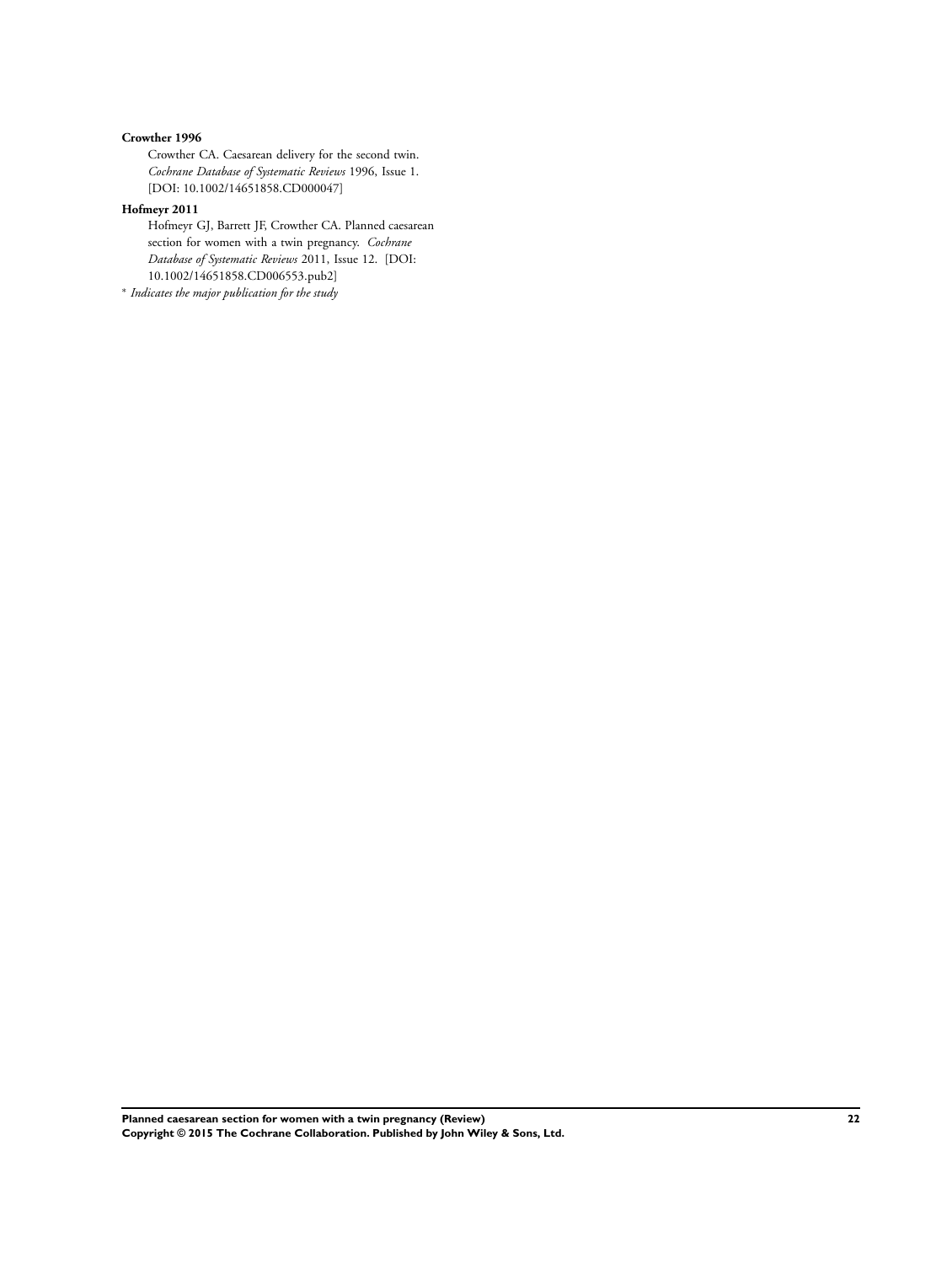## <span id="page-26-0"></span>**CHARACTERISTICS OF STUDIES**

## **Characteristics of included studies** *[ordered by study ID]*

## **Barrett 2013**

| Methods             | Randomised controlled trial.                                                                                                                                                                                                                                                                                                                                                                                                                                                                                                                                                                                                                                                                                                                                                                                                                                                                             |
|---------------------|----------------------------------------------------------------------------------------------------------------------------------------------------------------------------------------------------------------------------------------------------------------------------------------------------------------------------------------------------------------------------------------------------------------------------------------------------------------------------------------------------------------------------------------------------------------------------------------------------------------------------------------------------------------------------------------------------------------------------------------------------------------------------------------------------------------------------------------------------------------------------------------------------------|
| Participants        | Setting: recruitment between Dec 2003-April 2011, 2804 women randomised in 106<br>centres in 25 countries. Participating centres assessed fetal growth and well-being with<br>the use of ultrasonography at least every 4 weeks and with the use of non-stress or<br>biophysical profile tests twice weekly if needed; were prepared to perform a CS within<br>30 minutes if necessary; and had anaesthetic, obstetrical, and nursing staff available in<br>the hospital at the time of planned vaginal delivery<br>Inclusion criteria: women with twin pregnancy between 32 weeks' and 38 weeks 6 days<br>gestation. First twin cephalic, both twins alive and weight estimated between 1500 g and<br>4000 g confirmed by ultrasound<br>Exclusion: monoamniotic twins, fetal reduction at 13 or more weeks, lethal anomaly,<br>contraindication to VB or previous participation in the twin birth study |
| Interventions       | Experimental intervention: 1398 women (2795 fetuses) randomised to planned lower<br>segment caesarean delivery. If the first twin delivered vaginally in this group, then CS<br>was attempted with the second twin if this was feasible<br>Control/comparison intervention: 1406 women (2812 fetuses) randomised to planned<br>vaginal delivery with induction of labour between 37 weeks 5 days and 38 weeks 6 days<br>(Use of continuous electronic monitoring, epidural and oxytocin at the discretion of the<br>obstetrician. Women were attended by obstetricians experienced in managing vaginal<br>delivery of twins.)                                                                                                                                                                                                                                                                            |
| Outcomes            | Primary outcome: fetal or neonatal mortality or serious neonatal morbidity. (Neonatal<br>morbidity 0-27 days) Serious morbidity defined<br>Maternal death or serious maternal morbidity before 28 days postpartum (defined)<br>Secondary outcomes, infant or child death or poor neurodevelopmental outcome up to<br>2 years. Maternal satisfaction with mode of delivery, breastfeeding, quality of life, fatigue<br>or depression                                                                                                                                                                                                                                                                                                                                                                                                                                                                      |
| <b>Notes</b>        |                                                                                                                                                                                                                                                                                                                                                                                                                                                                                                                                                                                                                                                                                                                                                                                                                                                                                                          |
| <b>Risk of bias</b> | Risk of bias                                                                                                                                                                                                                                                                                                                                                                                                                                                                                                                                                                                                                                                                                                                                                                                                                                                                                             |

| <b>Bias</b>                                             | Authors' judgement | Support for judgement                                                                                                            |
|---------------------------------------------------------|--------------------|----------------------------------------------------------------------------------------------------------------------------------|
| Random sequence generation (selection Low risk<br>bias) |                    | Centrally-controlled randomisation by computer with<br>stratification for parity and gestational age using random<br>block sizes |
| Allocation concealment (selection bias)                 | Low risk           | See above. Centralised randomisation.                                                                                            |

**Planned caesarean section for women with a twin pregnancy (Review) 23 Copyright © 2015 The Cochrane Collaboration. Published by John Wiley & Sons, Ltd.**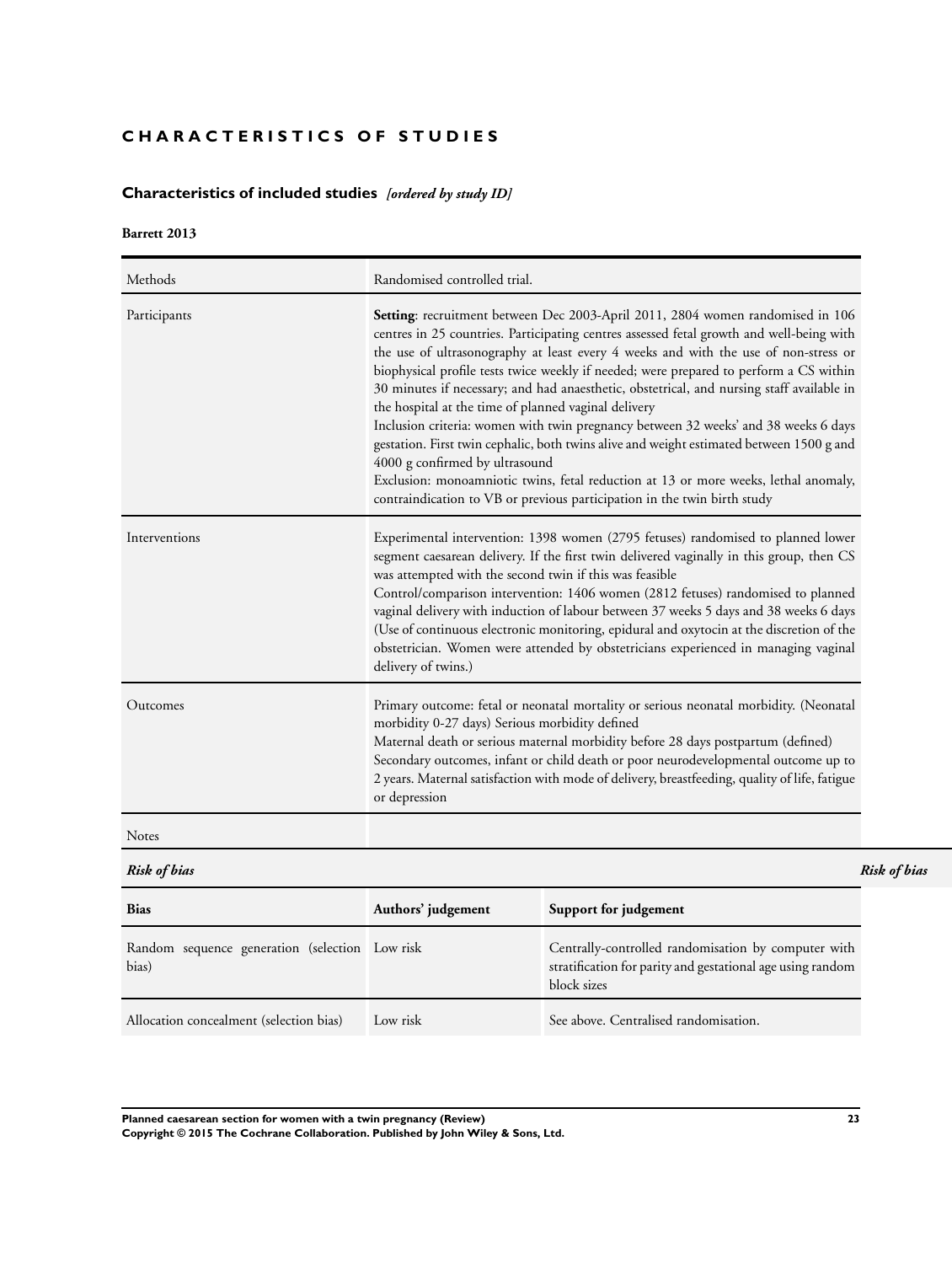| Blinding of participants and personnel High risk<br>(performance bias)<br>All outcomes |          | Blinding of women and staff is not feasible for this type<br>of intervention. Lack of blinding could possibly lead to<br>changes in management that might affect outcomes                                                                                                                                                                                   |
|----------------------------------------------------------------------------------------|----------|-------------------------------------------------------------------------------------------------------------------------------------------------------------------------------------------------------------------------------------------------------------------------------------------------------------------------------------------------------------|
| Blinding of outcome assessment (detection Unclear risk<br>bias)<br>All outcomes        |          | There was an attempt to blind assessors for the primary<br>outcome. It was not clear if this was successful                                                                                                                                                                                                                                                 |
| Incomplete outcome data (attrition bias)<br>All outcomes                               | Low risk | There was very limited loss to follow-up for the primary<br>outcomes (2783/2795 fetuses included in analysis of<br>primary outcome in the intervention group and 2782/<br>2812 in the control group). Loss balanced in interven-<br>tion and control groups. There was some further loss to<br>follow-up for longer-term maternal outcomes<br>ITT analysis. |
| Selective reporting (reporting bias)                                                   | Low risk | Protocol available as supplementary information and all<br>outcomes appeared to be reported                                                                                                                                                                                                                                                                 |
| Other bias                                                                             | Low risk | There was no evidence of baseline imbalance.<br>The analysis took account of correlation between out-<br>comes for twins                                                                                                                                                                                                                                    |

## **Rabinovici 1987**

| Methods             | 'Randomized control trial.'                                                                                                                                                                                                                                                                                                                                                                                                                                                                                                                                                                                                                                                                                                                                 |              |
|---------------------|-------------------------------------------------------------------------------------------------------------------------------------------------------------------------------------------------------------------------------------------------------------------------------------------------------------------------------------------------------------------------------------------------------------------------------------------------------------------------------------------------------------------------------------------------------------------------------------------------------------------------------------------------------------------------------------------------------------------------------------------------------------|--------------|
| Participants        | Inclusion criteria: twin pregnancy, induced or spontaneous labour, both alive. 1st vertex,<br>2nd breech or transverse, 35-42 weeks estimated gestational age, no known fetal anomaly,<br>no signs of acute placental insufficiency or abruption, normal amniotic fluid volume,<br>normal FHR testing, no maternal or obstetric indications for a specific route of delivery,<br>cervix < 7 cm dilated, 60 women randomised                                                                                                                                                                                                                                                                                                                                 |              |
| Interventions       | Experimental intervention: planned lower segment CS, preferably with epidural analge-<br>sia, but dependent on preference of anaesthetist<br>Control/comparison intervention: planned VB following evaluation of labour progress<br>using 'Friedman curve'; continuous electronic fetal monitoring of both babies; lie of 2nd<br>twin confirmed clinically or with ultrasound; if breech, assisted breech delivery planned;<br>of fetal distress or poor progress despite oxytocin, total breech extraction done; artificial<br>rupture of second sac as late as possible; if second twin in oblique or transverse lie, internal<br>version and complete breech extraction under general analgesia or epidural analgesia if<br>in place; routine episiotomy |              |
| Outcomes            | Method of delivery; birthweight, Apgar scores, neonatal and maternal complications                                                                                                                                                                                                                                                                                                                                                                                                                                                                                                                                                                                                                                                                          |              |
| Notes               | Setting: Chaim Sheba Medical Centre labour ward.                                                                                                                                                                                                                                                                                                                                                                                                                                                                                                                                                                                                                                                                                                            |              |
| <b>Risk of bias</b> |                                                                                                                                                                                                                                                                                                                                                                                                                                                                                                                                                                                                                                                                                                                                                             | Risk of bias |

**Planned caesarean section for women with a twin pregnancy (Review) 24**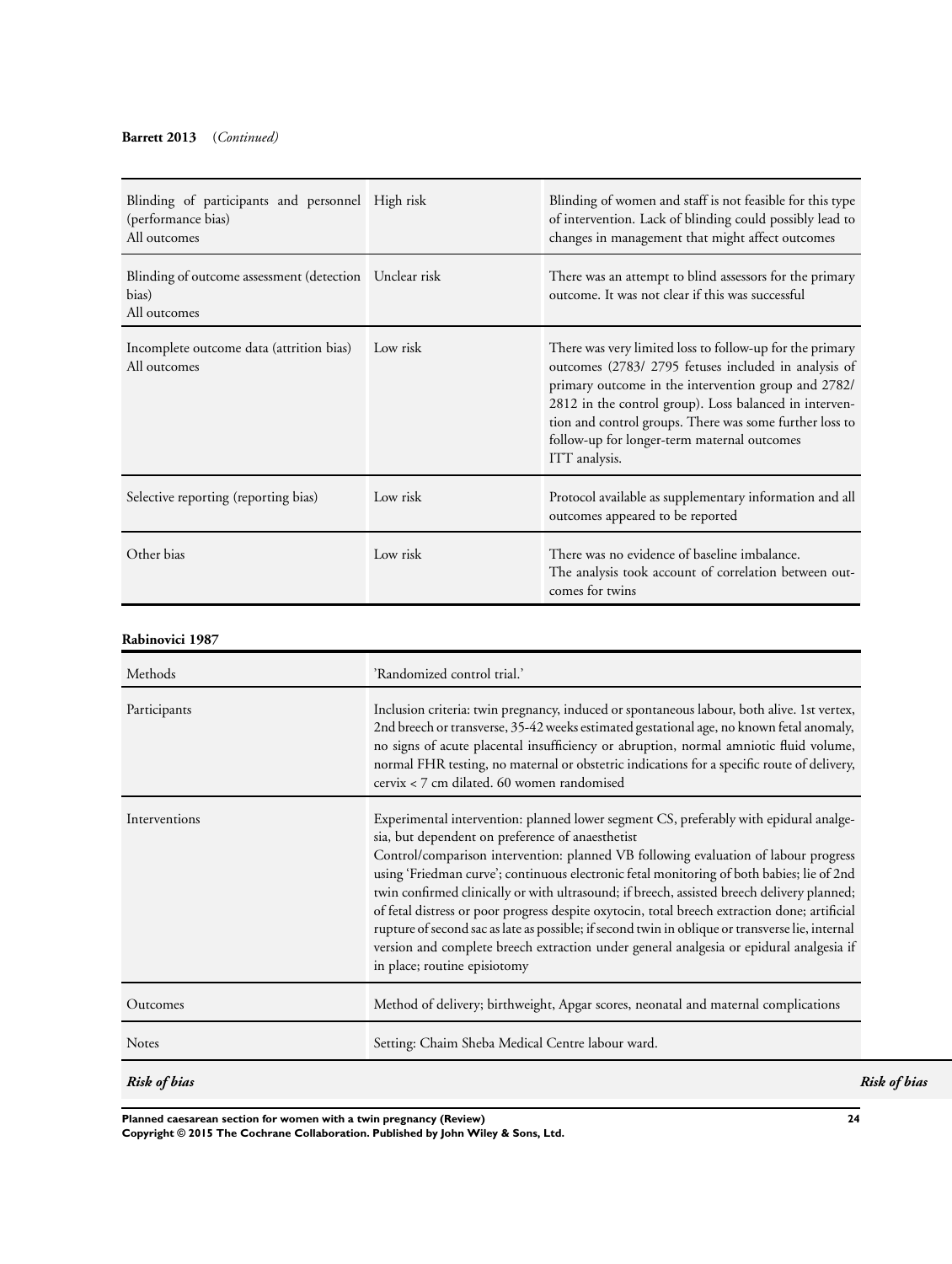## <span id="page-28-0"></span>**Rabinovici 1987** (*Continued)*

| <b>Bias</b>                                                                            | Authors' judgement | Support for judgement                                                                                                                                                                                                                                                                                                                                                                           |
|----------------------------------------------------------------------------------------|--------------------|-------------------------------------------------------------------------------------------------------------------------------------------------------------------------------------------------------------------------------------------------------------------------------------------------------------------------------------------------------------------------------------------------|
| Random sequence generation (selection Unclear risk<br>bias)                            |                    | Allocation "changed randomly by a non-involved person<br>without prior notice on a time basis". 20% difference in<br>group sizes not accounted for (27 vs 33)                                                                                                                                                                                                                                   |
| Allocation concealment (selection bias)                                                | High risk          | See above.                                                                                                                                                                                                                                                                                                                                                                                      |
| Blinding of participants and personnel High risk<br>(performance bias)<br>All outcomes |                    | Blinding not feasible.                                                                                                                                                                                                                                                                                                                                                                          |
| Blinding of outcome assessment (detection Unclear risk<br>bias)<br>All outcomes        |                    | Not mentioned whether neonatal assessments blinded.                                                                                                                                                                                                                                                                                                                                             |
| Incomplete outcome data (attrition bias)<br>All outcomes                               | High risk          | 6 women allocated to planned VB excluded from primary<br>analysis for delivery not according to protocol (2 CS and 4<br>vertex VBs). Analysis was not conducted on an ITT basis.<br>Only categorical neonatal data have been included in the<br>review as data given separately for the 6 excluded women<br>and could be added to the primary data, thus low risk of<br>bias for these outcomes |
| Selective reporting (reporting bias)                                                   | Unclear risk       | No pre-published protocol available to check predefined<br>outcome reporting                                                                                                                                                                                                                                                                                                                    |
| Other bias                                                                             | High risk          | Baseline imbalance: CS $n = 27$ vs vaginal $n = 33$ .                                                                                                                                                                                                                                                                                                                                           |

CS: caesarean section FHR: fetal heart rate ITT: intention-to-treat VB: vaginal birth vs: versus

## **Characteristics of excluded studies** *[ordered by study ID]*

| Study | Reason for exclusion                                                                        |
|-------|---------------------------------------------------------------------------------------------|
|       | Juan 2014 No numerical data given in abstract. Might be included when full report available |

**Planned caesarean section for women with a twin pregnancy (Review) 25 Copyright © 2015 The Cochrane Collaboration. Published by John Wiley & Sons, Ltd.**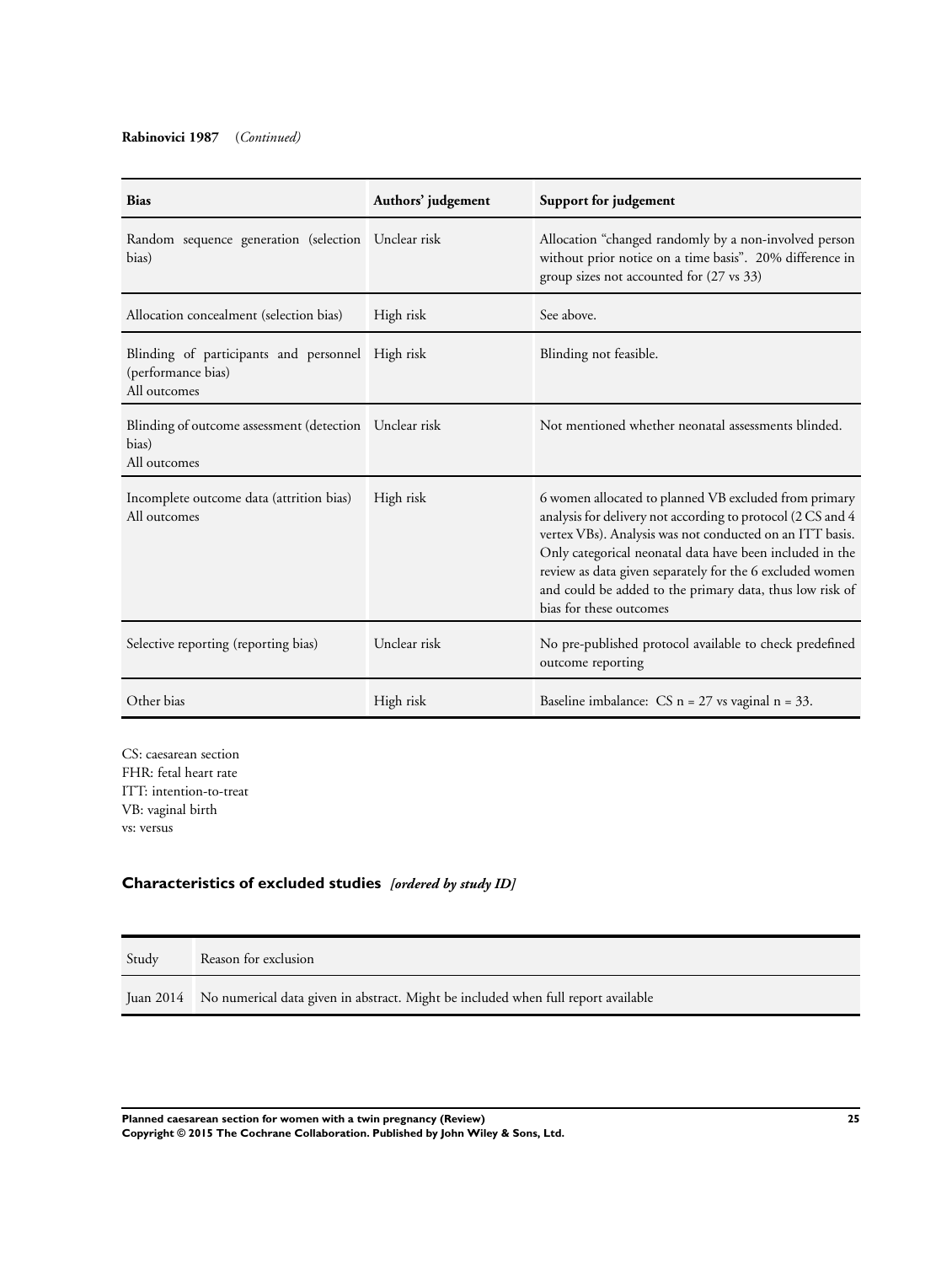## <span id="page-29-0"></span>**Characteristics of studies awaiting assessment** *[ordered by study ID]*

## **Dera 2009**

| Methods       | 'Randomized.'                                    |
|---------------|--------------------------------------------------|
| Participants  | Women with twin pregnancy 32 to 38 weeks 6 days. |
| Interventions | Planned CS vs planned VB.                        |
| Outcomes      | No data given in published abstract.             |
| <b>Notes</b>  | Full report awaited.                             |

CS: caesarean section VB: vaginal birth vs: versus

**Planned caesarean section for women with a twin pregnancy (Review) 26 Copyright © 2015 The Cochrane Collaboration. Published by John Wiley & Sons, Ltd.**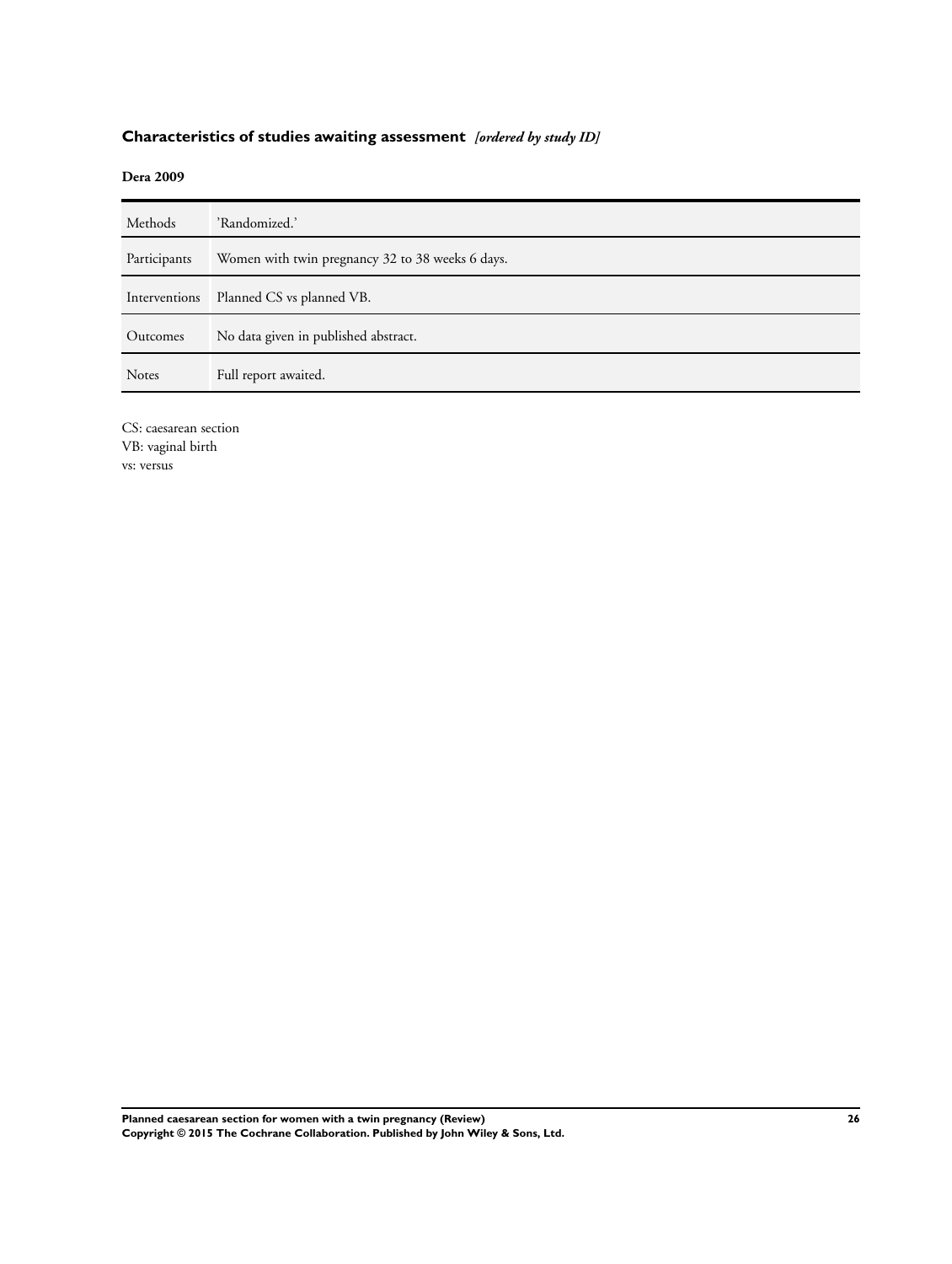## **D A T A A N D A N A L Y S E S**

## **Comparison 1. Planned caesarean section versus planned vaginal birth**

| Outcome or subgroup title                                                              | No. of<br>studies | No. of<br>participants | Statistical method               | <b>Effect</b> size  |
|----------------------------------------------------------------------------------------|-------------------|------------------------|----------------------------------|---------------------|
| 1 Maternal death or serious<br>maternal morbidity                                      | $\overline{2}$    | 2844                   | Risk Ratio (M-H, Fixed, 95% CI)  | $0.86$ [0.67, 1.11] |
| 2 Perinatal or neonatal death or<br>serious neonatal morbidity                         | $\mathbf{1}$      | 5565                   | Risk Ratio (M-H, Fixed, 95% CI)  | $1.15$ [0.80, 1.67] |
| 3 Perinatal or infant death or<br>disability in childhood                              | $\boldsymbol{0}$  | $\boldsymbol{0}$       | Risk Ratio (M-H, Fixed, 95% CI)  | 0.0 [0.0, 0.0]      |
| 4 Perinatal or neonatal death                                                          | 2                 | 5685                   | Risk Ratio (M-H, Fixed, 95% CI)  | $1.41$ [0.76, 2.62] |
| 5 Serious neonatal morbidity                                                           | $\overline{2}$    | 5644                   | Risk Ratio (M-H, Fixed, 95% CI)  | $1.03$ [0.65, 1.64] |
| 6 Apgar score less than eight at five<br>minutes                                       | $\mathbf{1}$      | 120                    | Risk Ratio (M-H, Fixed, 95% CI)  | $1.22$ [0.18, 8.39] |
| 7 Apgar score less than four at five<br>minutes                                        | $\overline{2}$    | 5644                   | Risk Ratio (M-H, Fixed, 95% CI)  | $0.29$ [0.06, 1.38] |
| 8 Neonatal encephalopathy, as<br>defined by trial authors                              | $\mathbf{1}$      | 120                    | Risk Ratio (M-H, Fixed, 95% CI)  | $0.0$ [0.0, 0.0]    |
| 9 Birth trauma, as defined by trial<br>authors                                         | 2                 | 5644                   | Risk Ratio (M-H, Fixed, 95% CI)  | $0.57$ [0.17, 1.95] |
| 10 Nerve palsy (including brachial<br>plexus injury)                                   | $\mathbf{1}$      | 120                    | Risk Ratio (M-H, Fixed, 95% CI)  | 0.0 [0.0, 0.0]      |
| 11 Subdural or intracerebral<br>haemorrhage                                            | $\mathfrak{2}$    | 5644                   | Risk Ratio (M-H, Fixed, 95% CI)  | 3.01 [0.31, 28.89]  |
| 12 Intraventricular haemorrhage:<br>grade III or IV                                    | $\mathbf{1}$      | 120                    | Risk Ratio (M-H, Fixed, 95% CI)  | 0.0 [0.0, 0.0]      |
| 13 Cystic periventricular<br>leukomalacia                                              | $\mathbf{1}$      | 5524                   | Risk Ratio (M-H, Fixed, 95% CI)  | 5.01 [0.24, 104.33] |
| 14 Neonatal sepsis up to 72 hours                                                      | $\mathbf{1}$      | 5524                   | Risk Ratio (M-H, Fixed, 95% CI)  | $0.50$ [0.05, 5.52] |
| 15 Necrotising enterocolitis                                                           | $\mathbf{1}$      | 5524                   | Risk Ratio (M-H, Fixed, 95% CI)  | $0.33$ [0.03, 3.21] |
| 16 Assisted ventilation for 24<br>hours or more                                        | $\mathbf{1}$      | 5524                   | Risk Ratio (M-H, Fixed, 95% CI)  | 1.59 [0.87, 2.91]   |
| 17 Short-term maternal outcomes:<br>caesarean section                                  | 2                 | 2845                   | Risk Ratio (M-H, Random, 95% CI) | 4.77 [0.76, 30.00]  |
| 18 Short-term maternal outcomes:<br>mortality                                          | 2                 | 2844                   | Risk Ratio (M-H, Fixed, 95% CI)  | $1.0$ [0.06, 15.97] |
| 19 Short-term maternal outcomes:<br>serious maternal morbidity                         | $\mathfrak{2}$    | 2842                   | Risk Ratio (M-H, Fixed, 95% CI)  | $0.86$ [0.67, 1.11] |
| 20 Short-term maternal outcomes:<br>thromboembolism requiring<br>anticoagulant therapy | $\mathbf{1}$      | 2782                   | Risk Ratio (M-H, Fixed, 95% CI)  | 2.5 [0.49, 12.86]   |
| 21 Short-term maternal outcomes:<br>wound infection                                    | $\mathbf{1}$      | 2782                   | Risk Ratio (M-H, Fixed, 95% CI)  | $1.5$ [0.83, 2.71]  |
| 22 Short-term maternal outcomes:<br>systemic infection                                 | $\mathbf{1}$      | 2782                   | Risk Ratio (M-H, Fixed, 95% CI)  | $1.39$ [0.76, 2.53] |

**Planned caesarean section for women with a twin pregnancy (Review) 27**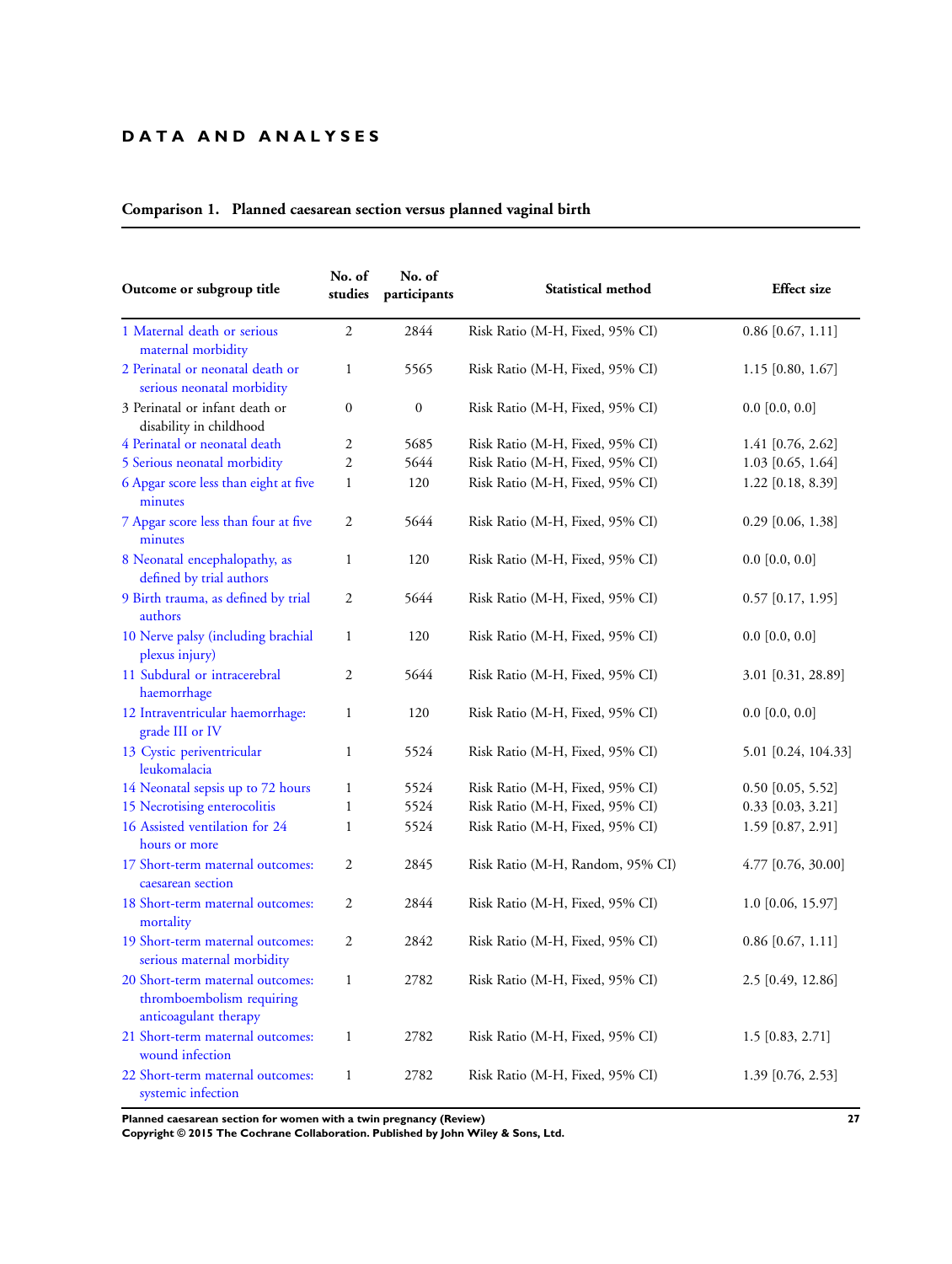<span id="page-31-0"></span>

| 23 Short-term maternal outcomes:<br>disseminated intravascular<br>coagulation                            |              | 2782 | Risk Ratio (M-H, Fixed, 95% CI) | 5.0 [0.24, 104.05]  |
|----------------------------------------------------------------------------------------------------------|--------------|------|---------------------------------|---------------------|
| 24 Short-term maternal outcomes:<br>amniotic fluid embolism                                              | 1            | 2782 | Risk Ratio (M-H, Fixed, 95% CI) | 3.0 [0.12, 73.58]   |
| 25 Short-term maternal outcomes:<br>postpartum haemorrhage                                               | $\mathbf{1}$ | 2782 | Risk Ratio (M-H, Fixed, 95% CI) | $0.78$ [0.59, 1.02] |
| 26 Short-term maternal outcomes:<br>blood transfusion                                                    | 1            | 2782 | Risk Ratio (M-H, Fixed, 95% CI) | $0.88$ [0.64, 1.21] |
| 27 Longer-term maternal<br>outcomes: failure to breastfeed                                               | 1            | 2570 | Risk Ratio (M-H, Fixed, 95% CI) | $1.14$ [0.95, 1.38] |
| 28 Longer-term maternal<br>outcomes: urinary incontinence                                                | 1            | 2570 | Risk Ratio (M-H, Fixed, 95% CI) | $0.87$ [0.64, 1.18] |
| 29 Longer-term maternal<br>outcomes: flatus incontinence                                                 | 1            | 2570 | Risk Ratio (M-H, Fixed, 95% CI) | $0.92$ [0.77, 1.09] |
| 30 Longer-term maternal<br>outcomes: faecal incontinence                                                 | 1            | 2570 | Risk Ratio (M-H, Fixed, 95% CI) | $1.02$ [0.69, 1.51] |
| 31 Longer-term maternal<br>outcomes: postnatal depression,<br>as defined by trial authors<br>(EPDS > 12) | 1            | 2570 | Risk Ratio (M-H, Fixed, 95% CI) | $0.95$ [0.78, 1.14] |

## **Analysis 1.1. Comparison 1 Planned caesarean section versus planned vaginal birth, Outcome 1 Maternal death or serious maternal morbidity.**

Review: Planned caesarean section for women with a twin pregnancy

Comparison: I Planned caesarean section versus planned vaginal birth

Outcome: 1 Maternal death or serious maternal morbidity

| Study or subgroup                                           | Planned CS | Planned vaginal birth |                    |     | <b>Risk Ratio</b> |                    | Weight  | <b>Risk Ratio</b>     |
|-------------------------------------------------------------|------------|-----------------------|--------------------|-----|-------------------|--------------------|---------|-----------------------|
|                                                             | n/N        | n/N                   |                    |     | M-H.Fixed.95% CI  |                    |         | M-H, Fixed, 95% CI    |
| Rabinovici 1987                                             | 0/27       | 0/33                  |                    |     |                   |                    |         | Not estimable         |
| Barrett 2013                                                | 102/1392   | 18/1392               |                    |     |                   |                    | 100.0 % | $0.86$ [ 0.67, 1.11 ] |
| <b>Total (95% CI)</b>                                       | 1419       | 1425                  |                    |     |                   |                    | 100.0%  | $0.86$ [ 0.67, 1.11 ] |
| Total events: 102 (Planned CS), 118 (Planned vaginal birth) |            |                       |                    |     |                   |                    |         |                       |
| Heterogeneity: not applicable                               |            |                       |                    |     |                   |                    |         |                       |
| Test for overall effect: $Z = 1.12$ (P = 0.26)              |            |                       |                    |     |                   |                    |         |                       |
| Test for subgroup differences: Not applicable               |            |                       |                    |     |                   |                    |         |                       |
|                                                             |            |                       |                    |     |                   |                    |         |                       |
|                                                             |            |                       | 0.01               | 0.1 | $\overline{0}$    | 100                |         |                       |
|                                                             |            |                       | Favours planned CS |     |                   | Favours planned VB |         |                       |

**Planned caesarean section for women with a twin pregnancy (Review) 28 Copyright © 2015 The Cochrane Collaboration. Published by John Wiley & Sons, Ltd.**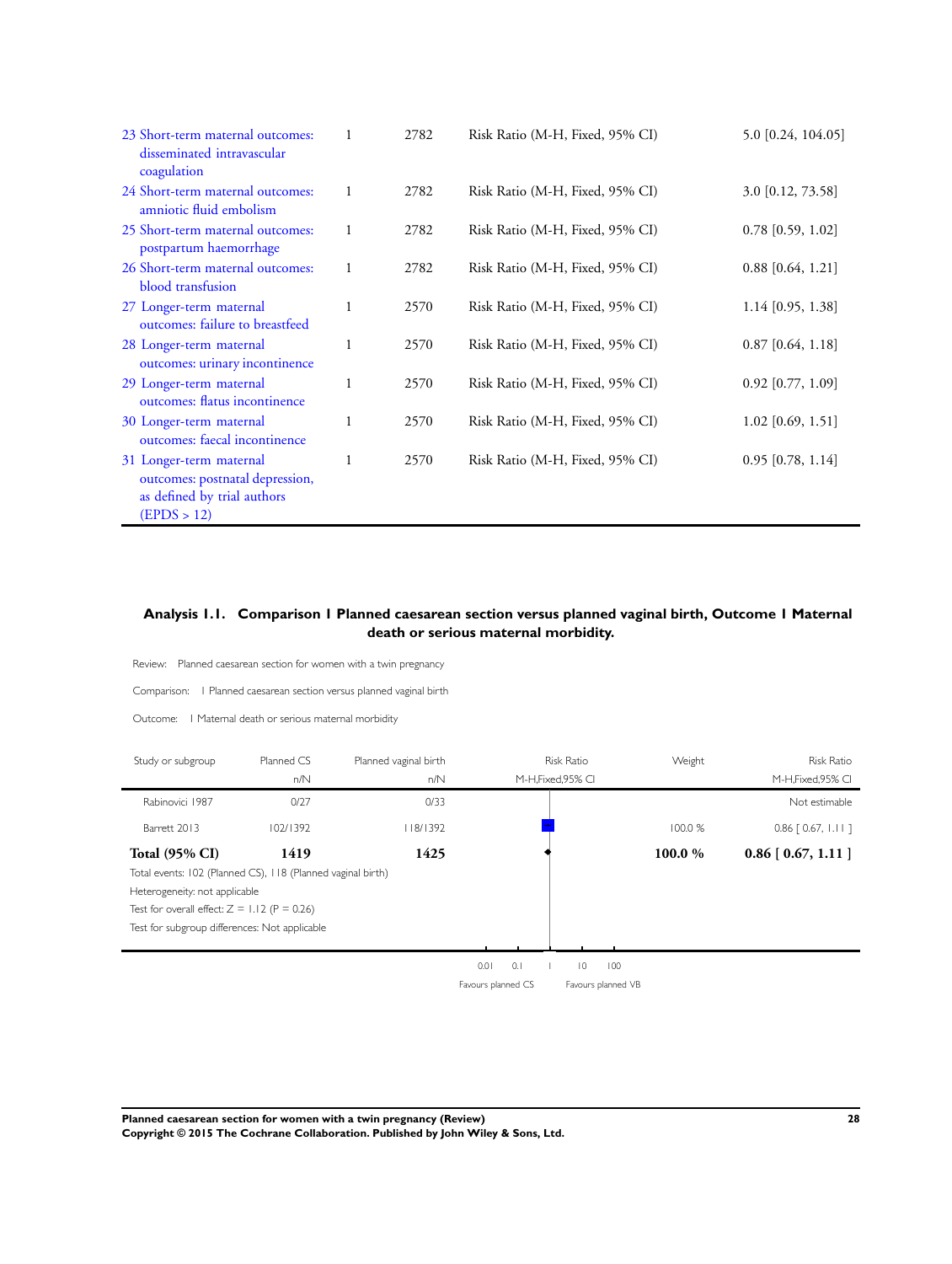## <span id="page-32-0"></span>**Analysis 1.2. Comparison 1 Planned caesarean section versus planned vaginal birth, Outcome 2 Perinatal or neonatal death or serious neonatal morbidity.**

Review: Planned caesarean section for women with a twin pregnancy

Comparison: I Planned caesarean section versus planned vaginal birth

Outcome: 2 Perinatal or neonatal death or serious neonatal morbidity

| Study or subgroup                                                        | Planned<br>caesarian<br>section | Planned vaginal birth |                    |     | <b>Risk Ratio</b>  |                    | Weight | <b>Risk Ratio</b>     |
|--------------------------------------------------------------------------|---------------------------------|-----------------------|--------------------|-----|--------------------|--------------------|--------|-----------------------|
|                                                                          | n/N                             | n/N                   |                    |     | M-H, Fixed, 95% CI |                    |        | M-H, Fixed, 95% CI    |
| Barrett 2013                                                             | 60/2783                         | 52/2782               |                    |     |                    |                    | 100.0% | $1.15$ $[0.80, 1.67]$ |
| <b>Total (95% CI)</b>                                                    | 2783                            | 2782                  |                    |     |                    |                    | 100.0% | $1.15$ [ 0.80, 1.67 ] |
| Total events: 60 (Planned caesarian section), 52 (Planned vaginal birth) |                                 |                       |                    |     |                    |                    |        |                       |
| Heterogeneity: not applicable                                            |                                 |                       |                    |     |                    |                    |        |                       |
| Test for overall effect: $Z = 0.76$ (P = 0.45)                           |                                 |                       |                    |     |                    |                    |        |                       |
| Test for subgroup differences: Not applicable                            |                                 |                       |                    |     |                    |                    |        |                       |
|                                                                          |                                 |                       |                    |     |                    |                    |        |                       |
|                                                                          |                                 |                       | 0.01               | 0.1 | $\overline{0}$     | 100                |        |                       |
|                                                                          |                                 |                       | Favours planned CS |     |                    | Favours planned VB |        |                       |

## **Analysis 1.4. Comparison 1 Planned caesarean section versus planned vaginal birth, Outcome 4 Perinatal or neonatal death.**

Review: Planned caesarean section for women with a twin pregnancy

Comparison: I Planned caesarean section versus planned vaginal birth

Outcome: 4 Perinatal or neonatal death

| Study or subgroup                                                        | Planned<br>caesarian<br>section | Planned vaginal birth |                    |     | <b>Risk Ratio</b>  |                    | Weight | <b>Risk Ratio</b>     |
|--------------------------------------------------------------------------|---------------------------------|-----------------------|--------------------|-----|--------------------|--------------------|--------|-----------------------|
|                                                                          | n/N                             | n/N                   |                    |     | M-H, Fixed, 95% CI |                    |        | M-H, Fixed, 95% CI    |
| Barrett 2013                                                             | 24/2783                         | 17/2782               |                    |     |                    |                    | 100.0% | $1.41$ $[0.76, 2.62]$ |
| Rabinovici 1987                                                          | 0/54                            | 0/66                  |                    |     |                    |                    |        | Not estimable         |
| <b>Total (95% CI)</b>                                                    | 2837                            | 2848                  |                    |     |                    |                    | 100.0% | $1.41$ [ 0.76, 2.62 ] |
| Total events: 24 (Planned caesarian section), 17 (Planned vaginal birth) |                                 |                       |                    |     |                    |                    |        |                       |
| Heterogeneity: not applicable                                            |                                 |                       |                    |     |                    |                    |        |                       |
| Test for overall effect: $Z = 1.09$ (P = 0.28)                           |                                 |                       |                    |     |                    |                    |        |                       |
| Test for subgroup differences: Not applicable                            |                                 |                       |                    |     |                    |                    |        |                       |
|                                                                          |                                 |                       |                    |     |                    |                    |        |                       |
|                                                                          |                                 |                       | 0.01               | 0.1 | $\overline{0}$     | 100                |        |                       |
|                                                                          |                                 |                       | Favours planned CS |     |                    | Favours planned VB |        |                       |

**Planned caesarean section for women with a twin pregnancy (Review) 29**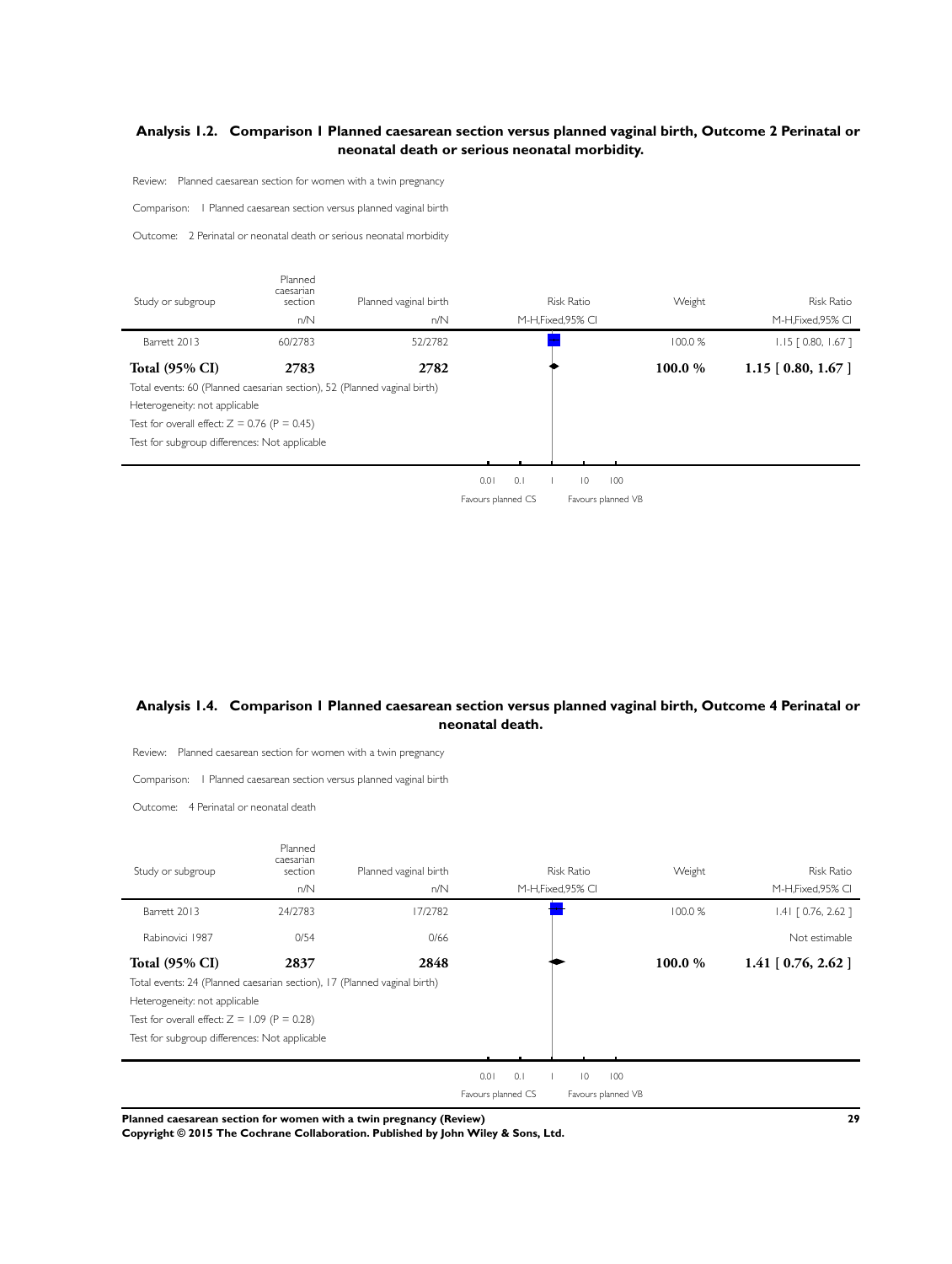## <span id="page-33-0"></span>**Analysis 1.5. Comparison 1 Planned caesarean section versus planned vaginal birth, Outcome 5 Serious neonatal morbidity.**

Review: Planned caesarean section for women with a twin pregnancy

Comparison: 1 Planned caesarean section versus planned vaginal birth

Outcome: 5 Serious neonatal morbidity

| Study or subgroup                                                        | Planned<br>caesarian<br>section | Planned vaginal birth |                    |     | <b>Risk Ratio</b>  |                    | Weight  | <b>Risk Ratio</b>     |
|--------------------------------------------------------------------------|---------------------------------|-----------------------|--------------------|-----|--------------------|--------------------|---------|-----------------------|
|                                                                          | n/N                             | n/N                   |                    |     | M-H, Fixed, 95% CI |                    |         | M-H, Fixed, 95% CI    |
| Barrett 2013                                                             | 36/2759                         | 35/2765               |                    |     |                    |                    | 100.0 % | $1.03$ $[0.65, 1.64]$ |
| Rabinovici 1987                                                          | 0/54                            | 0/66                  |                    |     |                    |                    |         | Not estimable         |
| <b>Total (95% CI)</b>                                                    | 2813                            | 2831                  |                    |     |                    |                    | 100.0%  | $1.03$ [ 0.65, 1.64 ] |
| Total events: 36 (Planned caesarian section), 35 (Planned vaginal birth) |                                 |                       |                    |     |                    |                    |         |                       |
| Heterogeneity: not applicable                                            |                                 |                       |                    |     |                    |                    |         |                       |
| Test for overall effect: $Z = 0.13$ (P = 0.90)                           |                                 |                       |                    |     |                    |                    |         |                       |
| Test for subgroup differences: Not applicable                            |                                 |                       |                    |     |                    |                    |         |                       |
|                                                                          |                                 |                       |                    |     |                    |                    |         |                       |
|                                                                          |                                 |                       | 0.01               | 0.1 | $\overline{0}$     | 100                |         |                       |
|                                                                          |                                 |                       | Favours planned CS |     |                    | Favours planned VB |         |                       |

**Planned caesarean section for women with a twin pregnancy (Review) 30 Copyright © 2015 The Cochrane Collaboration. Published by John Wiley & Sons, Ltd.**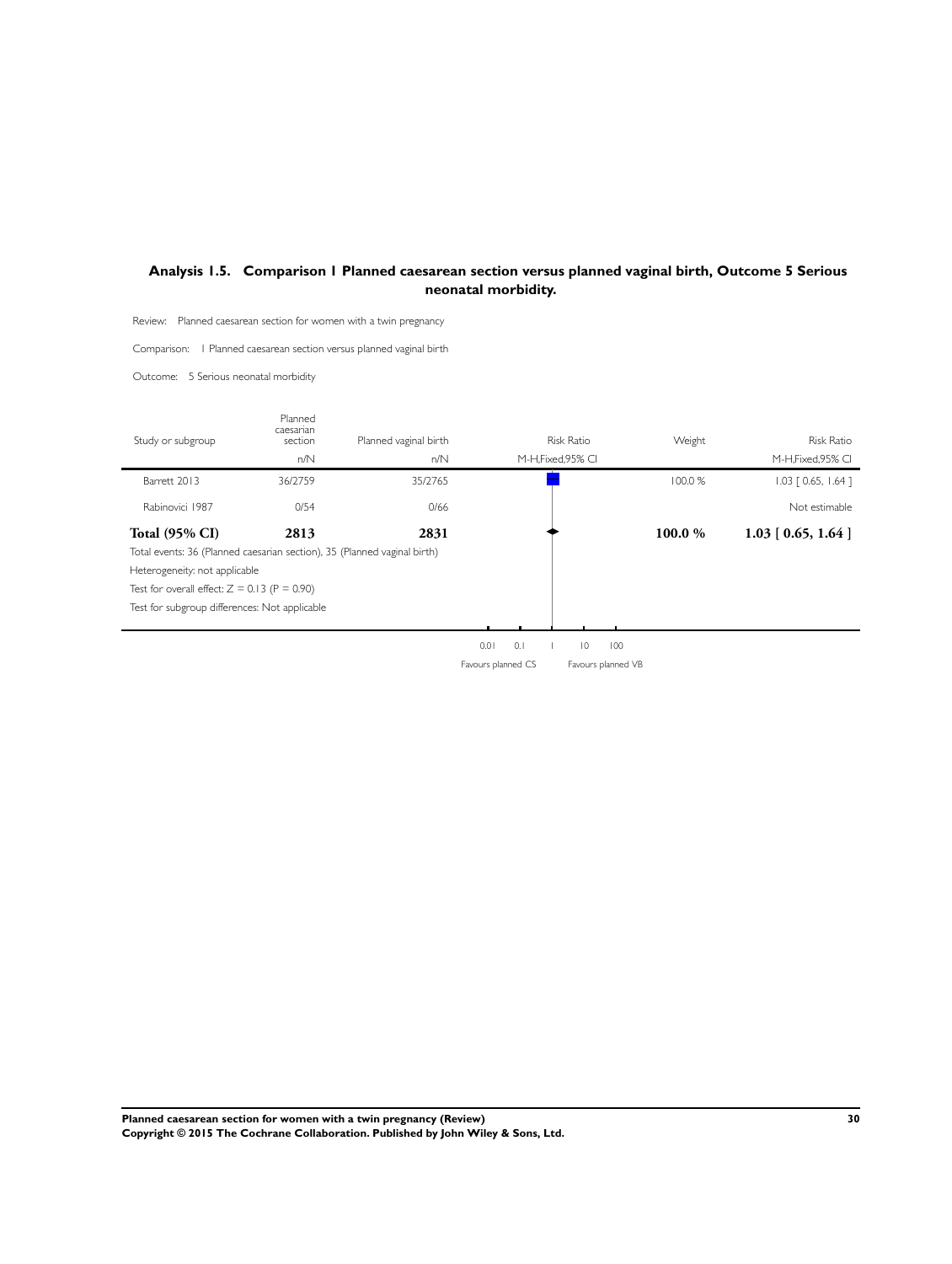## <span id="page-34-0"></span>**Analysis 1.6. Comparison 1 Planned caesarean section versus planned vaginal birth, Outcome 6 Apgar score less than eight at five minutes.**

Review: Planned caesarean section for women with a twin pregnancy

Comparison: I Planned caesarean section versus planned vaginal birth

Outcome: 6 Apgar score less than eight at five minutes

| Study or subgroup                                                      | Planned<br>caesarian<br>section<br>n/N | Planned vaginal birth<br>n/N |      |     | <b>Risk Ratio</b><br>M-H, Fixed, 95% CI |     | Weight  | <b>Risk Ratio</b><br>M-H, Fixed, 95% CI |
|------------------------------------------------------------------------|----------------------------------------|------------------------------|------|-----|-----------------------------------------|-----|---------|-----------------------------------------|
|                                                                        |                                        |                              |      |     |                                         |     |         |                                         |
| Rabinovici 1987                                                        | 2/54                                   | 2/66                         |      |     |                                         |     | 100.0 % | $1.22$ $[0.18, 8.39]$                   |
| <b>Total (95% CI)</b>                                                  | 54                                     | 66                           |      |     |                                         |     | 100.0%  | $1.22$ [ 0.18, 8.39 ]                   |
| Total events: 2 (Planned caesarian section), 2 (Planned vaginal birth) |                                        |                              |      |     |                                         |     |         |                                         |
| Heterogeneity: not applicable                                          |                                        |                              |      |     |                                         |     |         |                                         |
| Test for overall effect: $Z = 0.20$ (P = 0.84)                         |                                        |                              |      |     |                                         |     |         |                                         |
| Test for subgroup differences: Not applicable                          |                                        |                              |      |     |                                         |     |         |                                         |
|                                                                        |                                        |                              |      |     |                                         |     |         |                                         |
|                                                                        |                                        |                              | 0.01 | 0.1 | $\overline{0}$                          | 100 |         |                                         |

Favours planned CS Favours planned VB

**Planned caesarean section for women with a twin pregnancy (Review) 31 Copyright © 2015 The Cochrane Collaboration. Published by John Wiley & Sons, Ltd.**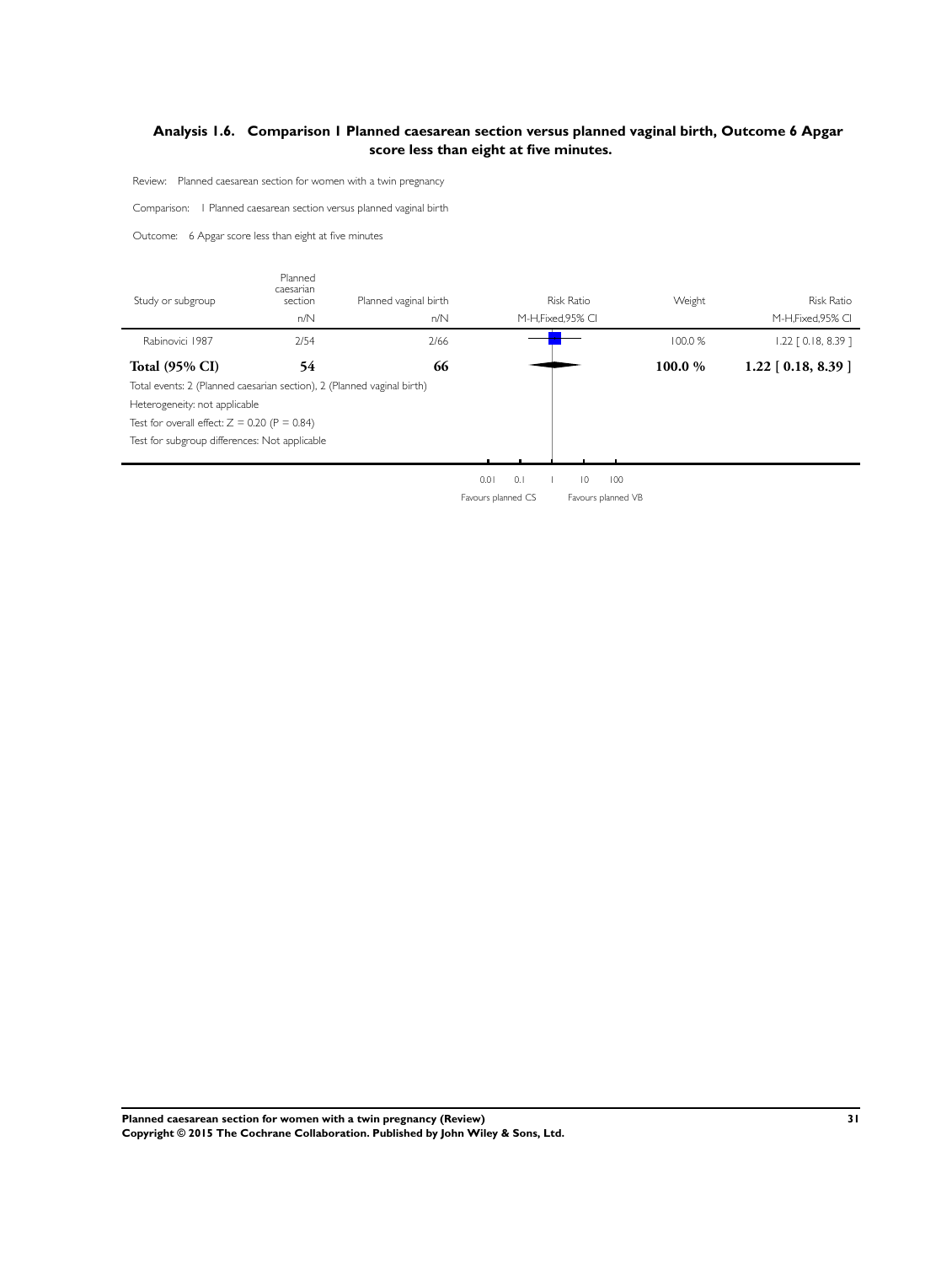## <span id="page-35-0"></span>**Analysis 1.7. Comparison 1 Planned caesarean section versus planned vaginal birth, Outcome 7 Apgar score less than four at five minutes.**

Review: Planned caesarean section for women with a twin pregnancy

Comparison: I Planned caesarean section versus planned vaginal birth

Outcome: 7 Apgar score less than four at five minutes

| Study or subgroup                                                      | Planned<br>caesarian<br>section | Planned vaginal birth | <b>Risk Ratio</b>  | Weight  | <b>Risk Ratio</b>     |
|------------------------------------------------------------------------|---------------------------------|-----------------------|--------------------|---------|-----------------------|
|                                                                        | n/N                             | n/N                   | M-H, Fixed, 95% CI |         | M-H, Fixed, 95% CI    |
| Barrett 2013                                                           | 2/2759                          | 7/2765                |                    | 100.0 % | $0.29$ $[0.06, 1.38]$ |
| Rabinovici 1987 (1)                                                    | 0/54                            | 0/66                  |                    |         | Not estimable         |
| <b>Total (95% CI)</b>                                                  | 2813                            | 2831                  |                    | 100.0%  | $0.29$ [ 0.06, 1.38 ] |
| Total events: 2 (Planned caesarian section), 7 (Planned vaginal birth) |                                 |                       |                    |         |                       |
| Heterogeneity: not applicable                                          |                                 |                       |                    |         |                       |
| Test for overall effect: $Z = 1.56$ (P = 0.12)                         |                                 |                       |                    |         |                       |
| Test for subgroup differences: Not applicable                          |                                 |                       |                    |         |                       |
|                                                                        |                                 |                       |                    |         |                       |

0.01 0.1 1 10 100

Favours planned CS Favours planned VB

(1) Less than 5 at 5 minutes

 $\blacksquare$ 

 $\overline{\phantom{a}}$ 

**Planned caesarean section for women with a twin pregnancy (Review) 32 Copyright © 2015 The Cochrane Collaboration. Published by John Wiley & Sons, Ltd.**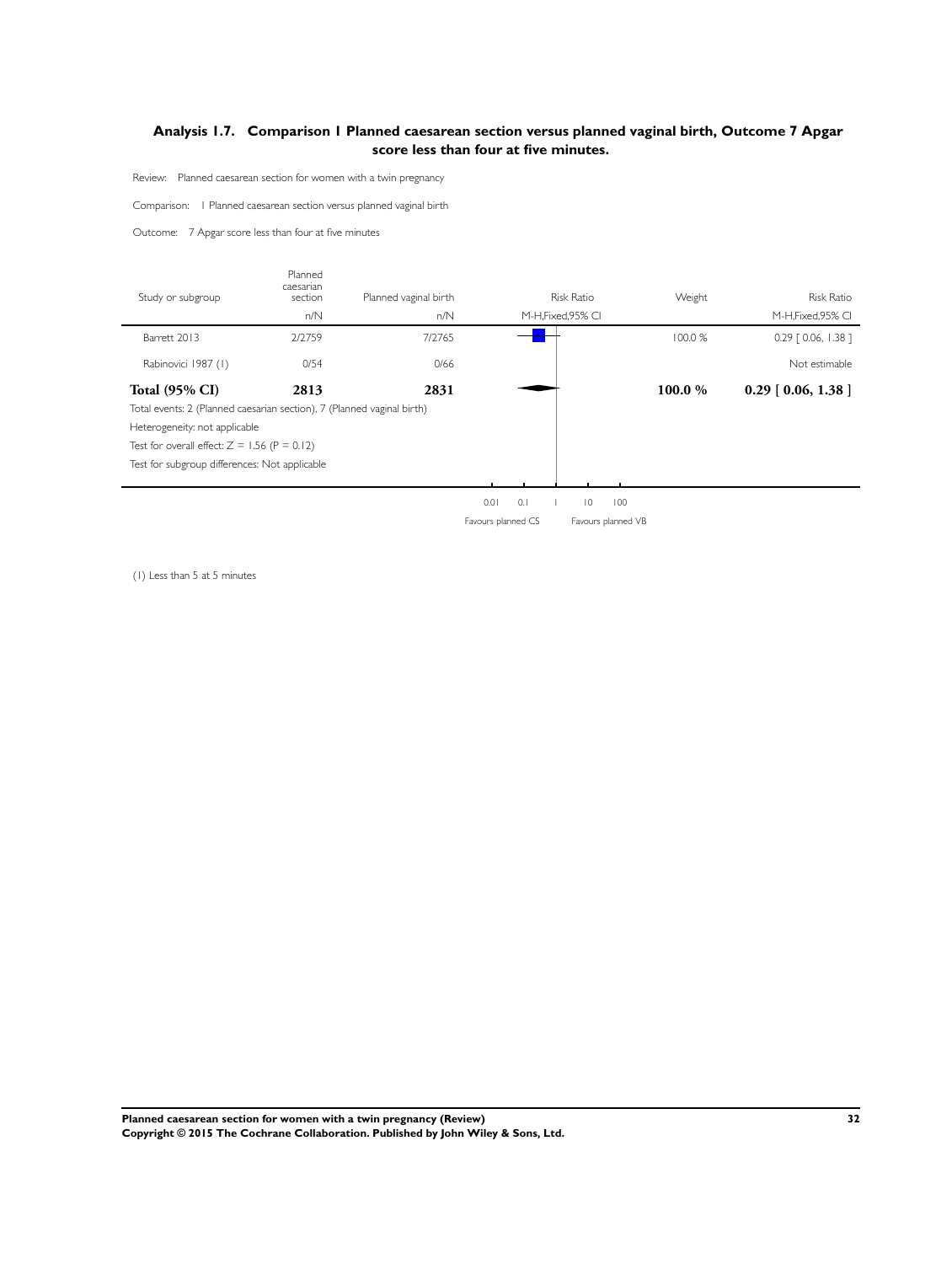## <span id="page-36-0"></span>**Analysis 1.8. Comparison 1 Planned caesarean section versus planned vaginal birth, Outcome 8 Neonatal encephalopathy, as defined by trial authors.**

Review: Planned caesarean section for women with a twin pregnancy

Comparison: I Planned caesarean section versus planned vaginal birth

Outcome: 8 Neonatal encephalopathy, as defined by trial authors



## **Analysis 1.9. Comparison 1 Planned caesarean section versus planned vaginal birth, Outcome 9 Birth trauma, as defined by trial authors.**

Review: Planned caesarean section for women with a twin pregnancy

Comparison: I Planned caesarean section versus planned vaginal birth

Outcome: 9 Birth trauma, as defined by trial authors

| Study or subgroup                                                      | Planned<br>caesarian<br>section<br>n/N | Planned vaginal birth<br>n/N |                    |     | <b>Risk Ratio</b><br>M-H, Fixed, 95% CI |                    | Weight | <b>Risk Ratio</b><br>M-H, Fixed, 95% CI |
|------------------------------------------------------------------------|----------------------------------------|------------------------------|--------------------|-----|-----------------------------------------|--------------------|--------|-----------------------------------------|
| Barrett 2013                                                           | 4/2759                                 | 7/2765                       |                    |     |                                         |                    | 100.0% | $0.57$ $[0.17, 1.95]$                   |
| Rabinovici 1987                                                        | 0/54                                   | 0/66                         |                    |     |                                         |                    |        | Not estimable                           |
| <b>Total (95% CI)</b>                                                  | 2813                                   | 2831                         |                    |     |                                         |                    | 100.0% | $0.57$ [ 0.17, 1.95 ]                   |
| Total events: 4 (Planned caesarian section), 7 (Planned vaginal birth) |                                        |                              |                    |     |                                         |                    |        |                                         |
| Heterogeneity: not applicable                                          |                                        |                              |                    |     |                                         |                    |        |                                         |
| Test for overall effect: $Z = 0.89$ (P = 0.37)                         |                                        |                              |                    |     |                                         |                    |        |                                         |
| Test for subgroup differences: Not applicable                          |                                        |                              |                    |     |                                         |                    |        |                                         |
|                                                                        |                                        |                              |                    |     |                                         |                    |        |                                         |
|                                                                        |                                        |                              | 0.01               | 0.1 | $\overline{0}$                          | 100                |        |                                         |
|                                                                        |                                        |                              | Favours planned CS |     |                                         | Favours planned VB |        |                                         |

**Planned caesarean section for women with a twin pregnancy (Review) 33**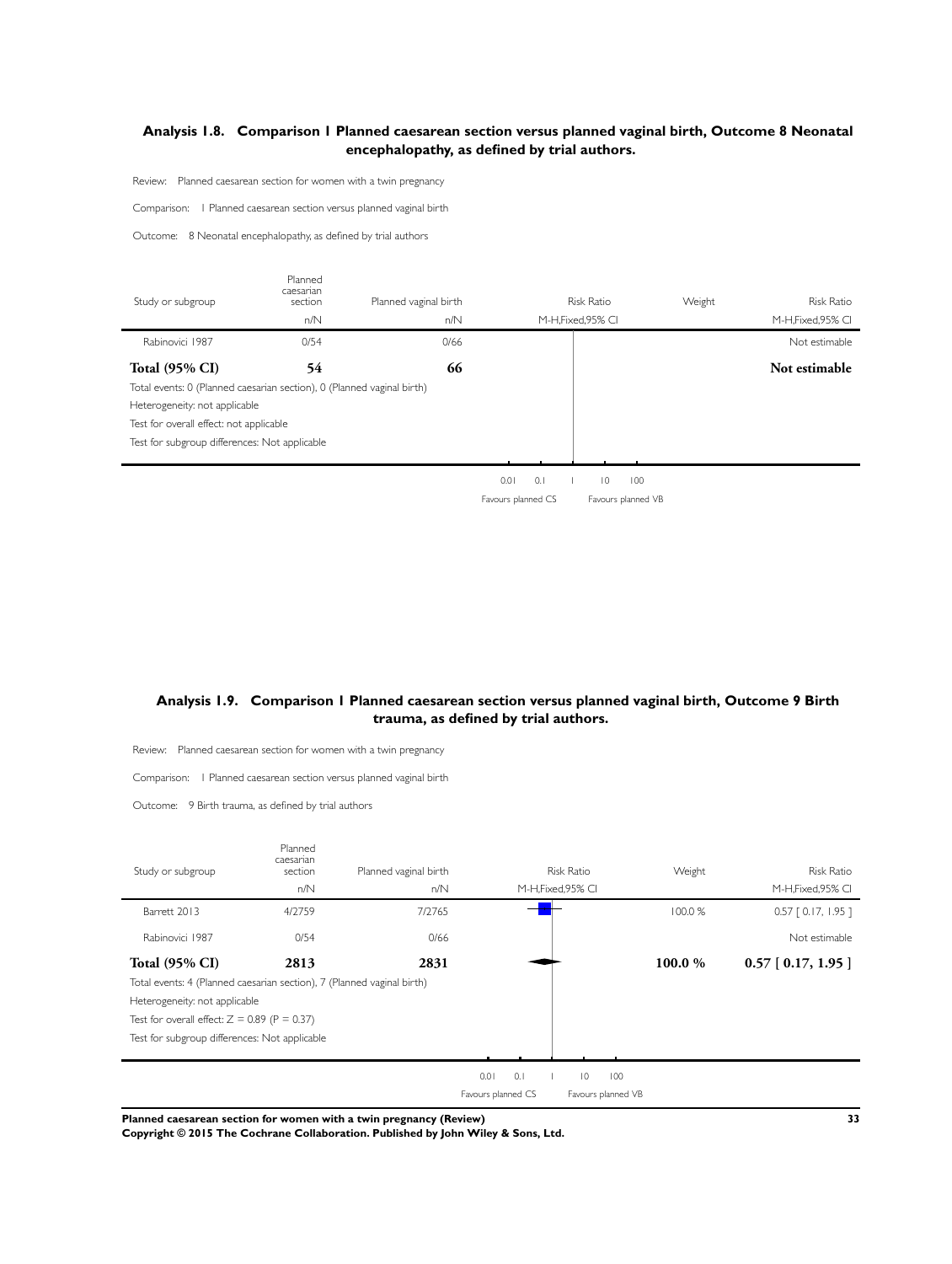## <span id="page-37-0"></span>**Analysis 1.10. Comparison 1 Planned caesarean section versus planned vaginal birth, Outcome 10 Nerve palsy (including brachial plexus injury).**

Review: Planned caesarean section for women with a twin pregnancy

Comparison: 1 Planned caesarean section versus planned vaginal birth

Outcome: 10 Nerve palsy (including brachial plexus injury)

| Study or subgroup                                                      | Planned<br>caesarian<br>section<br>n/N | Planned vaginal birth<br>n/N |                    | <b>Risk Ratio</b><br>M-H, Fixed, 95% CI | Weight | <b>Risk Ratio</b><br>M-H, Fixed, 95% CI |
|------------------------------------------------------------------------|----------------------------------------|------------------------------|--------------------|-----------------------------------------|--------|-----------------------------------------|
| Rabinovici 1987                                                        | 0/54                                   | 0/66                         |                    |                                         |        | Not estimable                           |
| <b>Total (95% CI)</b>                                                  | 54                                     | 66                           |                    |                                         |        | Not estimable                           |
| Total events: 0 (Planned caesarian section), 0 (Planned vaginal birth) |                                        |                              |                    |                                         |        |                                         |
| Heterogeneity: not applicable                                          |                                        |                              |                    |                                         |        |                                         |
| Test for overall effect: not applicable                                |                                        |                              |                    |                                         |        |                                         |
| Test for subgroup differences: Not applicable                          |                                        |                              |                    |                                         |        |                                         |
|                                                                        |                                        |                              |                    |                                         |        |                                         |
|                                                                        |                                        |                              | 0.1<br>0.01        | $\overline{0}$<br>100                   |        |                                         |
|                                                                        |                                        |                              | Favours planned CS | Favours planned VB                      |        |                                         |

**Planned caesarean section for women with a twin pregnancy (Review) 34 Copyright © 2015 The Cochrane Collaboration. Published by John Wiley & Sons, Ltd.**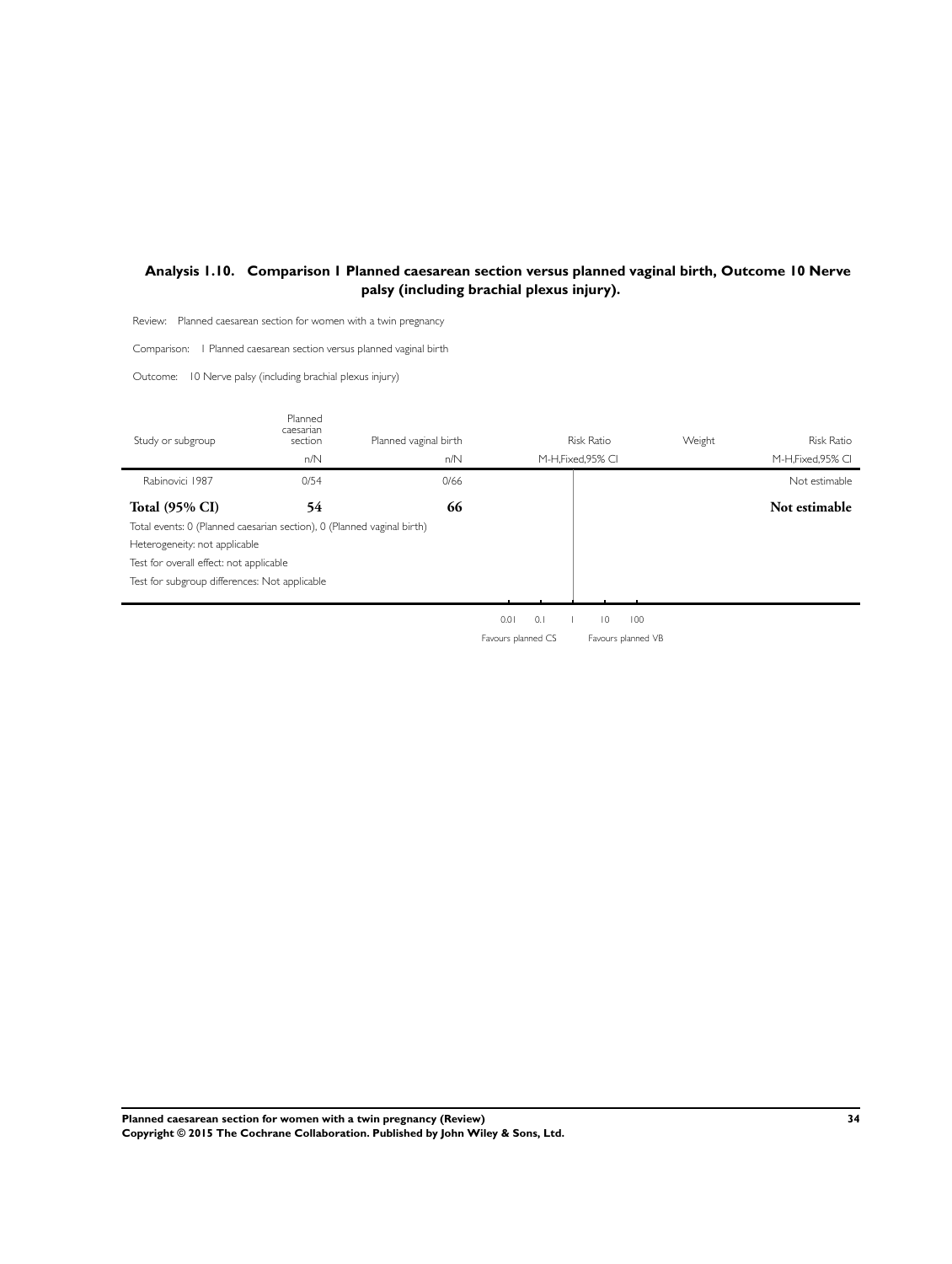## <span id="page-38-0"></span>**Analysis 1.11. Comparison 1 Planned caesarean section versus planned vaginal birth, Outcome 11 Subdural or intracerebral haemorrhage.**

Review: Planned caesarean section for women with a twin pregnancy

Comparison: I Planned caesarean section versus planned vaginal birth

Outcome: 11 Subdural or intracerebral haemorrhage

| Study or subgroup                                                      | Planned<br>caesarian<br>section | Planned vaginal birth |                    |     | Risk Ratio         |                    | Weight  | Risk Ratio             |
|------------------------------------------------------------------------|---------------------------------|-----------------------|--------------------|-----|--------------------|--------------------|---------|------------------------|
|                                                                        | n/N                             | n/N                   |                    |     | M-H, Fixed, 95% CI |                    |         | M-H, Fixed, 95% CI     |
| Barrett 2013                                                           | 3/2759                          | 1/2765                |                    |     |                    |                    | 100.0 % | 3.01 [ 0.31, 28.89 ]   |
| Rabinovici 1987                                                        | 0/54                            | 0/66                  |                    |     |                    |                    |         | Not estimable          |
| <b>Total (95% CI)</b>                                                  | 2813                            | 2831                  |                    |     |                    |                    | 100.0%  | $3.01$ [ 0.31, 28.89 ] |
| Total events: 3 (Planned caesarian section), I (Planned vaginal birth) |                                 |                       |                    |     |                    |                    |         |                        |
| Heterogeneity: not applicable                                          |                                 |                       |                    |     |                    |                    |         |                        |
| Test for overall effect: $Z = 0.95$ (P = 0.34)                         |                                 |                       |                    |     |                    |                    |         |                        |
| Test for subgroup differences: Not applicable                          |                                 |                       |                    |     |                    |                    |         |                        |
|                                                                        |                                 |                       |                    |     |                    |                    |         |                        |
|                                                                        |                                 |                       | 0.01               | 0.1 | $\overline{10}$    | 100                |         |                        |
|                                                                        |                                 |                       | Favours planned CS |     |                    | Favours planned VB |         |                        |

## **Analysis 1.12. Comparison 1 Planned caesarean section versus planned vaginal birth, Outcome 12 Intraventricular haemorrhage: grade III or IV.**

Review: Planned caesarean section for women with a twin pregnancy

Comparison: I Planned caesarean section versus planned vaginal birth

Outcome: 12 Intraventricular haemorrhage: grade III or IV

| Study or subgroup                                                      | Planned<br>caesarian<br>section<br>n/N | Planned vaginal birth<br>n/N |                    | <b>Risk Ratio</b><br>M-H, Fixed, 95% CI | Weight | Risk Ratio<br>M-H, Fixed, 95% CI |
|------------------------------------------------------------------------|----------------------------------------|------------------------------|--------------------|-----------------------------------------|--------|----------------------------------|
| Rabinovici 1987                                                        | 0/54                                   | 0/66                         |                    |                                         |        | Not estimable                    |
| <b>Total (95% CI)</b>                                                  | 54                                     | 66                           |                    |                                         |        | Not estimable                    |
| Total events: 0 (Planned caesarian section), 0 (Planned vaginal birth) |                                        |                              |                    |                                         |        |                                  |
| Heterogeneity: not applicable                                          |                                        |                              |                    |                                         |        |                                  |
| Test for overall effect: not applicable                                |                                        |                              |                    |                                         |        |                                  |
| Test for subgroup differences: Not applicable                          |                                        |                              |                    |                                         |        |                                  |
|                                                                        |                                        |                              |                    |                                         |        |                                  |
|                                                                        |                                        |                              | 0.1<br>0.01        | $\overline{0}$<br>100                   |        |                                  |
|                                                                        |                                        |                              | Favours planned CS | Favours planned VB                      |        |                                  |

**Planned caesarean section for women with a twin pregnancy (Review) 35**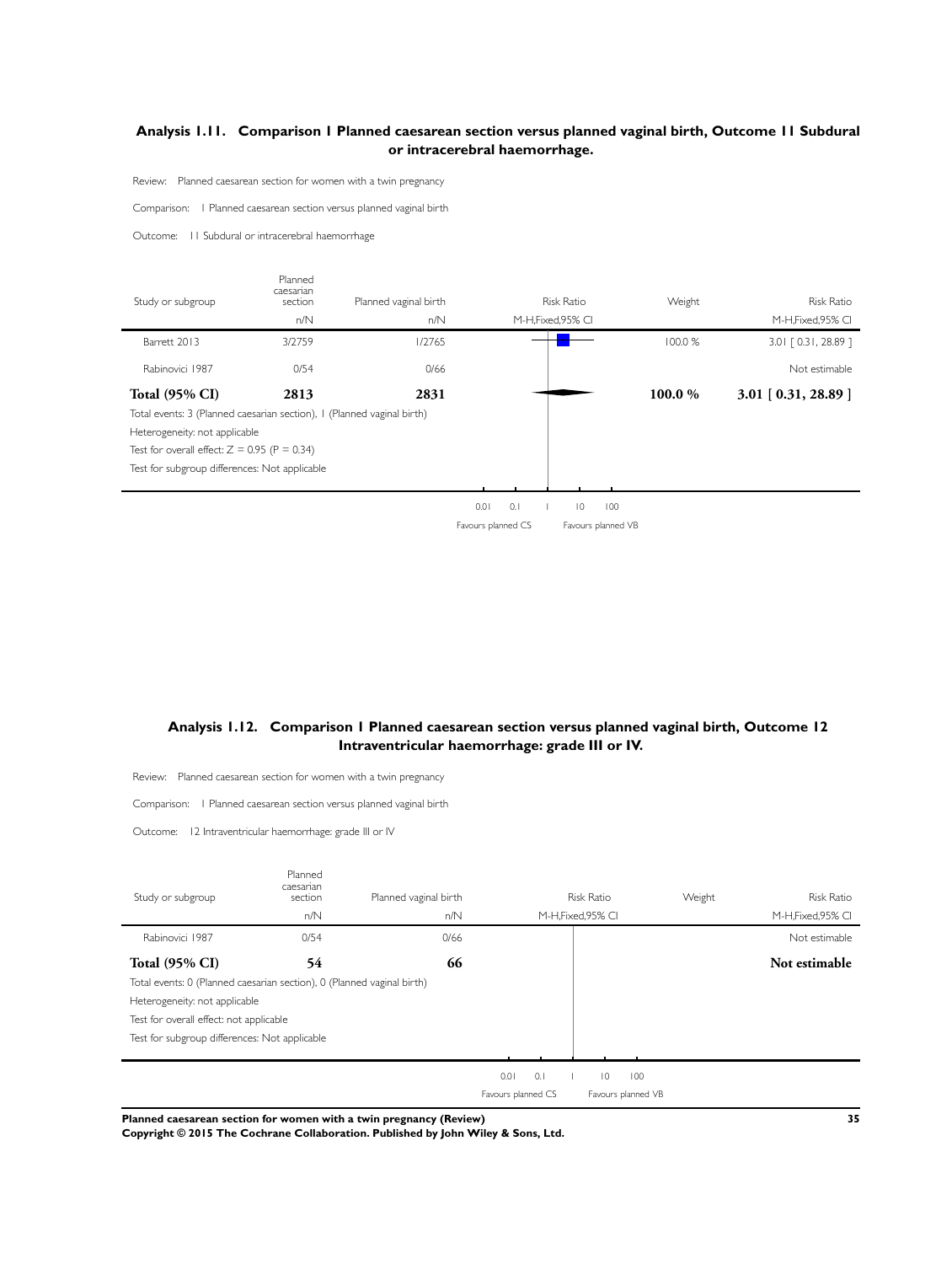## <span id="page-39-0"></span>**Analysis 1.13. Comparison 1 Planned caesarean section versus planned vaginal birth, Outcome 13 Cystic periventricular leukomalacia.**

Review: Planned caesarean section for women with a twin pregnancy

Comparison: 1 Planned caesarean section versus planned vaginal birth

Outcome: 13 Cystic periventricular leukomalacia

| Study or subgroup                                                      | Planned<br>caesarian<br>section<br>n/N | Planned vaginal birth<br>n/N |                    | Risk Ratio<br>M-H, Fixed, 95% CI | Weight | Risk Ratio<br>M-H, Fixed, 95% CI |
|------------------------------------------------------------------------|----------------------------------------|------------------------------|--------------------|----------------------------------|--------|----------------------------------|
| Barrett 2013                                                           | 2/2759                                 | 0/2765                       |                    |                                  | 100.0% | 5.01 [ 0.24, 104.33 ]            |
| <b>Total (95% CI)</b>                                                  | 2759                                   | 2765                         |                    |                                  | 100.0% | $5.01$ [ 0.24, 104.33 ]          |
| Total events: 2 (Planned caesarian section), 0 (Planned vaginal birth) |                                        |                              |                    |                                  |        |                                  |
| Heterogeneity: not applicable                                          |                                        |                              |                    |                                  |        |                                  |
| Test for overall effect: $Z = 1.04$ (P = 0.30)                         |                                        |                              |                    |                                  |        |                                  |
| Test for subgroup differences: Not applicable                          |                                        |                              |                    |                                  |        |                                  |
|                                                                        |                                        |                              |                    |                                  |        |                                  |
|                                                                        |                                        |                              | 0.01<br>0.1        | $\overline{10}$<br>100           |        |                                  |
|                                                                        |                                        |                              | Favours planned CS | Favours planned VB               |        |                                  |

**Planned caesarean section for women with a twin pregnancy (Review) 36 Copyright © 2015 The Cochrane Collaboration. Published by John Wiley & Sons, Ltd.**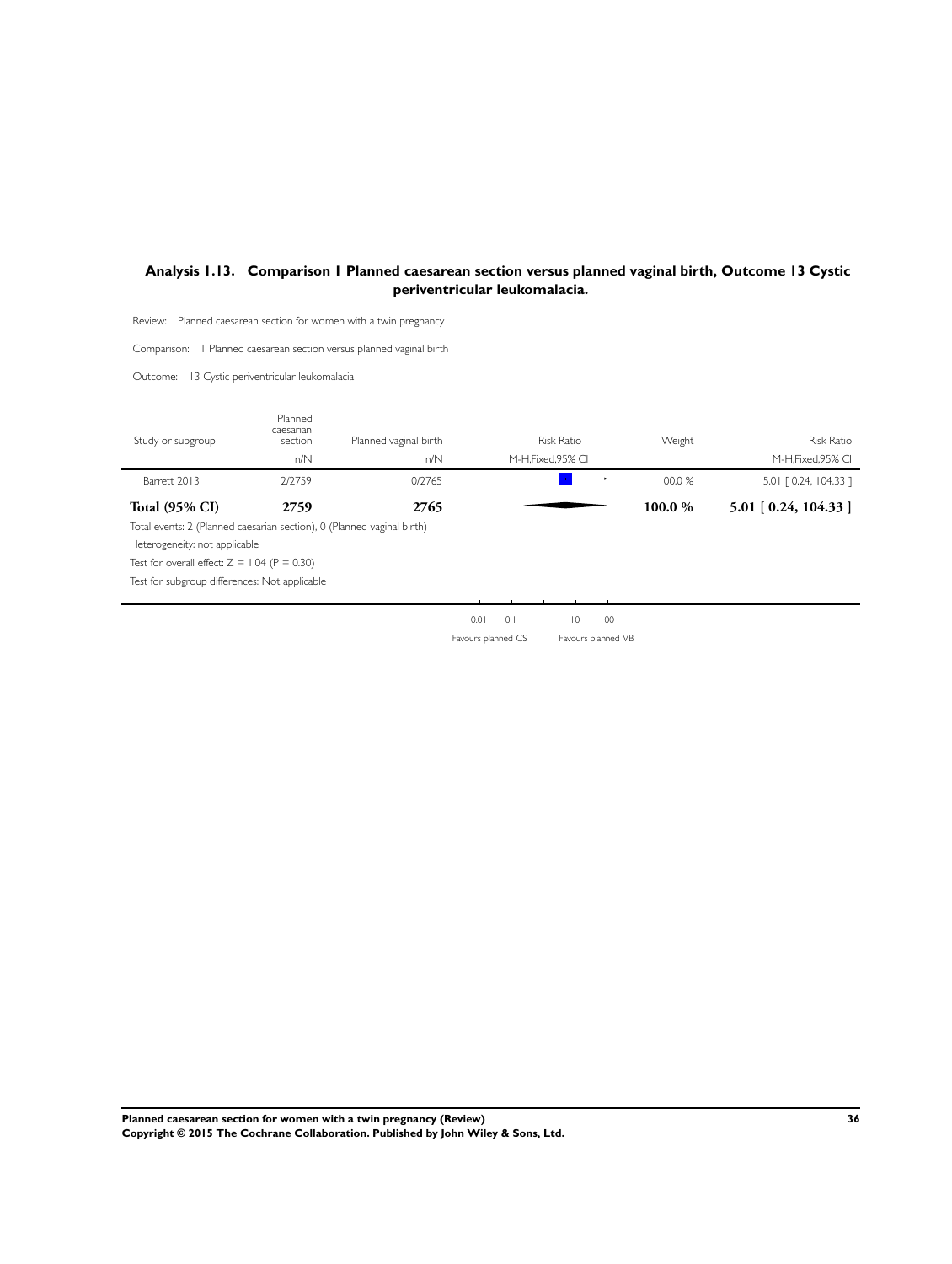## <span id="page-40-0"></span>**Analysis 1.14. Comparison 1 Planned caesarean section versus planned vaginal birth, Outcome 14 Neonatal sepsis up to 72 hours.**

Review: Planned caesarean section for women with a twin pregnancy

Comparison: I Planned caesarean section versus planned vaginal birth

Outcome: 14 Neonatal sepsis up to 72 hours



## **Analysis 1.15. Comparison 1 Planned caesarean section versus planned vaginal birth, Outcome 15 Necrotising enterocolitis.**

Review: Planned caesarean section for women with a twin pregnancy

Comparison: I Planned caesarean section versus planned vaginal birth

Outcome: 15 Necrotising enterocolitis

l.

| Study or subgroup                                                      | Planned<br>caesarian<br>section<br>n/N | Planned vaginal birth<br>n/N |                    |     | <b>Risk Ratio</b><br>M-H, Fixed, 95% CI |                    | Weight  | <b>Risk Ratio</b><br>M-H, Fixed, 95% CI |
|------------------------------------------------------------------------|----------------------------------------|------------------------------|--------------------|-----|-----------------------------------------|--------------------|---------|-----------------------------------------|
| Barrett 2013                                                           | 1/2759                                 | 3/2765                       |                    |     |                                         |                    | 100.0 % | $0.33$ [ 0.03, 3.2   ]                  |
| <b>Total (95% CI)</b>                                                  | 2759                                   | 2765                         |                    |     |                                         |                    | 100.0%  | $0.33$ [ 0.03, 3.21 ]                   |
| Total events: I (Planned caesarian section), 3 (Planned vaginal birth) |                                        |                              |                    |     |                                         |                    |         |                                         |
| Heterogeneity: not applicable                                          |                                        |                              |                    |     |                                         |                    |         |                                         |
| Test for overall effect: $Z = 0.95$ (P = 0.34)                         |                                        |                              |                    |     |                                         |                    |         |                                         |
| Test for subgroup differences: Not applicable                          |                                        |                              |                    |     |                                         |                    |         |                                         |
|                                                                        |                                        |                              |                    |     |                                         |                    |         |                                         |
|                                                                        |                                        |                              | 0.01               | 0.1 | $ 0\rangle$                             | 100                |         |                                         |
|                                                                        |                                        |                              | Favours planned CS |     |                                         | Favours planned VB |         |                                         |

**Planned caesarean section for women with a twin pregnancy (Review) 37**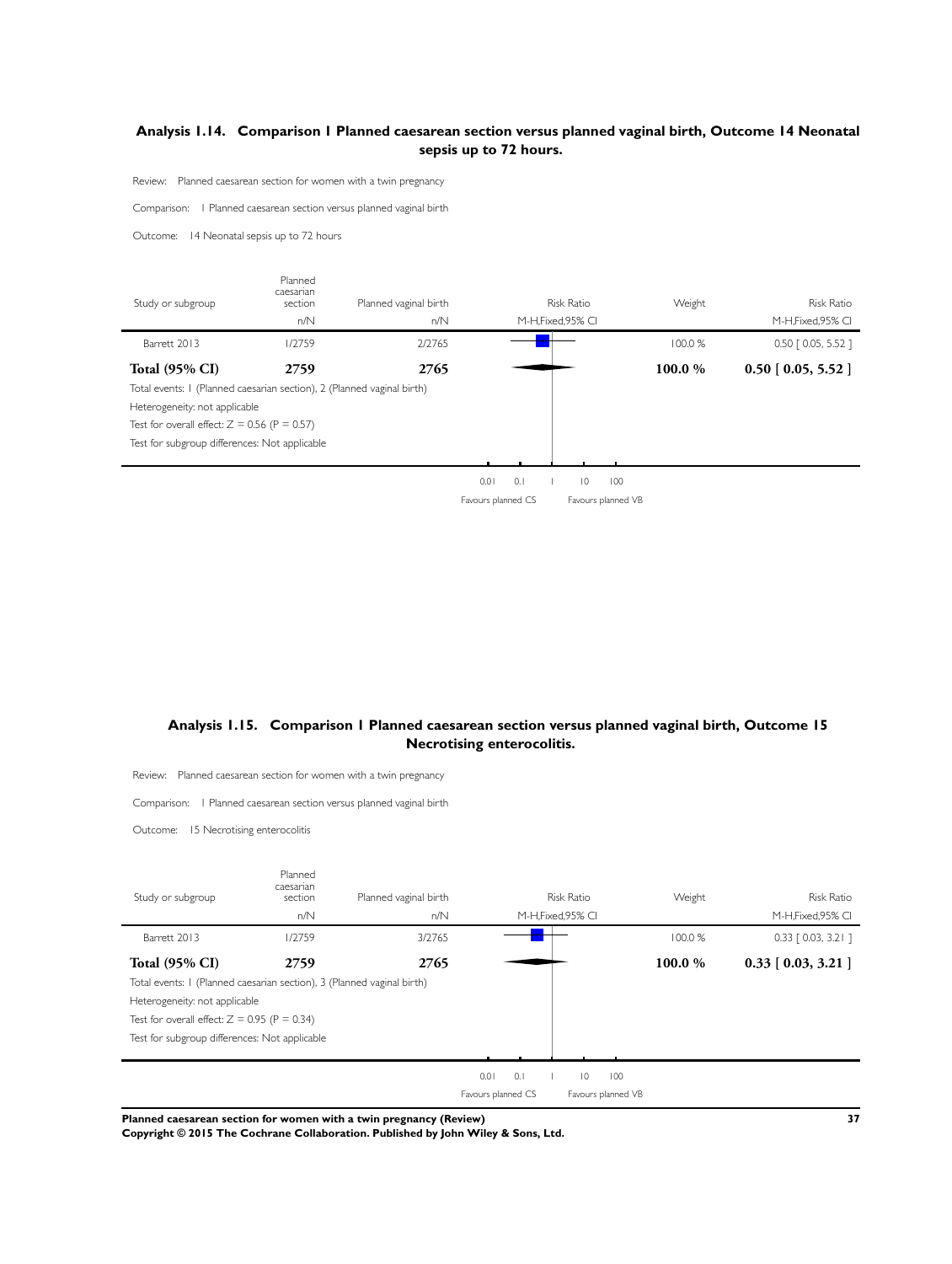## <span id="page-41-0"></span>**Analysis 1.16. Comparison 1 Planned caesarean section versus planned vaginal birth, Outcome 16 Assisted ventilation for 24 hours or more.**

Review: Planned caesarean section for women with a twin pregnancy

Comparison: I Planned caesarean section versus planned vaginal birth

Outcome: 16 Assisted ventilation for 24 hours or more

| Study or subgroup                                                        | Planned<br>caesarian<br>section<br>n/N | Planned vaginal birth<br>n/N |                    | M-H.Fixed.95% CI | <b>Risk Ratio</b> |                    | Weight  | <b>Risk Ratio</b><br>M-H.Fixed.95% CI |
|--------------------------------------------------------------------------|----------------------------------------|------------------------------|--------------------|------------------|-------------------|--------------------|---------|---------------------------------------|
| Barrett 2013                                                             | 27/2759                                | 17/2765                      |                    |                  |                   |                    | 100.0 % | 1.59 [ 0.87, 2.9   ]                  |
| <b>Total (95% CI)</b>                                                    | 2759                                   | 2765                         |                    |                  |                   |                    | 100.0%  | $1.59$ [ 0.87, 2.91 ]                 |
| Total events: 27 (Planned caesarian section), 17 (Planned vaginal birth) |                                        |                              |                    |                  |                   |                    |         |                                       |
| Heterogeneity: not applicable                                            |                                        |                              |                    |                  |                   |                    |         |                                       |
| Test for overall effect: $Z = 1.51$ (P = 0.13)                           |                                        |                              |                    |                  |                   |                    |         |                                       |
| Test for subgroup differences: Not applicable                            |                                        |                              |                    |                  |                   |                    |         |                                       |
|                                                                          |                                        |                              |                    |                  |                   |                    |         |                                       |
|                                                                          |                                        |                              | 0.01               | 0.1              | $ 0\rangle$       | 100                |         |                                       |
|                                                                          |                                        |                              | Favours planned CS |                  |                   | Favours planned VB |         |                                       |

**Planned caesarean section for women with a twin pregnancy (Review) 38 Copyright © 2015 The Cochrane Collaboration. Published by John Wiley & Sons, Ltd.**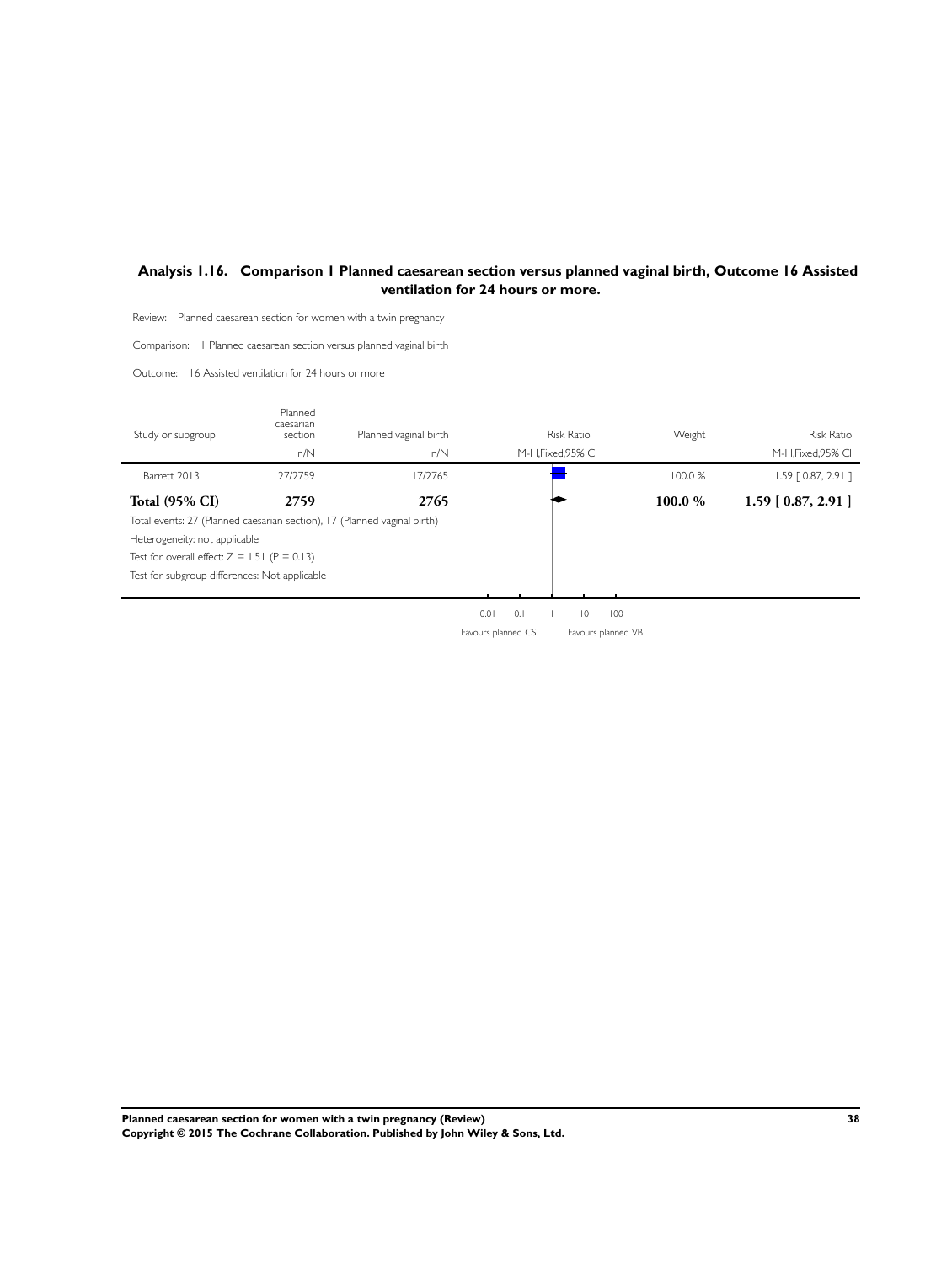## <span id="page-42-0"></span>**Analysis 1.17. Comparison 1 Planned caesarean section versus planned vaginal birth, Outcome 17 Shortterm maternal outcomes: caesarean section.**

Review: Planned caesarean section for women with a twin pregnancy

Comparison: I Planned caesarean section versus planned vaginal birth

Outcome: 17 Short-term maternal outcomes: caesarean section

| Study or subgroup                                                                                         | Planned<br>caesarian<br>section | Planned vaginal birth                                                       |                    | <b>Risk Ratio</b><br>$M -$<br>H.Random.95% | Weight | Risk Ratio<br>$M -$<br>H,Random,95% |
|-----------------------------------------------------------------------------------------------------------|---------------------------------|-----------------------------------------------------------------------------|--------------------|--------------------------------------------|--------|-------------------------------------|
|                                                                                                           | n/N                             | n/N                                                                         |                    |                                            |        |                                     |
| Barrett 2013                                                                                              | 1263/1392                       | 610/1393                                                                    |                    | $\vert \cdot \vert$                        | 55.2 % | 2.07 [ 1.95, 2.20 ]                 |
| Rabinovici 1987                                                                                           | 27/27                           | 2/33                                                                        |                    |                                            | 44.8 % | 13.36 [4.05, 44.09]                 |
| <b>Total (95% CI)</b>                                                                                     | 1419                            | 1426                                                                        |                    |                                            | 100.0% | $4.77$ [ 0.76, 30.00 ]              |
|                                                                                                           |                                 | Total events: 1290 (Planned caesarian section), 612 (Planned vaginal birth) |                    |                                            |        |                                     |
| Heterogeneity: Tau <sup>2</sup> = 1.59; Chi <sup>2</sup> = 9.55, df = 1 (P = 0.002); l <sup>2</sup> = 90% |                                 |                                                                             |                    |                                            |        |                                     |
| Test for overall effect: $Z = 1.67$ (P = 0.096)                                                           |                                 |                                                                             |                    |                                            |        |                                     |
| Test for subgroup differences: Not applicable                                                             |                                 |                                                                             |                    |                                            |        |                                     |
|                                                                                                           |                                 |                                                                             |                    |                                            |        |                                     |
|                                                                                                           |                                 |                                                                             | 0.1<br>0.01        | $\overline{0}$<br>100                      |        |                                     |
|                                                                                                           |                                 |                                                                             | Favours planned CS | Favours planned VB                         |        |                                     |

**Planned caesarean section for women with a twin pregnancy (Review) 39 Copyright © 2015 The Cochrane Collaboration. Published by John Wiley & Sons, Ltd.**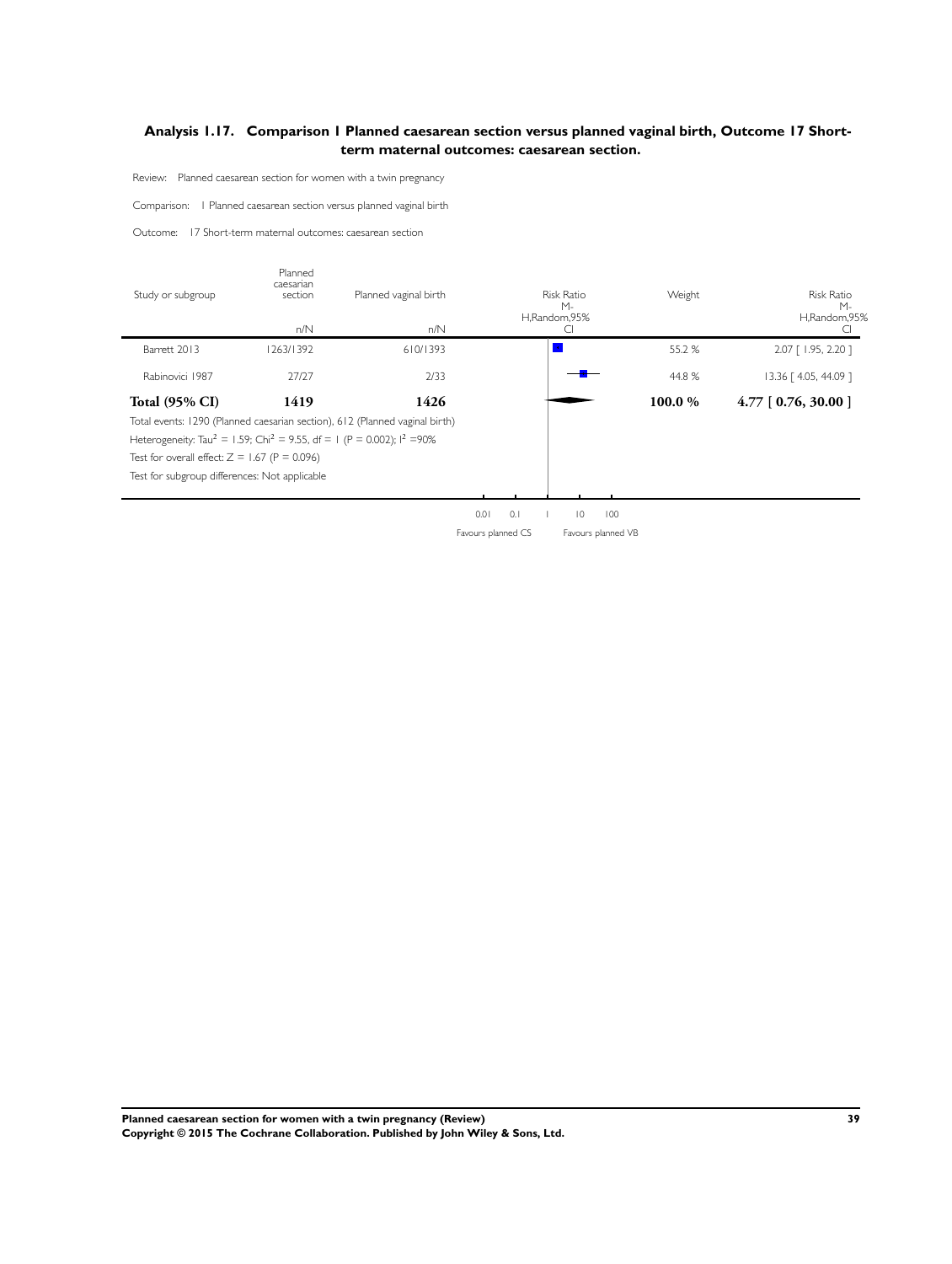## <span id="page-43-0"></span>**Analysis 1.18. Comparison 1 Planned caesarean section versus planned vaginal birth, Outcome 18 Shortterm maternal outcomes: mortality.**

Review: Planned caesarean section for women with a twin pregnancy

Comparison: 1 Planned caesarean section versus planned vaginal birth

Outcome: 18 Short-term maternal outcomes: mortality

| Study or subgroup                                                      | Planned<br>caesarian<br>section | Planned vaginal birth | <b>Risk Ratio</b>             | Weight  | <b>Risk Ratio</b>      |
|------------------------------------------------------------------------|---------------------------------|-----------------------|-------------------------------|---------|------------------------|
|                                                                        | n/N                             | n/N                   | M-H, Fixed, 95% CI            |         | M-H, Fixed, 95% CI     |
| Barrett 2013                                                           | 1/1392                          | 1/1392                |                               | 100.0 % | $1.00$ $[0.06, 15.97]$ |
| Rabinovici 1987                                                        | 0/27                            | 0/33                  |                               |         | Not estimable          |
| <b>Total (95% CI)</b>                                                  | 1419                            | 1425                  |                               | 100.0%  | $1.00$ [ 0.06, 15.97 ] |
| Total events: I (Planned caesarian section), I (Planned vaginal birth) |                                 |                       |                               |         |                        |
| Heterogeneity: not applicable                                          |                                 |                       |                               |         |                        |
| Test for overall effect: $Z = 0.0$ (P = 1.0)                           |                                 |                       |                               |         |                        |
| Test for subgroup differences: Not applicable                          |                                 |                       |                               |         |                        |
|                                                                        |                                 |                       |                               |         |                        |
|                                                                        |                                 |                       | $\overline{0}$<br>0.01<br>0.1 | 100     |                        |

Favours planned CS Favours planned VB

**Planned caesarean section for women with a twin pregnancy (Review) 40 Copyright © 2015 The Cochrane Collaboration. Published by John Wiley & Sons, Ltd.**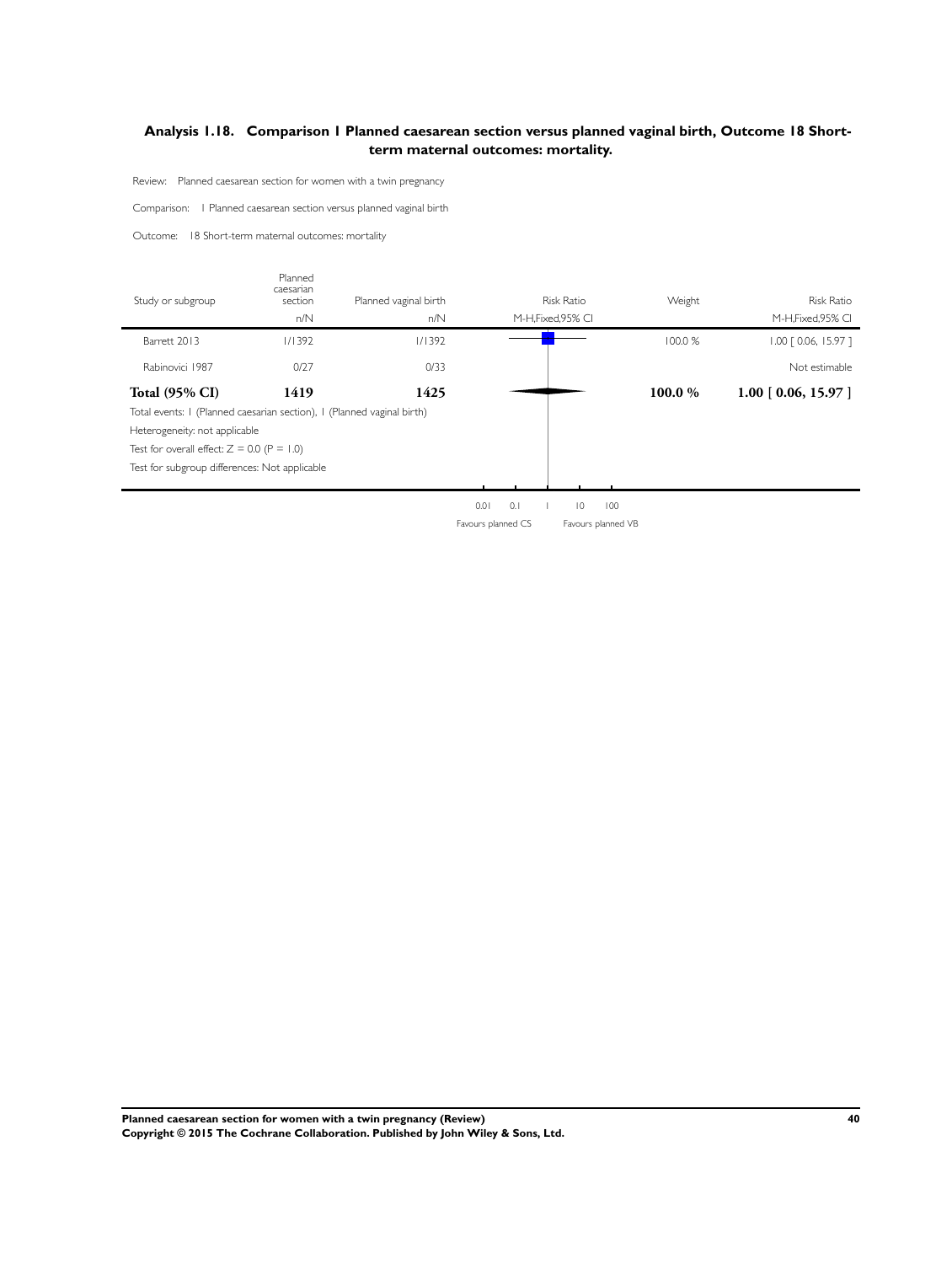## <span id="page-44-0"></span>**Analysis 1.19. Comparison 1 Planned caesarean section versus planned vaginal birth, Outcome 19 Shortterm maternal outcomes: serious maternal morbidity.**

Review: Planned caesarean section for women with a twin pregnancy

Comparison: I Planned caesarean section versus planned vaginal birth

l,

÷,

Outcome: 19 Short-term maternal outcomes: serious maternal morbidity

| Study or subgroup                                                          | Planned<br>caesarian<br>section | Planned vaginal birth |                    |     | <b>Risk Ratio</b>  |                    | Weight | Risk Ratio            |
|----------------------------------------------------------------------------|---------------------------------|-----------------------|--------------------|-----|--------------------|--------------------|--------|-----------------------|
|                                                                            | n/N                             | n/N                   |                    |     | M-H, Fixed, 95% CI |                    |        | M-H, Fixed, 95% CI    |
| Barrett 2013                                                               | 101/1391                        | 117/1391              |                    |     |                    |                    | 100.0% | $0.86$ [ 0.67, 1.11 ] |
| Rabinovici 1987                                                            | 0/27                            | 0/33                  |                    |     |                    |                    |        | Not estimable         |
| <b>Total (95% CI)</b>                                                      | 1418                            | 1424                  |                    |     |                    |                    | 100.0% | $0.86$ [ 0.67, 1.11 ] |
| Total events: 101 (Planned caesarian section), 117 (Planned vaginal birth) |                                 |                       |                    |     |                    |                    |        |                       |
| Heterogeneity: not applicable                                              |                                 |                       |                    |     |                    |                    |        |                       |
| Test for overall effect: $Z = 1.13$ (P = 0.26)                             |                                 |                       |                    |     |                    |                    |        |                       |
| Test for subgroup differences: Not applicable                              |                                 |                       |                    |     |                    |                    |        |                       |
|                                                                            |                                 |                       |                    |     |                    |                    |        |                       |
|                                                                            |                                 |                       | 0.01               | 0.1 | $\overline{0}$     | 100                |        |                       |
|                                                                            |                                 |                       | Favours planned CS |     |                    | Favours planned VB |        |                       |

## **Analysis 1.20. Comparison 1 Planned caesarean section versus planned vaginal birth, Outcome 20 Shortterm maternal outcomes: thromboembolism requiring anticoagulant therapy.**

Review: Planned caesarean section for women with a twin pregnancy

Comparison: I Planned caesarean section versus planned vaginal birth

Outcome: 20 Short-term maternal outcomes: thromboembolism requiring anticoagulant therapy

| Study or subgroup                                                      | Planned<br>caesarian<br>section<br>n/N | Planned vaginal birth<br>n/N |                    |     | Risk Ratio<br>M-H, Fixed, 95% CI |                    | Weight  | <b>Risk Ratio</b><br>M-H, Fixed, 95% CI |
|------------------------------------------------------------------------|----------------------------------------|------------------------------|--------------------|-----|----------------------------------|--------------------|---------|-----------------------------------------|
| Barrett 2013                                                           | 5/1391                                 | 2/1391                       |                    |     |                                  |                    | 100.0 % | 2.50 [ 0.49, 12.86 ]                    |
| <b>Total (95% CI)</b>                                                  | 1391                                   | 1391                         |                    |     |                                  |                    | 100.0%  | $2.50 \mid 0.49, 12.86 \mid$            |
| Total events: 5 (Planned caesarian section), 2 (Planned vaginal birth) |                                        |                              |                    |     |                                  |                    |         |                                         |
| Heterogeneity: not applicable                                          |                                        |                              |                    |     |                                  |                    |         |                                         |
| Test for overall effect: $Z = 1.10$ (P = 0.27)                         |                                        |                              |                    |     |                                  |                    |         |                                         |
| Test for subgroup differences: Not applicable                          |                                        |                              |                    |     |                                  |                    |         |                                         |
|                                                                        |                                        |                              |                    |     |                                  |                    |         |                                         |
|                                                                        |                                        |                              | 0.01               | 0.1 | $ 0\rangle$                      | 100                |         |                                         |
|                                                                        |                                        |                              | Favours planned CS |     |                                  | Favours planned VB |         |                                         |

**Planned caesarean section for women with a twin pregnancy (Review) 41**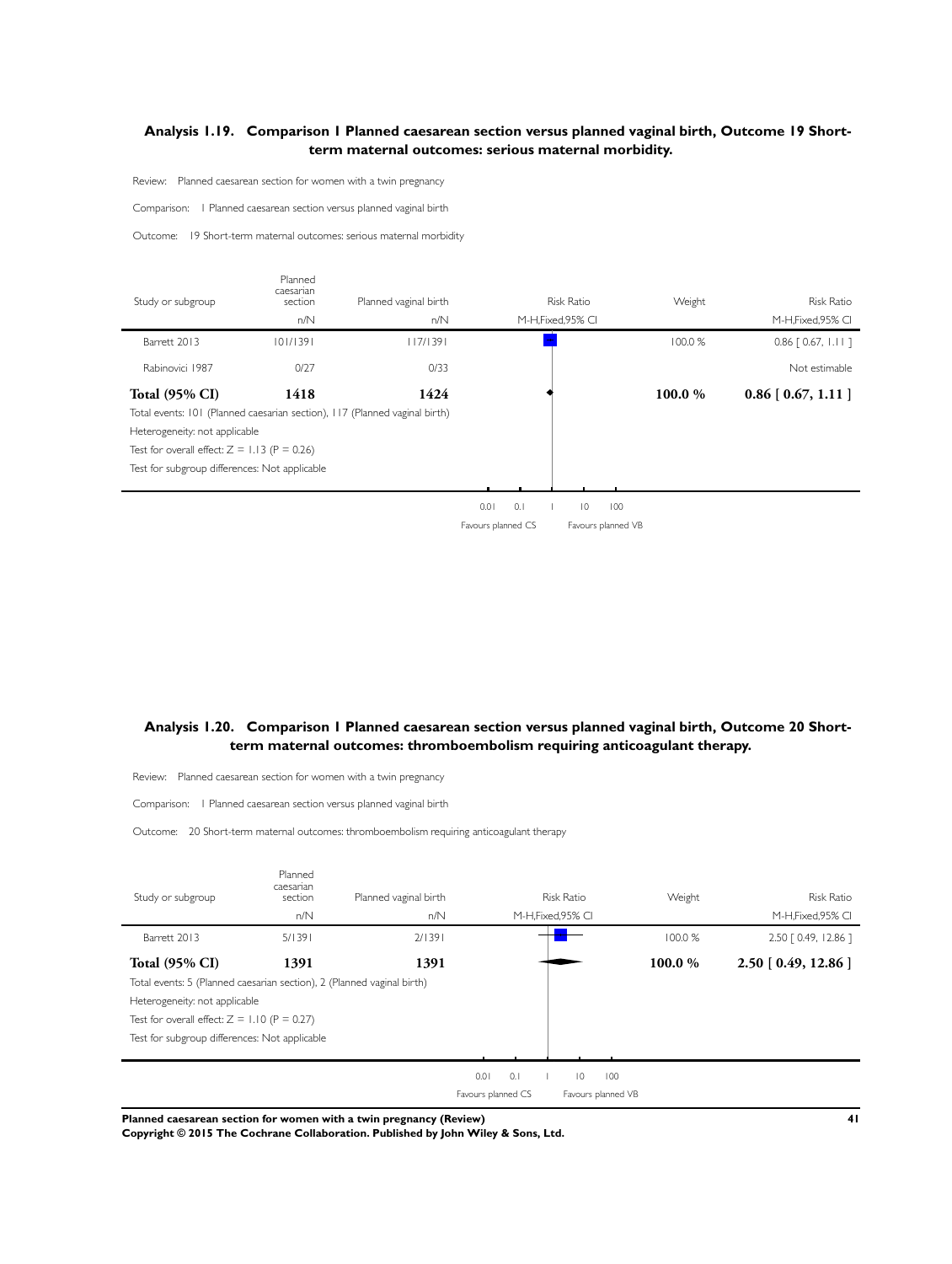## <span id="page-45-0"></span>**Analysis 1.21. Comparison 1 Planned caesarean section versus planned vaginal birth, Outcome 21 Shortterm maternal outcomes: wound infection.**

Review: Planned caesarean section for women with a twin pregnancy

Comparison: I Planned caesarean section versus planned vaginal birth

Outcome: 21 Short-term maternal outcomes: wound infection

| Study or subgroup                                                        | Planned<br>caesarian<br>section<br>n/N | Planned vaginal birth<br>n/N |                    |     | <b>Risk Ratio</b><br>M-H.Fixed.95% CI |                    | Weight  | <b>Risk Ratio</b><br>M-H, Fixed, 95% CI |
|--------------------------------------------------------------------------|----------------------------------------|------------------------------|--------------------|-----|---------------------------------------|--------------------|---------|-----------------------------------------|
| Barrett 2013                                                             | 27/1391                                | 18/1391                      |                    |     |                                       |                    | 100.0 % | $1.50$ $[0.83, 2.71]$                   |
| <b>Total (95% CI)</b>                                                    | 1391                                   | 1391                         |                    |     |                                       |                    | 100.0%  | $1.50$ [ 0.83, 2.71 ]                   |
| Total events: 27 (Planned caesarian section), 18 (Planned vaginal birth) |                                        |                              |                    |     |                                       |                    |         |                                         |
| Heterogeneity: not applicable                                            |                                        |                              |                    |     |                                       |                    |         |                                         |
| Test for overall effect: $Z = 1.34$ (P = 0.18)                           |                                        |                              |                    |     |                                       |                    |         |                                         |
| Test for subgroup differences: Not applicable                            |                                        |                              |                    |     |                                       |                    |         |                                         |
|                                                                          |                                        |                              |                    |     |                                       |                    |         |                                         |
|                                                                          |                                        |                              | 0.01               | 0.1 | $\overline{0}$                        | 100                |         |                                         |
|                                                                          |                                        |                              | Favours planned CS |     |                                       | Favours planned VB |         |                                         |

**Planned caesarean section for women with a twin pregnancy (Review) 42 Copyright © 2015 The Cochrane Collaboration. Published by John Wiley & Sons, Ltd.**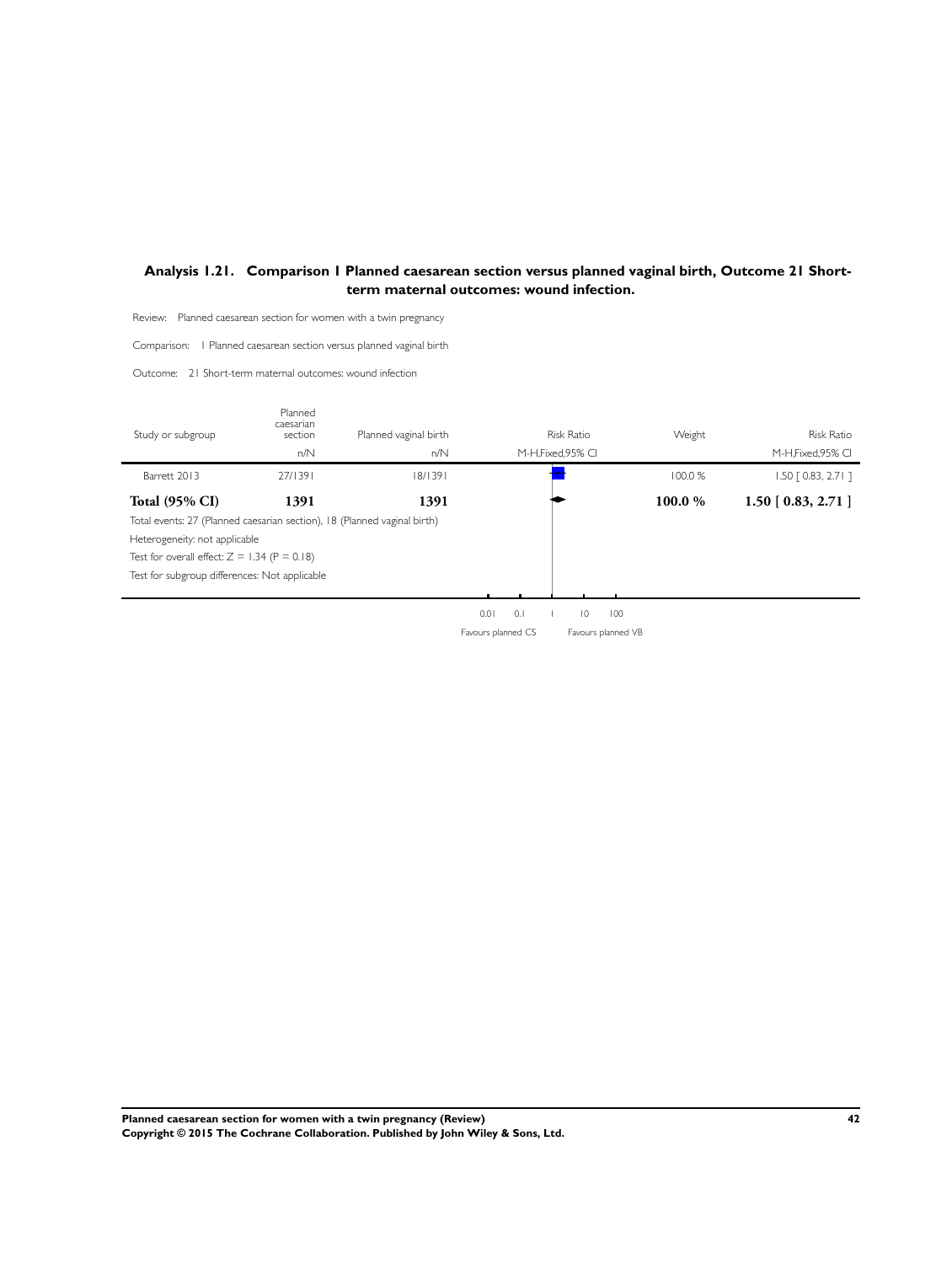## <span id="page-46-0"></span>**Analysis 1.22. Comparison 1 Planned caesarean section versus planned vaginal birth, Outcome 22 Shortterm maternal outcomes: systemic infection.**

Review: Planned caesarean section for women with a twin pregnancy

Comparison: I Planned caesarean section versus planned vaginal birth

Outcome: 22 Short-term maternal outcomes: systemic infection



### **Analysis 1.23. Comparison 1 Planned caesarean section versus planned vaginal birth, Outcome 23 Shortterm maternal outcomes: disseminated intravascular coagulation.**

Review: Planned caesarean section for women with a twin pregnancy

Comparison: I Planned caesarean section versus planned vaginal birth

Outcome: 23 Short-term maternal outcomes: disseminated intravascular coagulation

| Study or subgroup                                                      | Planned<br>caesarian<br>section<br>n/N | Planned vaginal birth<br>n/N |                    |     | <b>Risk Ratio</b><br>M-H, Fixed, 95% CI |                    | Weight | Risk Ratio<br>M-H, Fixed, 95% CI |
|------------------------------------------------------------------------|----------------------------------------|------------------------------|--------------------|-----|-----------------------------------------|--------------------|--------|----------------------------------|
| Barrett 2013                                                           | 2/1391                                 | 0/1391                       |                    |     |                                         |                    | 100.0% | 5.00 [ 0.24, 104.05 ]            |
| <b>Total (95% CI)</b>                                                  | 1391                                   | 1391                         |                    |     |                                         |                    | 100.0% | $5.00$ [ 0.24, 104.05 ]          |
| Total events: 2 (Planned caesarian section), 0 (Planned vaginal birth) |                                        |                              |                    |     |                                         |                    |        |                                  |
| Heterogeneity: not applicable                                          |                                        |                              |                    |     |                                         |                    |        |                                  |
| Test for overall effect: $Z = 1.04$ (P = 0.30)                         |                                        |                              |                    |     |                                         |                    |        |                                  |
| Test for subgroup differences: Not applicable                          |                                        |                              |                    |     |                                         |                    |        |                                  |
|                                                                        |                                        |                              |                    |     |                                         |                    |        |                                  |
|                                                                        |                                        |                              | 0.01               | 0.1 | $\overline{0}$                          | 100                |        |                                  |
|                                                                        |                                        |                              | Favours planned CS |     |                                         | Favours planned VB |        |                                  |

**Planned caesarean section for women with a twin pregnancy (Review) 43**

l.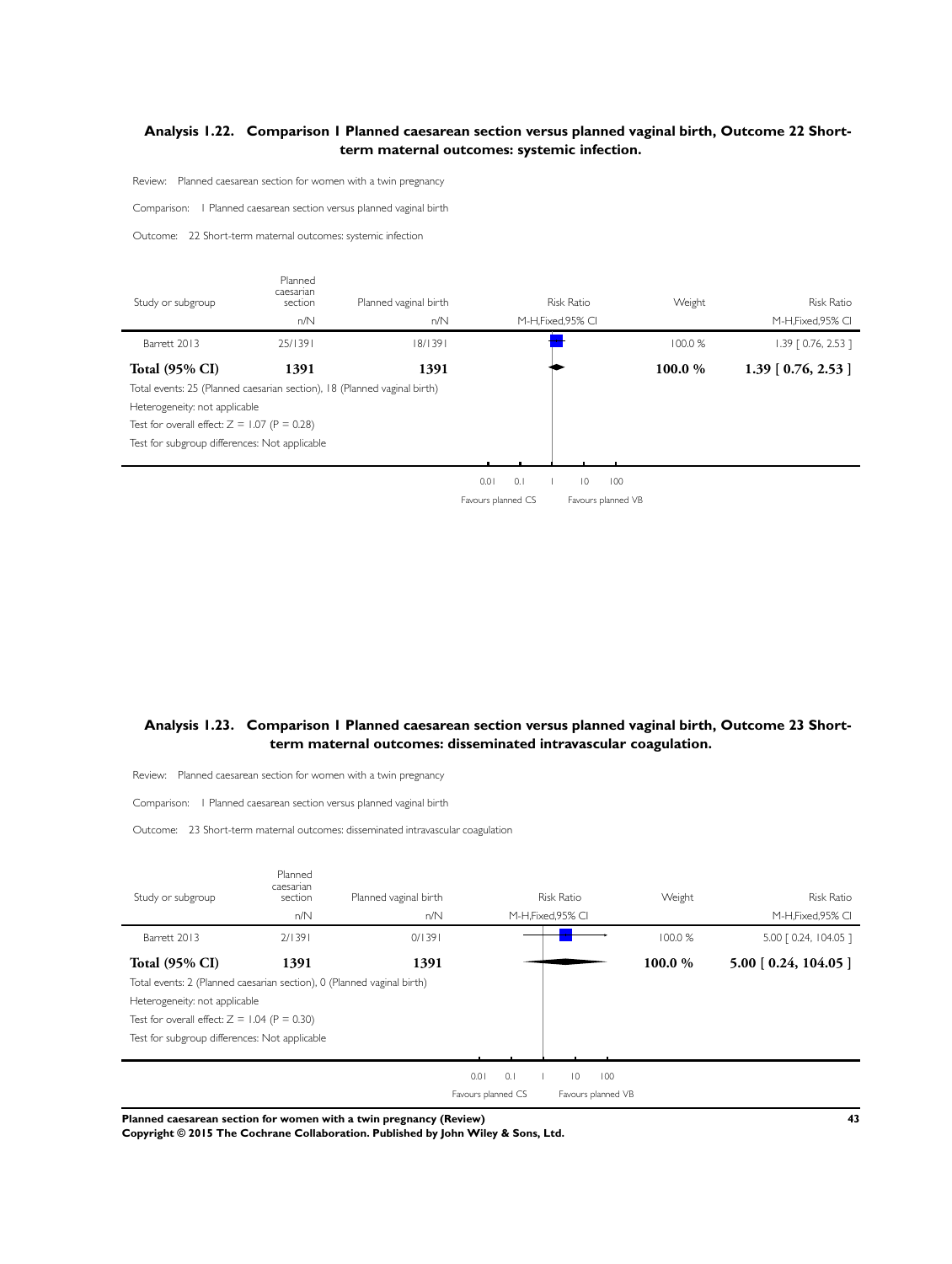## <span id="page-47-0"></span>**Analysis 1.24. Comparison 1 Planned caesarean section versus planned vaginal birth, Outcome 24 Shortterm maternal outcomes: amniotic fluid embolism.**

Review: Planned caesarean section for women with a twin pregnancy

Comparison: I Planned caesarean section versus planned vaginal birth

Outcome: 24 Short-term maternal outcomes: amniotic fluid embolism

| Study or subgroup                                                      | Planned<br>caesarian<br>section<br>n/N | Planned vaginal birth<br>n/N |                    | <b>Risk Ratio</b><br>M-H, Fixed, 95% CI |                    | Weight  | <b>Risk Ratio</b><br>M-H, Fixed, 95% CI |
|------------------------------------------------------------------------|----------------------------------------|------------------------------|--------------------|-----------------------------------------|--------------------|---------|-----------------------------------------|
| Barrett 2013                                                           | 1/1391                                 | 0/1391                       |                    |                                         |                    | 100.0 % | 3.00 [ 0.12, 73.58 ]                    |
| <b>Total (95% CI)</b>                                                  | 1391                                   | 1391                         |                    |                                         |                    | 100.0%  | $3.00$ [ 0.12, 73.58 ]                  |
| Total events: I (Planned caesarian section), 0 (Planned vaginal birth) |                                        |                              |                    |                                         |                    |         |                                         |
| Heterogeneity: not applicable                                          |                                        |                              |                    |                                         |                    |         |                                         |
| Test for overall effect: $Z = 0.67$ (P = 0.50)                         |                                        |                              |                    |                                         |                    |         |                                         |
| Test for subgroup differences: Not applicable                          |                                        |                              |                    |                                         |                    |         |                                         |
|                                                                        |                                        |                              |                    |                                         |                    |         |                                         |
|                                                                        |                                        |                              | 0.1<br>0.01        | $\overline{0}$                          | 100                |         |                                         |
|                                                                        |                                        |                              | Favours planned CS |                                         | Favours planned VB |         |                                         |

**Planned caesarean section for women with a twin pregnancy (Review) 44 Copyright © 2015 The Cochrane Collaboration. Published by John Wiley & Sons, Ltd.**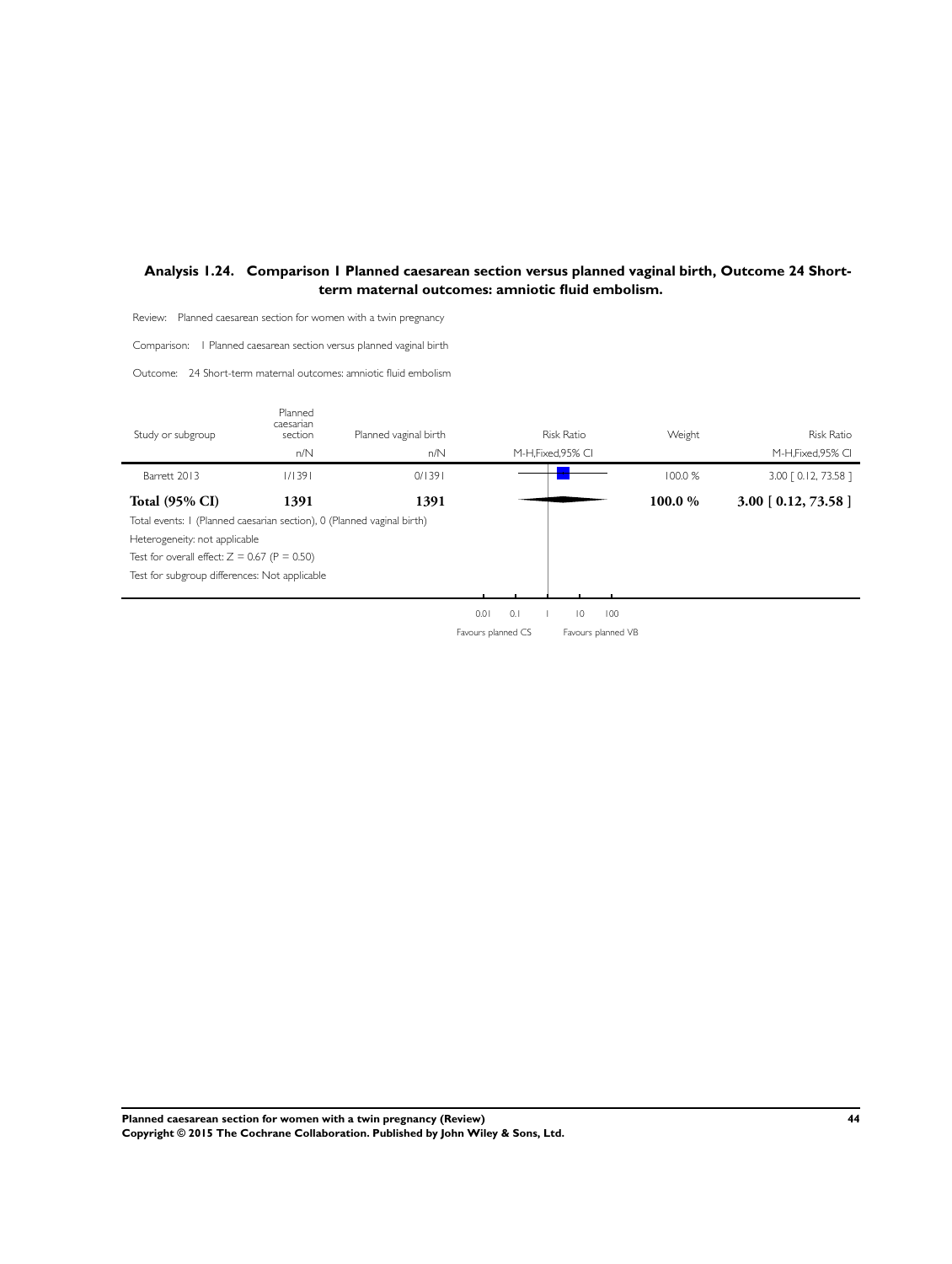## <span id="page-48-0"></span>**Analysis 1.25. Comparison 1 Planned caesarean section versus planned vaginal birth, Outcome 25 Shortterm maternal outcomes: postpartum haemorrhage.**

Review: Planned caesarean section for women with a twin pregnancy

Comparison: I Planned caesarean section versus planned vaginal birth

Outcome: 25 Short-term maternal outcomes: postpartum haemorrhage

 $\overline{\phantom{a}}$ 

 $\blacksquare$ 

| Study or subgroup                                                         | Planned<br>caesarian<br>section | Planned vaginal birth | <b>Risk Ratio</b> |     |                    |                |     | Weight | <b>Risk Ratio</b>     |
|---------------------------------------------------------------------------|---------------------------------|-----------------------|-------------------|-----|--------------------|----------------|-----|--------|-----------------------|
|                                                                           | n/N                             | n/N                   |                   |     | M-H, Fixed, 95% CI |                |     |        | M-H, Fixed, 95% CI    |
| Barrett 2013                                                              | 84/1391                         | 108/1391              |                   |     |                    |                |     | 100.0% | $0.78$ $[0.59, 1.02]$ |
| <b>Total (95% CI)</b>                                                     | 1391                            | 1391                  |                   |     |                    |                |     | 100.0% | $0.78$ [ 0.59, 1.02 ] |
| Total events: 84 (Planned caesarian section), 108 (Planned vaginal birth) |                                 |                       |                   |     |                    |                |     |        |                       |
| Heterogeneity: not applicable                                             |                                 |                       |                   |     |                    |                |     |        |                       |
| Test for overall effect: $Z = 1.79$ (P = 0.074)                           |                                 |                       |                   |     |                    |                |     |        |                       |
| Test for subgroup differences: Not applicable                             |                                 |                       |                   |     |                    |                |     |        |                       |
|                                                                           |                                 |                       |                   |     |                    |                |     |        |                       |
|                                                                           |                                 |                       | 0.01              | 0.1 |                    | $\overline{0}$ | 100 |        |                       |

Favours planned CS Favours planned VB

**Analysis 1.26. Comparison 1 Planned caesarean section versus planned vaginal birth, Outcome 26 Shortterm maternal outcomes: blood transfusion.**

Review: Planned caesarean section for women with a twin pregnancy

Comparison: 1 Planned caesarean section versus planned vaginal birth

Outcome: 26 Short-term maternal outcomes: blood transfusion

| Study or subgroup                                                        | Planned<br>caesarian<br>section<br>n/N | Planned vaginal birth<br>n/N |                    |     | <b>Risk Ratio</b><br>M-H.Fixed.95% CI |                    | Weight  | <b>Risk Ratio</b><br>M-H, Fixed, 95% CI |
|--------------------------------------------------------------------------|----------------------------------------|------------------------------|--------------------|-----|---------------------------------------|--------------------|---------|-----------------------------------------|
| Barrett 2013                                                             | 66/1391                                | 75/1391                      |                    |     |                                       |                    | 100.0 % | $0.88$ $[0.64, 1.21]$                   |
| <b>Total (95% CI)</b>                                                    | 1391                                   | 1391                         |                    |     |                                       |                    | 100.0%  | $0.88$ [ 0.64, 1.21 ]                   |
| Total events: 66 (Planned caesarian section), 75 (Planned vaginal birth) |                                        |                              |                    |     |                                       |                    |         |                                         |
| Heterogeneity: not applicable                                            |                                        |                              |                    |     |                                       |                    |         |                                         |
| Test for overall effect: $Z = 0.78$ (P = 0.44)                           |                                        |                              |                    |     |                                       |                    |         |                                         |
| Test for subgroup differences: Not applicable                            |                                        |                              |                    |     |                                       |                    |         |                                         |
|                                                                          |                                        |                              |                    |     |                                       |                    |         |                                         |
|                                                                          |                                        |                              | 0.01               | 0.1 | $\overline{0}$                        | 100                |         |                                         |
|                                                                          |                                        |                              | Favours planned CS |     |                                       | Favours planned VB |         |                                         |

**Planned caesarean section for women with a twin pregnancy (Review) 45**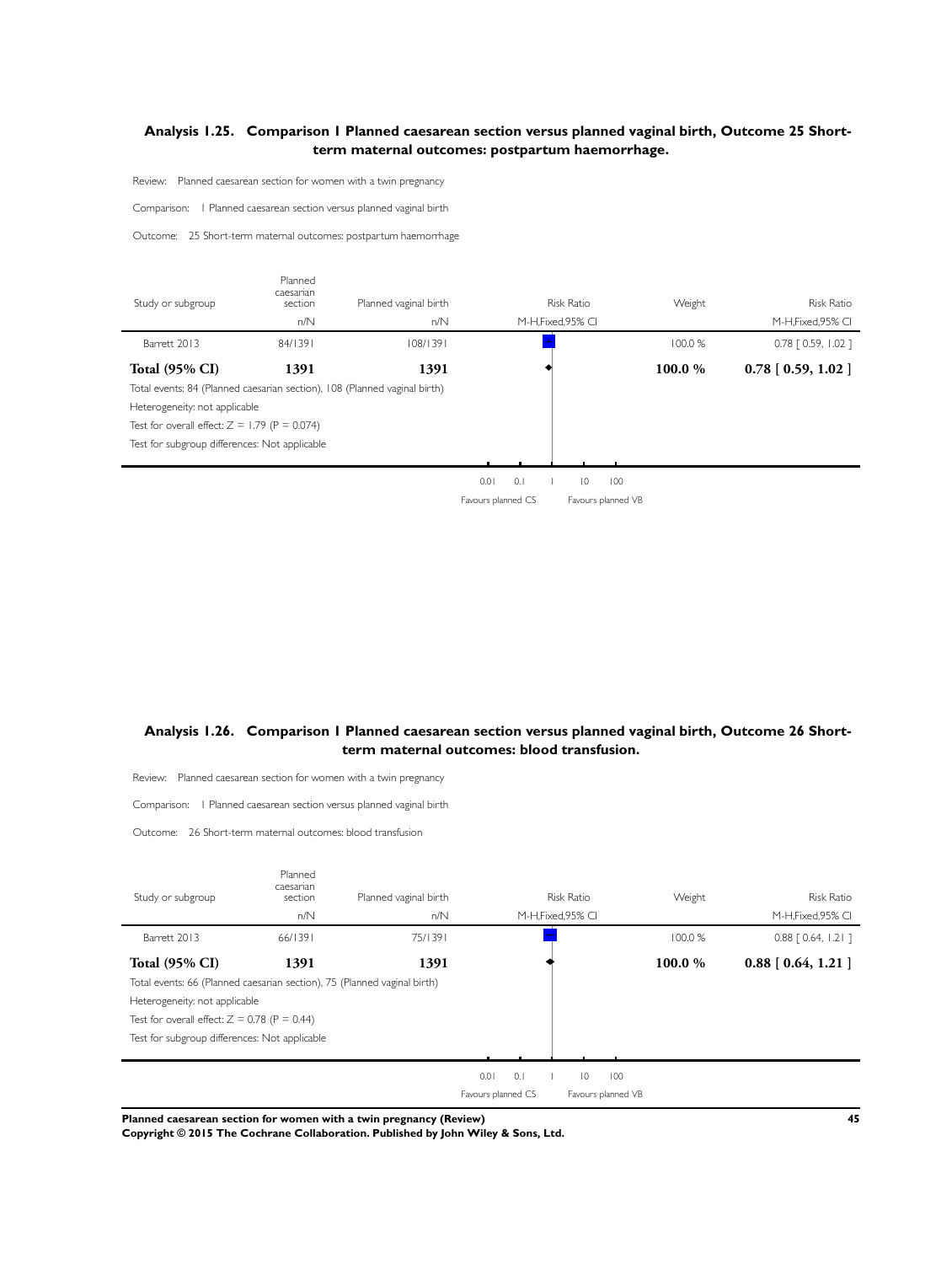## <span id="page-49-0"></span>**Analysis 1.27. Comparison 1 Planned caesarean section versus planned vaginal birth, Outcome 27 Longerterm maternal outcomes: failure to breastfeed.**

Review: Planned caesarean section for women with a twin pregnancy

Comparison: I Planned caesarean section versus planned vaginal birth

Outcome: 27 Longer-term maternal outcomes: failure to breastfeed

| Study or subgroup                                                          | Planned<br>caesarian<br>section<br>n/N | Planned vaginal birth<br>n/N |                    | M-H, Fixed, 95% CI | <b>Risk Ratio</b> |                |                    | Weight  | <b>Risk Ratio</b><br>M-H, Fixed, 95% CI |
|----------------------------------------------------------------------------|----------------------------------------|------------------------------|--------------------|--------------------|-------------------|----------------|--------------------|---------|-----------------------------------------|
| Barrett 2013                                                               | 200/1285                               | 175/1285                     |                    |                    |                   |                |                    | 100.0 % | $1.14$ $[0.95, 1.38]$                   |
| <b>Total (95% CI)</b>                                                      | 1285                                   | 1285                         |                    |                    |                   |                |                    | 100.0%  | $1.14$ [ 0.95, 1.38 ]                   |
| Total events: 200 (Planned caesarian section), 175 (Planned vaginal birth) |                                        |                              |                    |                    |                   |                |                    |         |                                         |
| Heterogeneity: not applicable                                              |                                        |                              |                    |                    |                   |                |                    |         |                                         |
| Test for overall effect: $Z = 1.40$ (P = 0.16)                             |                                        |                              |                    |                    |                   |                |                    |         |                                         |
| Test for subgroup differences: Not applicable                              |                                        |                              |                    |                    |                   |                |                    |         |                                         |
|                                                                            |                                        |                              |                    |                    |                   |                |                    |         |                                         |
|                                                                            |                                        |                              | 0.01               | 0.1                |                   | $\overline{0}$ | 100                |         |                                         |
|                                                                            |                                        |                              | Favours planned CS |                    |                   |                | Favours planned VB |         |                                         |

**Planned caesarean section for women with a twin pregnancy (Review) 46 Copyright © 2015 The Cochrane Collaboration. Published by John Wiley & Sons, Ltd.**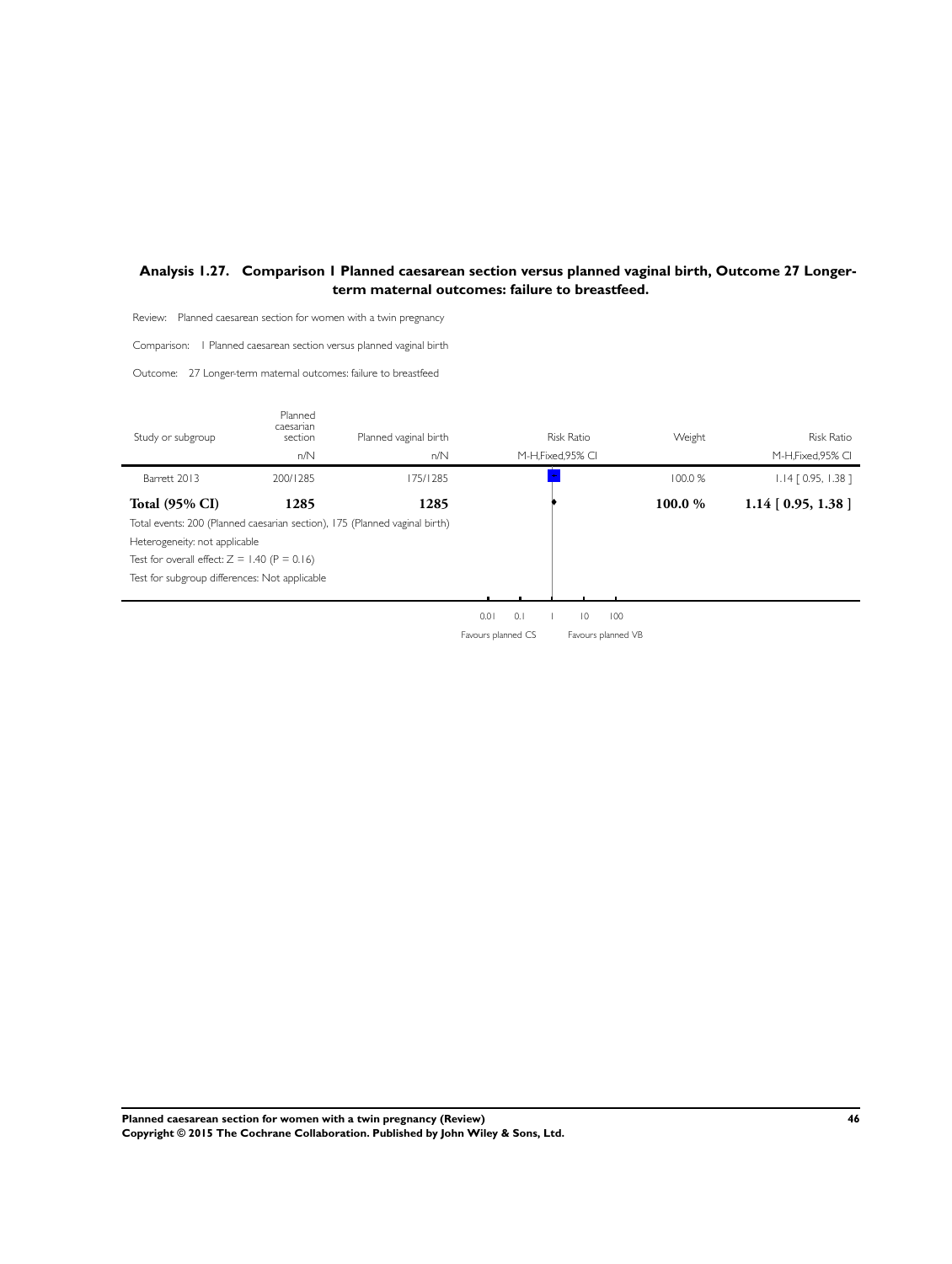## <span id="page-50-0"></span>**Analysis 1.28. Comparison 1 Planned caesarean section versus planned vaginal birth, Outcome 28 Longerterm maternal outcomes: urinary incontinence.**

Review: Planned caesarean section for women with a twin pregnancy

Comparison: I Planned caesarean section versus planned vaginal birth

Outcome: 28 Longer-term maternal outcomes: urinary incontinence



## **Analysis 1.29. Comparison 1 Planned caesarean section versus planned vaginal birth, Outcome 29 Longerterm maternal outcomes: flatus incontinence.**

Review: Planned caesarean section for women with a twin pregnancy

Comparison: I Planned caesarean section versus planned vaginal birth

Outcome: 29 Longer-term maternal outcomes: flatus incontinence

| Study or subgroup                              | Planned<br>caesarian<br>section<br>n/N | Planned vaginal birth<br>n/N                                               |                    |     | <b>Risk Ratio</b><br>M-H, Fixed, 95% CI |                    | Weight | <b>Risk Ratio</b><br>M-H, Fixed, 95% CI |
|------------------------------------------------|----------------------------------------|----------------------------------------------------------------------------|--------------------|-----|-----------------------------------------|--------------------|--------|-----------------------------------------|
| Barrett 2013                                   | 206/1285                               | 225/1285                                                                   |                    |     |                                         |                    | 100.0% | $0.92$ $[0.77, 1.09]$                   |
| <b>Total (95% CI)</b>                          | 1285                                   | 1285                                                                       |                    |     |                                         |                    | 100.0% | $0.92$ [ 0.77, 1.09 ]                   |
|                                                |                                        | Total events: 206 (Planned caesarian section), 225 (Planned vaginal birth) |                    |     |                                         |                    |        |                                         |
| Heterogeneity: not applicable                  |                                        |                                                                            |                    |     |                                         |                    |        |                                         |
| Test for overall effect: $Z = 1.00$ (P = 0.32) |                                        |                                                                            |                    |     |                                         |                    |        |                                         |
| Test for subgroup differences: Not applicable  |                                        |                                                                            |                    |     |                                         |                    |        |                                         |
|                                                |                                        |                                                                            |                    |     |                                         |                    |        |                                         |
|                                                |                                        |                                                                            | 0.01               | 0.1 | $\overline{0}$                          | 100                |        |                                         |
|                                                |                                        |                                                                            | Favours planned CS |     |                                         | Favours planned VB |        |                                         |

**Planned caesarean section for women with a twin pregnancy (Review) 47**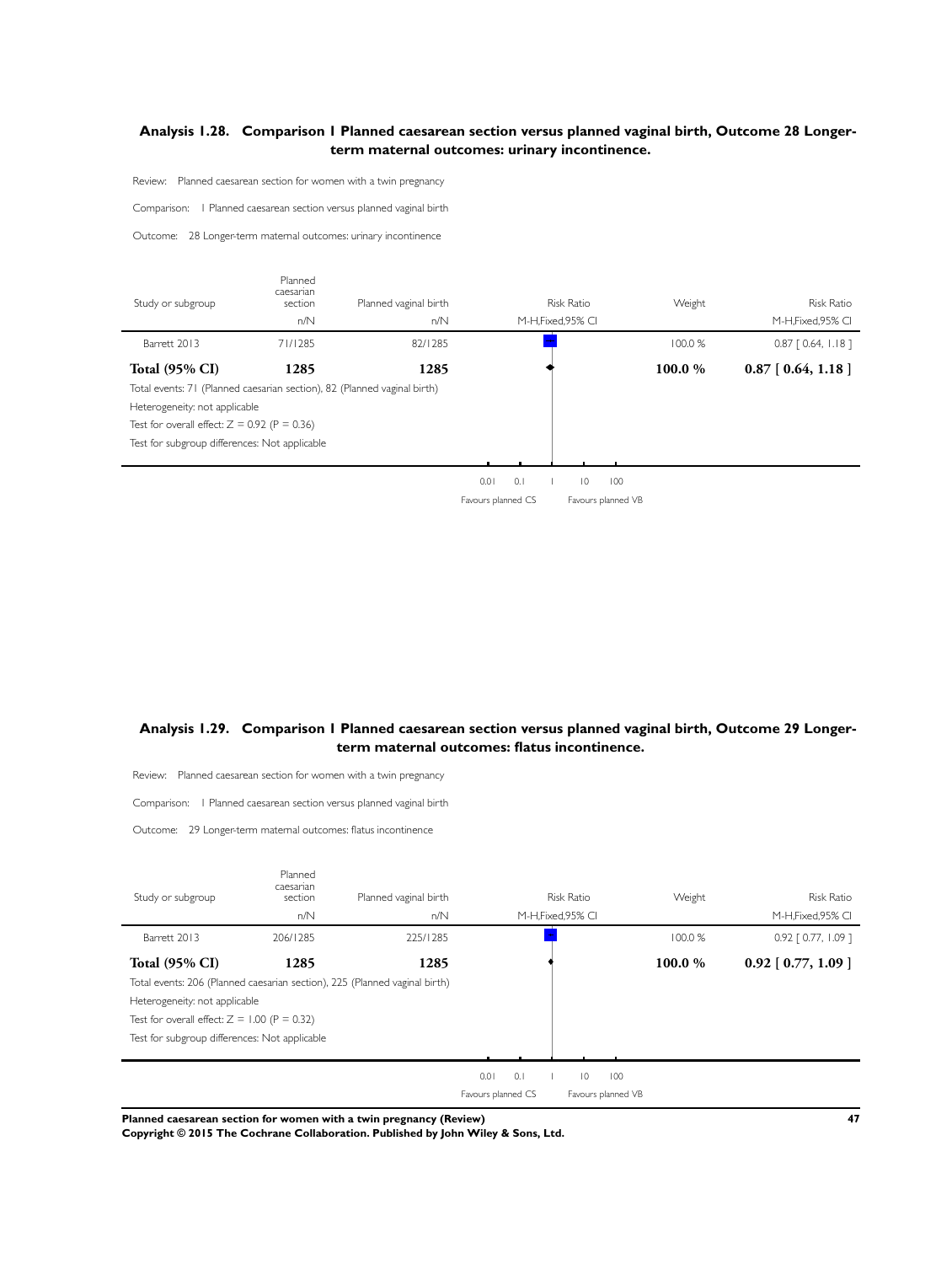## <span id="page-51-0"></span>**Analysis 1.30. Comparison 1 Planned caesarean section versus planned vaginal birth, Outcome 30 Longerterm maternal outcomes: faecal incontinence.**

Review: Planned caesarean section for women with a twin pregnancy

Comparison: I Planned caesarean section versus planned vaginal birth

Outcome: 30 Longer-term maternal outcomes: faecal incontinence

| Study or subgroup                                                        | Planned<br>caesarian<br>section<br>n/N | Planned vaginal birth<br>n/N |                    | <b>Risk Ratio</b><br>M-H, Fixed, 95% CI |                    | Weight | <b>Risk Ratio</b><br>M-H, Fixed, 95% CI |
|--------------------------------------------------------------------------|----------------------------------------|------------------------------|--------------------|-----------------------------------------|--------------------|--------|-----------------------------------------|
| Barrett 2013                                                             | 49/1285                                | 48/1285                      |                    |                                         |                    | 100.0% | $1.02$ $[0.69, 1.51]$                   |
| <b>Total (95% CI)</b>                                                    | 1285                                   | 1285                         |                    |                                         |                    | 100.0% | $1.02$ [ 0.69, 1.51 ]                   |
| Total events: 49 (Planned caesarian section), 48 (Planned vaginal birth) |                                        |                              |                    |                                         |                    |        |                                         |
| Heterogeneity: not applicable                                            |                                        |                              |                    |                                         |                    |        |                                         |
| Test for overall effect: $Z = 0.10$ (P = 0.92)                           |                                        |                              |                    |                                         |                    |        |                                         |
| Test for subgroup differences: Not applicable                            |                                        |                              |                    |                                         |                    |        |                                         |
|                                                                          |                                        |                              |                    |                                         |                    |        |                                         |
|                                                                          |                                        |                              | 0.01               | 0.1                                     | $ 0\rangle$<br>100 |        |                                         |
|                                                                          |                                        |                              | Favours planned CS |                                         | Favours planned VB |        |                                         |

**Planned caesarean section for women with a twin pregnancy (Review) 48 Copyright © 2015 The Cochrane Collaboration. Published by John Wiley & Sons, Ltd.**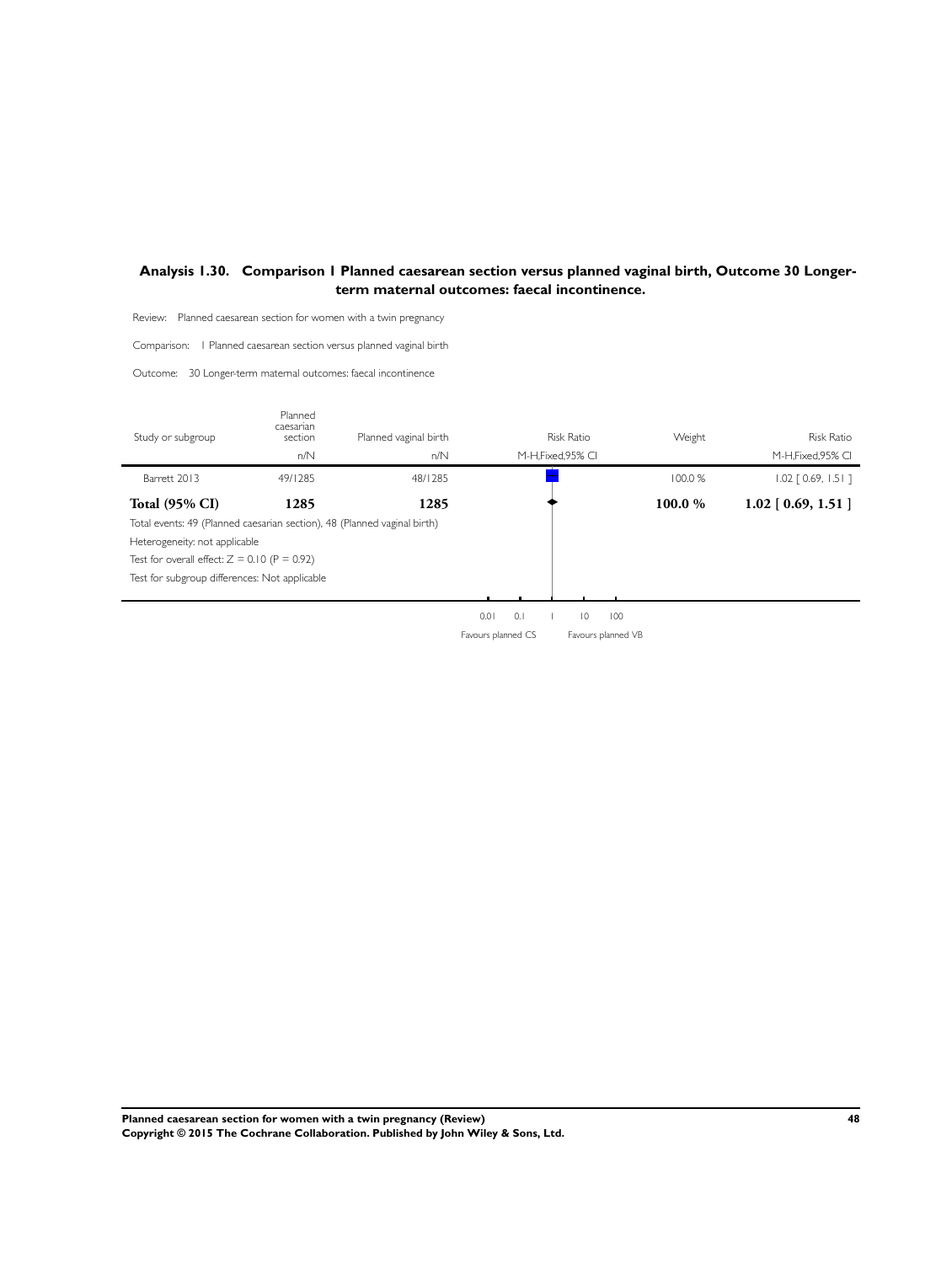## <span id="page-52-0"></span>**Analysis 1.31. Comparison 1 Planned caesarean section versus planned vaginal birth, Outcome 31 Longerterm maternal outcomes: postnatal depression, as defined by trial authors (EPDS > 12).**

Review: Planned caesarean section for women with a twin pregnancy

Comparison: 1 Planned caesarean section versus planned vaginal birth

Outcome: 31 Longer-term maternal outcomes: postnatal depression, as defined by trial authors (EPDS > 12)

| Study or subgroup                                                          | Planned<br>caesarian<br>section<br>n/N | Planned vaginal birth<br>n/N |                    |     | <b>Risk Ratio</b><br>M-H, Fixed, 95% CI |                    | Weight | <b>Risk Ratio</b><br>M-H, Fixed, 95% CI |
|----------------------------------------------------------------------------|----------------------------------------|------------------------------|--------------------|-----|-----------------------------------------|--------------------|--------|-----------------------------------------|
| Barrett 2013                                                               | 180/1285                               | 190/1285                     |                    |     |                                         |                    | 100.0% | $0.95$ [ 0.78, 1.14 ]                   |
| <b>Total (95% CI)</b>                                                      | 1285                                   | 1285                         |                    |     |                                         |                    | 100.0% | $0.95$ [ 0.78, 1.14 ]                   |
| Total events: 180 (Planned caesarian section), 190 (Planned vaginal birth) |                                        |                              |                    |     |                                         |                    |        |                                         |
| Heterogeneity: not applicable                                              |                                        |                              |                    |     |                                         |                    |        |                                         |
| Test for overall effect: $Z = 0.56$ (P = 0.57)                             |                                        |                              |                    |     |                                         |                    |        |                                         |
| Test for subgroup differences: Not applicable                              |                                        |                              |                    |     |                                         |                    |        |                                         |
|                                                                            |                                        |                              |                    |     |                                         |                    |        |                                         |
|                                                                            |                                        |                              | 0.01               | 0.1 | $\overline{0}$                          | 100                |        |                                         |
|                                                                            |                                        |                              | Favours planned CS |     |                                         | Favours planned VB |        |                                         |

## **W H A T ' S N E W**

Last assessed as up-to-date: 18 November 2015.

| Date             | Event                                                                                                      | Description                                                                                                                                                     |  |  |  |  |
|------------------|------------------------------------------------------------------------------------------------------------|-----------------------------------------------------------------------------------------------------------------------------------------------------------------|--|--|--|--|
|                  | 18 November 2015 New search has been performed                                                             | Search updated and one new study added. We assessed<br>the quality of the evidence using the GRADE approach<br>and a 'Summary of findings' table has been added |  |  |  |  |
| 18 November 2015 | New citation required but conclusions have not New data added for one new study (Barrett 2013),<br>changed | previously in ongoing. Conclusions remain the same.                                                                                                             |  |  |  |  |

**Planned caesarean section for women with a twin pregnancy (Review) 49 Copyright © 2015 The Cochrane Collaboration. Published by John Wiley & Sons, Ltd.**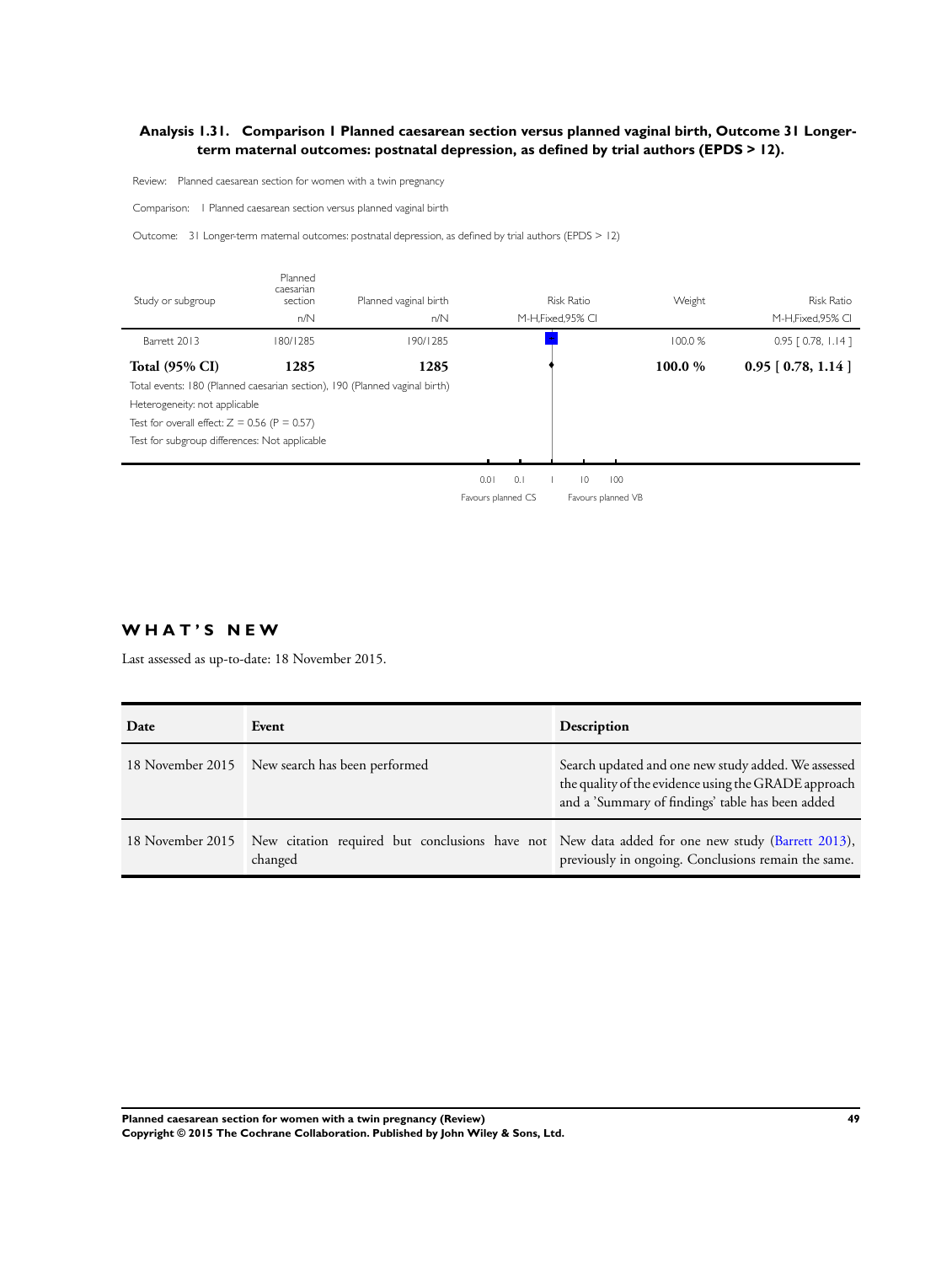## **C O N T R I B U T I O N S O F A U T H O R S**

CA Crowther prepared a previous version of this review, limited to twin pregnancies with non-vertex second twin (*Caesarean delivery for the second twin* - *see* [Crowther 1996](#page-21-0)), and contributed to the development of this protocol and review.

JF Barrett reviewed the topic, prepared a first draft of the background, and contributed to the protocol and review development.

GJ Hofmeyr prepared the first draft of the protocol and of the review, and is the guarantor of the review.

## **D E C L A R A T I O N S O F I N T E R E S T**

JF Barrett is principal investigator for [Barrett 2013](#page-21-0). He did not participate in decisions relating to that study.

## **S O U R C E S O F S U P P O R T**

## **Internal sources**

• (GJH) Effective Care Research Unit, University of the Witwatersrand, University of Fort Hare, Eastern Cape Department of Health, South Africa.

• (CC) ARCH: Australian Research Centre for Health of Women and Babies, Robinson Research Institute, The University of Adelaide, Australia.

#### **External sources**

• (GJH) HRP-UNDP/UNFPA/WHO/World Bank Special Programme in Human Reproduction, Geneva, Switzerland.

• (CC) National Health and Medical Research Council, Australia Funding for the PCG Australian and New Zealand Satellite, Australia.

• National Institute for Health Research (NIHR), UKNIHR Cochrane Programme Grant Project: 13/89/05 - Pregnancy and childbirth systematic reviews to support clinical guidelines, UK.

## **DIFFERENCES BETWEEN PROTOCOL AND REVIEW**

The methods section has been updated to reflect the Pregnancy and Childbirth Group's updated methods text and the latest Cochrane *Handbook* ([Higgins 2011](#page-21-0)). A 'Summary of findings' table has been incorporated for this update and the quality of the evidence assessed using the GRADE approach.

## **I N D E X T E R M S**

#### **Medical Subject Headings (MeSH)**

<sup>∗</sup>Parturition; <sup>∗</sup>Pregnancy Outcome; <sup>∗</sup>Pregnancy, Twin; Cesarean Section [adverse effects; <sup>∗</sup>methods; mortality]; Elective Surgical Procedures [adverse effects; methods; mortality]; Maternal Mortality; Perinatal Mortality; Randomized Controlled Trials as Topic